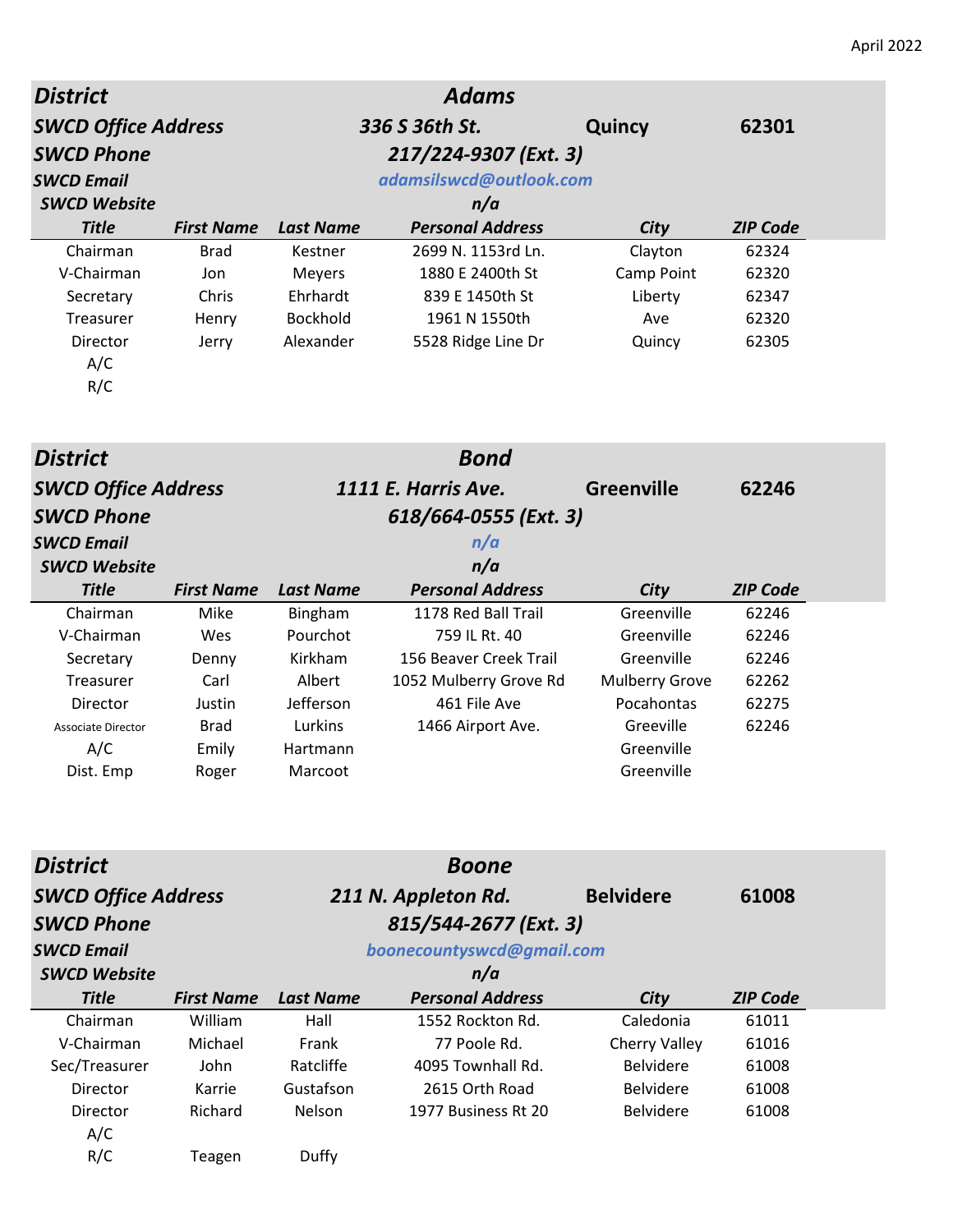| <b>District</b>            |                   |                  | <b>Brown</b>                  |                     |                 |
|----------------------------|-------------------|------------------|-------------------------------|---------------------|-----------------|
| <b>SWCD Office Address</b> |                   |                  | <b>511 E. Main</b>            | <b>Mt. Sterling</b> | 62353           |
| <b>SWCD Phone</b>          |                   |                  | 217/773-3993 (Ext. 101)       |                     |                 |
| <b>SWCD Email</b>          |                   |                  | n/a                           |                     |                 |
| <b>SWCD Website</b>        |                   |                  | n/a                           |                     |                 |
| <b>Title</b>               | <b>First Name</b> | <b>Last Name</b> | <b>Personal Address</b>       | City                | <b>ZIP Code</b> |
| Chairman                   | <b>Bruce</b>      | Yingling         | 1661 425 E. St.               | Mt. Sterling        | 62353           |
| V-Chairman                 | David             | McCormick        | 21949 Snakeden Rd.            | Rushville           | 62681           |
| Sec/Treasurer              | Curt              | Boylen           | 1114 700 E. St.               | Mt. Sterling        | 62353           |
| Director                   | <b>Steve</b>      | Reich            | 1038 910 E. St.               | Mt. Sterling        | 62353           |
| Director                   | Andrew            | Ray              | 1187 980 N Ave                | Mt. Sterling        | 62353           |
| <b>Associate Director</b>  | Andy              | Newton           | 581 450 E St                  | Mt. Sterling        | 62353           |
| <b>Associate Director</b>  | David             | McNeff           | 649 200 E St                  | Timewell            | 62375           |
| A/C                        | Charla            | Meyers           |                               |                     |                 |
|                            |                   |                  |                               |                     |                 |
| <b>District</b>            |                   |                  | <b>Bureau</b>                 |                     |                 |
| <b>SWCD Office Address</b> |                   |                  | 312 E. Backbone Rd.           | Princeton           | 61356           |
| <b>SWCD Phone</b>          |                   |                  | 815/875-8732 (Ext. 3)         |                     |                 |
| <b>SWCD Email</b>          |                   |                  | bureaucountyswcd@gmail.com    |                     |                 |
| <b>SWCD Website</b>        |                   |                  | www.bureaucountyswcd.webs.com |                     |                 |
| <b>Title</b>               | <b>First Name</b> | <b>Last Name</b> | <b>Personal Address</b>       | City                | <b>ZIP Code</b> |
| Chairman                   | Michael           | Thacker          | 27499 1800 E. St.             | Walnut              | 61376           |
| V-Chairman                 | Bill              | Gebeck           | 13789 1200 E St               | <b>Buda</b>         | 61314           |
| Sec/Treasurer              | Todd              | Sears            | 14385 1600 N Ave              | Tiskilwa            | 61368           |
| Director                   | Rodney            | Grunloh          | 15594 300 N Ave               | <b>Bradford</b>     | 61421           |
| Director                   | Michael           | Nelson           | 22899 US Hwy. 6               | Princeton           | 61356           |
| <b>Associate Director</b>  | Norm              | VonHolten        | 22375 300 E St                | Sheffield           | 61361           |
| <b>Associate Director</b>  | Karl              | Schultz          | 23031 850 N Ave               | Princeton           | 61356           |
| <b>Associate Director</b>  | Mark              | Miller           | 8831 1050 E St                | Neponset            | 61345           |
| A/C                        | Ashley            | Aber             |                               |                     |                 |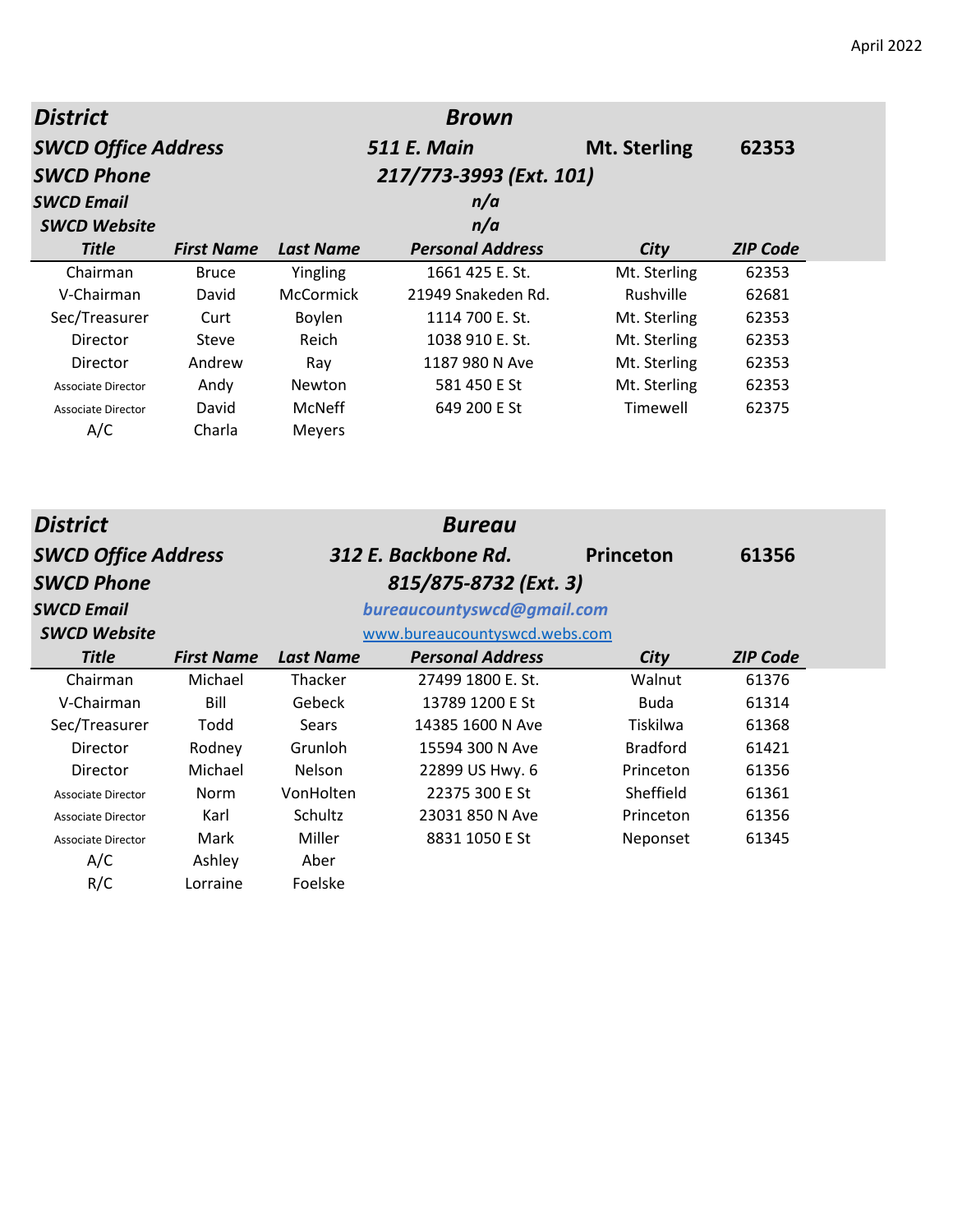| <b>District</b>                            |                      |                           | <b>Calhoun</b>                            |                       |                 |  |  |
|--------------------------------------------|----------------------|---------------------------|-------------------------------------------|-----------------------|-----------------|--|--|
| <b>SWCD Office Address</b>                 |                      |                           | 475 State Highway 100                     | <b>Hardin</b>         | 62047           |  |  |
| <b>SWCD Phone</b><br>618/576-2717 (Ext. 3) |                      |                           |                                           |                       |                 |  |  |
| <b>SWCD Email</b>                          |                      |                           | n/a                                       |                       |                 |  |  |
| <b>SWCD Website</b>                        |                      |                           | n/a                                       |                       |                 |  |  |
| <b>Title</b>                               | <b>First Name</b>    | <b>Last Name</b>          | <b>Personal Address</b>                   | City                  | <b>ZIP Code</b> |  |  |
| Chairman                                   | Ralph                | Zipprich                  | 919 DeGerlia Hollow Rd                    | Hardin                | 62047           |  |  |
| V-Chairman                                 | Holly                | Noonan-DeSherlia          | 1096 Mozier Hollow Road                   | Hamburg               | 62045           |  |  |
| Secretary                                  | <b>Cliff</b>         | Nolte                     | 1134 Golden Eagle Road                    | Golden Eagle          | 62036           |  |  |
| Treasurer                                  | William              | Tepen                     | 37 Tepen Road                             | Batchtown             | 62006           |  |  |
| Director                                   | Jacquie              | Simon                     | 880 Poore Farm Hollow Rd.                 | Hardin                | 62047           |  |  |
| R/C                                        | Angela               | Tepen                     |                                           | Hardin                |                 |  |  |
|                                            |                      |                           | <b>Carroll</b>                            |                       |                 |  |  |
| <b>District</b>                            |                      |                           |                                           |                       |                 |  |  |
| <b>SWCD Office Address</b>                 |                      |                           | 807C S. Clay St.                          | <b>Mt. Carroll</b>    | 61053           |  |  |
| <b>SWCD Phone</b>                          |                      |                           | 815/244-8732 (Ext. 3)                     |                       |                 |  |  |
| <b>SWCD Email</b>                          |                      |                           | carrollcoswcd@gmail.com                   |                       |                 |  |  |
| <b>SWCD Website</b>                        |                      |                           | n/a                                       |                       |                 |  |  |
| <b>Title</b>                               | <b>First Name</b>    | <b>Last Name</b>          | <b>Personal Address</b>                   | City                  | <b>ZIP Code</b> |  |  |
| Chairman                                   | Curt                 | Dambman                   | 7073 Shannon Rte.                         | Milledgeville         | 61051           |  |  |
| V-Chairman                                 | Thomas               | <b>Block</b>              | 17414 IL Rt. 73                           | Pearl City            | 61062           |  |  |
| Sec/Treasurer                              | Kris                 | Lauritzen                 | 14361 Brethren Rd.                        | Lanark                | 61046           |  |  |
| Director                                   | Leslie               | Nelson                    | 22615 Telegraph Rd.                       | Chadwick              | 61014           |  |  |
| Director                                   | Richard              | Siedenburg                | 13337 Elizabeth Rd.                       | Savanna               | 61074           |  |  |
| <b>Associate Director</b>                  | Allen                | Derrer                    | 13390 Stone Bridge Rd                     | Lanark                | 61046           |  |  |
| Associate Director                         | Edward               | Juracek                   | 7253 Scenic Bluff Rd                      | Savanna               | 61074           |  |  |
| Associate Director                         | <b>Brian</b>         | Witt                      | 10403 Center Dr                           | Lanark                | 61046           |  |  |
| A/C                                        | Lori                 | Rice                      |                                           |                       |                 |  |  |
| R/C                                        | <b>Brandon</b>       | Anderson                  |                                           |                       |                 |  |  |
| <b>District</b><br>Cass                    |                      |                           |                                           |                       |                 |  |  |
|                                            |                      |                           |                                           |                       |                 |  |  |
| <b>SWCD Office Address</b>                 |                      |                           | 652 S. Main St.                           | <b>Virginia</b>       | 62691           |  |  |
| <b>SWCD Phone</b>                          |                      |                           |                                           |                       |                 |  |  |
| <b>SWCD Email</b>                          |                      |                           | 217/452-3535 (Ext. 3)                     |                       |                 |  |  |
|                                            |                      |                           | n/a                                       |                       |                 |  |  |
| <b>SWCD Website</b>                        |                      |                           | n/a                                       |                       |                 |  |  |
| <b>Title</b>                               | <b>First Name</b>    | <b>Last Name</b>          | <b>Personal Address</b>                   | <b>City</b>           | <b>ZIP Code</b> |  |  |
| Chairman                                   | Curtis               | Mefford                   | 1938 Brockhouse Rd.                       | Virginia              | 62691           |  |  |
| V-Chairman<br>Secretary                    | Jack<br><b>Brian</b> | Hardwick<br><b>Burrus</b> | 17717 Hickory Cross Rd.<br>14846 Crum Rd. | Virginia<br>Arenzille | 62691<br>62611  |  |  |

Director Jarod Stock 7975 US Hwy 67 Beardstown 62618

A/C Brenda McMillan **Virginia**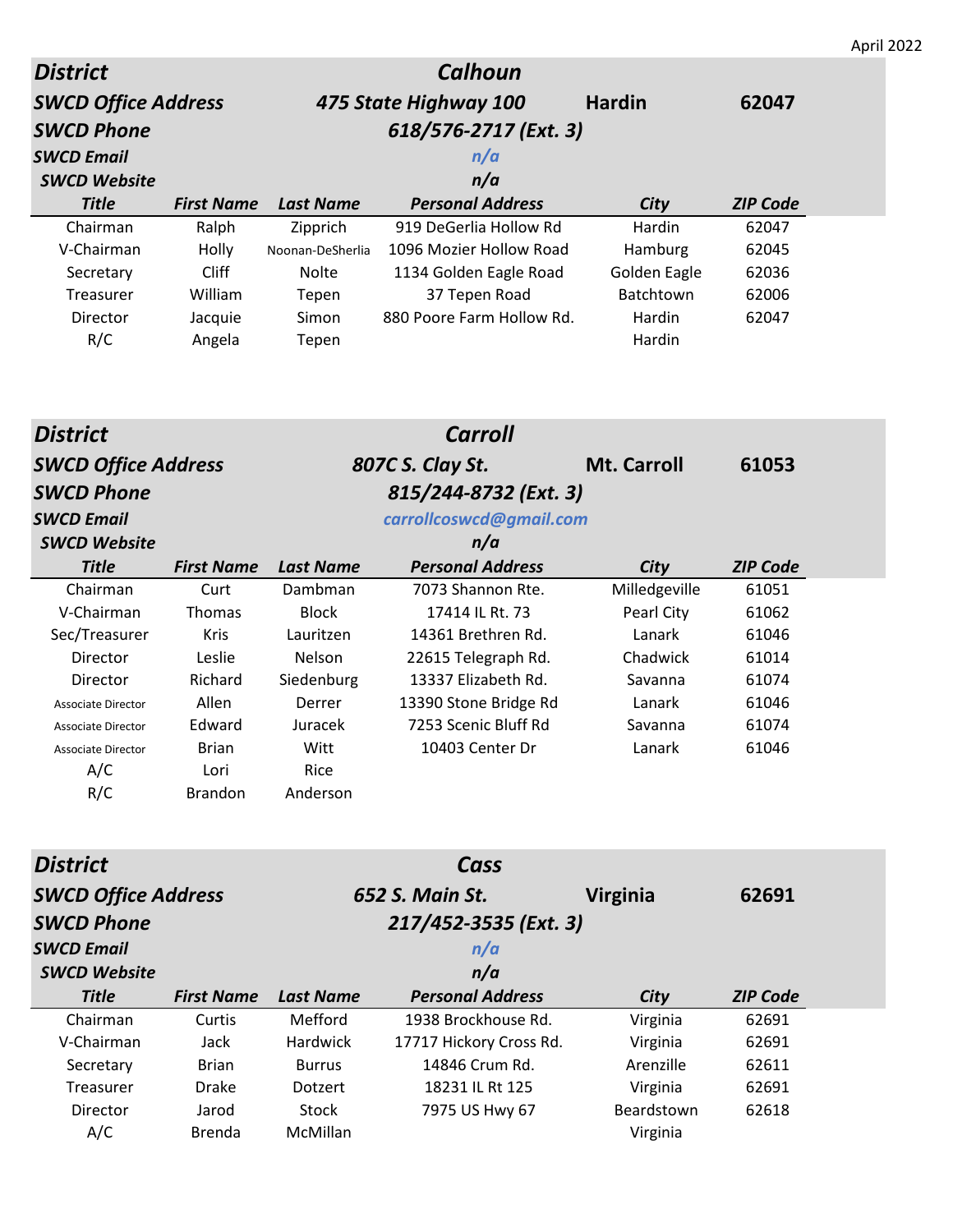| <b>District</b>            |                   |                  | <b>Champaign</b>           |                    |                 |
|----------------------------|-------------------|------------------|----------------------------|--------------------|-----------------|
| <b>SWCD Office Address</b> |                   |                  | 2110 W. Park Court Suite C | Chamapign          | 61821           |
| <b>SWCD Phone</b>          |                   |                  | 217/352-3536 (Ext. 3)      |                    |                 |
| <b>SWCD Email</b>          |                   |                  | info@ccswcd.com            |                    |                 |
| <b>SWCD Website</b>        |                   |                  | ccswcd.com                 |                    |                 |
| <b>Title</b>               | <b>First Name</b> | <b>Last Name</b> | <b>Personal Address</b>    | City               | <b>ZIP Code</b> |
| Chairman                   | Steve             | Stierwalt        | 323 County Rd 700 N        | Sadorus            | 61872           |
| V-Chairman                 | Joe               | Rothermel        | 320 County Rd 2300 E       | <b>Broadlands</b>  | 61816           |
| Sec/Treasurer              | Eric              | <b>Suits</b>     | 2655 Co. Rd. 2600 E.       | Penfield           | 61816           |
| Director                   | Eleanor           | Williams         | 1668 CR 2700 E, PO box 223 | Ogden              | 61859           |
| Director                   | Lennie            | Heiser           | 3361 Co. Rd. 800 E.        | Dewey              | 61840           |
| <b>Associate Director</b>  | Kenneth           | Kesler           | 2459 CR 700 E              | Dewey              | 61840           |
|                            | Joe               | Rothermel        | 320 County Rd 2300 E       | <b>Broadlands</b>  | 61816           |
| A/C                        | Renee             | Weitekamp        |                            |                    |                 |
| R/C                        | Erin              | Gundy            |                            |                    |                 |
| Dist. Emp                  | Morgan            | Cauble           |                            |                    |                 |
| Dist. Emp                  | Chandler          | <b>Bruns</b>     |                            |                    |                 |
| Dist. Emp                  | <b>Bruce</b>      | Henrikson        |                            |                    |                 |
| <b>District</b>            |                   |                  | <b>Christian</b>           |                    |                 |
| <b>SWCD Office Address</b> |                   |                  | 620 N. Webster St.         | <b>Taylorville</b> | 62568           |
|                            |                   |                  |                            |                    |                 |
| <b>SWCD Phone</b>          |                   |                  | 217/824-2123 (Ext. 3)      |                    |                 |
| <b>SWCD Email</b>          |                   |                  | n/a                        |                    |                 |
| <b>SWCD Website</b>        |                   |                  | n/a                        |                    |                 |
| <b>Title</b>               | <b>First Name</b> | <b>Last Name</b> | <b>Personal Address</b>    | City               | <b>ZIP Code</b> |
| Chairman                   | Mark              | Roth             | 1439 E. 1800 N. Rd.        | Taylorville        | 62568           |
| V-Chairman                 | Fred              | Vangeison        | 1152 N. 700 E. Rd.         | Morrisonville      | 62546           |
| Sec/Treasurer              | Keith             | Ryan             | 644 North 1500 East Rd.    | Owaneco            | 62555           |
| Director                   | Jim               | Andruch          | 1373 E. 2300 N. Rd.        | Edinburg           | 62531           |
| Director                   | Dale              | Livingston       | 1417 E. 350 N. Rd.         | Nokomis            | 62075           |
| Associate Director         | Duane             | Stock            | <b>PO Box 151</b>          | Taylorville        | 62568           |
| <b>Associate Director</b>  | Dennis            | Henschen         | 1933 East 200 North Road   | Rosamond           | 62083           |
| A/C                        | Sue               | Davis            |                            |                    |                 |
| R/C                        | Shane             | Sinclair         |                            |                    |                 |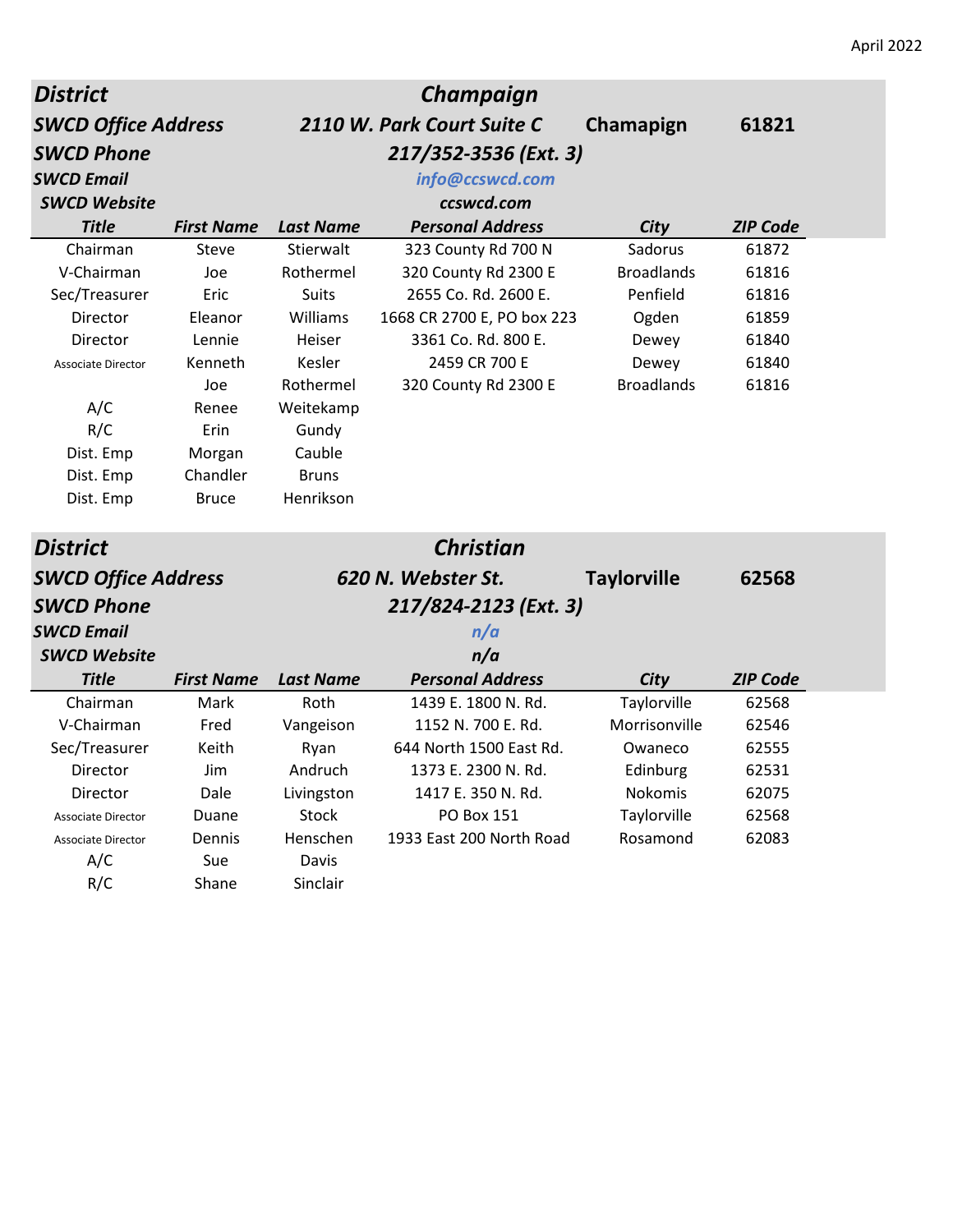| <b>District</b>            | <b>Clark</b>      |                  |                          |                     |                 |
|----------------------------|-------------------|------------------|--------------------------|---------------------|-----------------|
| <b>SWCD Office Address</b> |                   |                  | 1001 N. York             | <b>Martinsville</b> | 62442           |
| <b>SWCD Phone</b>          |                   |                  | 217/382-4123 (Ext. 3)    |                     |                 |
| <b>SWCD Email</b>          |                   |                  | n/a                      |                     |                 |
| <b>SWCD Website</b>        |                   |                  | n/a                      |                     |                 |
| <b>Title</b>               | <b>First Name</b> | <b>Last Name</b> | <b>Personal Address</b>  | City                | <b>ZIP Code</b> |
| Chairman                   | Michael           | Shotts           | 11872 E. 1000th Rd.      | Martinsville        | 62442           |
| V-Chairman                 | Gary              | Lee              | 206 E Buckeye Ave        | Casey               | 62420           |
| Secretary                  | John              | Goekler          | 20557 N. Castle Finn Rd. | Marshall            | 62441           |
| Treasurer                  | Laura             | Te Grotenhuis    | 14435 N. State Hwy. 1    | Marshall            | 62441           |
| Director                   | Alan              | <b>Buckner</b>   | 3806 N. 820th St.        | Martinsville        | 62442           |
| <b>Associate Director</b>  | Eugene            | Lindley          | 20472 E 500th Rd         | <b>West Union</b>   | 62477           |
| <b>Associate Director</b>  | John              | Schiver          | 4523 E 1700th Rd         | Martinsville        | 62442           |
| <b>Associate Director</b>  | Keith             | Welsh            | 22476 E US 40            | Marshall            | 62441           |
| <b>Associate Director</b>  | Tony              | <b>Baird</b>     | PO Box 499               | Martinsville        | 62442           |
| <b>Associate Director</b>  | Allen             | Walters          | 21312 N 1150th St        | Marshall            | 62441           |
| A/C                        | Lorri             | Shaw             |                          |                     |                 |
| R/C                        | <b>Jim</b>        | Nestleroad       |                          |                     |                 |
| <b>District</b>            |                   |                  | Clay                     |                     |                 |
| <b>SWCD Office Address</b> |                   |                  | 155 Rt. 45 N.            | Louisville          | 62858           |
| <b>SWCD Phone</b>          |                   |                  | 618/665-3327 (Ext. 3)    |                     |                 |
|                            |                   |                  |                          |                     |                 |
| <b>SWCD Email</b>          |                   |                  | n/a                      |                     |                 |
| <b>SWCD Website</b>        |                   |                  | n/a                      |                     |                 |
| <b>Title</b>               | <b>First Name</b> | <b>Last Name</b> | <b>Personal Address</b>  | City                | <b>ZIP Code</b> |
| Chairman                   | Robert            | <b>Briscoe</b>   | 1479 Petal Ln.           | Flora               | 62839           |
| V-Chairman                 | Paul              | Lash             | 2688 E. 900 Ave.         | Farina              | 62838           |
| Sec/Treasurer              | Virginia          | Lamb             | 5745 Xenia-Iola Rd.      | Xenia               | 62899           |
| Director                   | Gary              | Clark            | 1117 Day Flower Ln.      | Clay City           | 62824           |
| Director                   | Ray               | Rutland          | P.O. Box 494             | Flora               | 62839           |
| A/C                        | Jancie            | Kessler          |                          |                     |                 |
| R/C                        | C.R.              | Smith            |                          |                     |                 |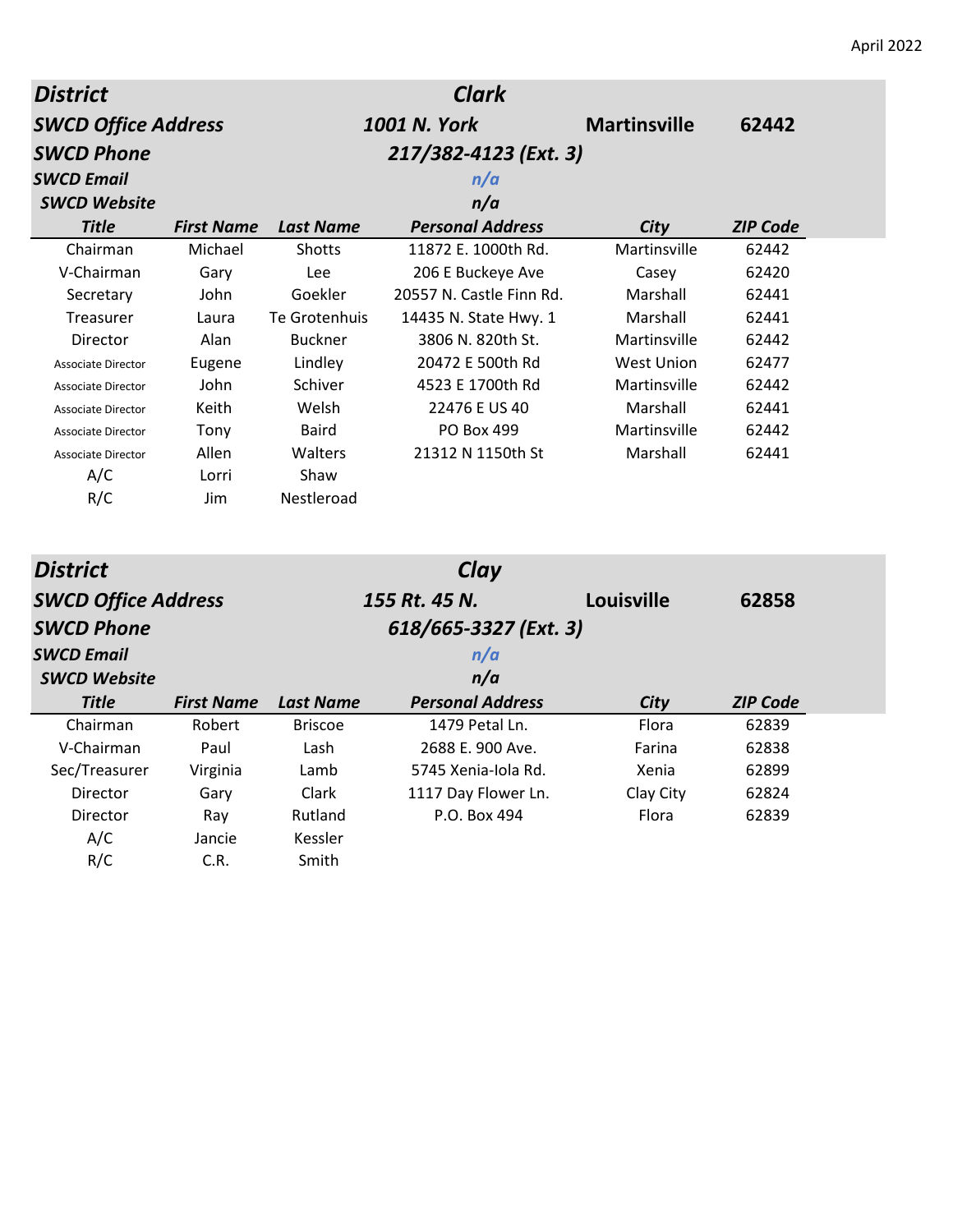|                            |                   |                  |                              |                   |                 | April 2022 |
|----------------------------|-------------------|------------------|------------------------------|-------------------|-----------------|------------|
| <b>District</b>            |                   |                  | <b>Clinton</b>               |                   |                 |            |
| <b>SWCD Office Address</b> |                   |                  | 1780 N. 4th St.              | <b>Breese</b>     | 62230           |            |
| <b>SWCD Phone</b>          |                   |                  | 618/526-7815 (Ext. 3)        |                   |                 |            |
| <b>SWCD Email</b>          |                   |                  | clintoncoswcd@gmail.com      |                   |                 |            |
| <b>SWCD Website</b>        |                   |                  | n/a                          |                   |                 |            |
| <b>Title</b>               | <b>First Name</b> | <b>Last Name</b> | <b>Personal Address</b>      | <b>City</b>       | <b>ZIP Code</b> |            |
| Chairman                   | Tim               | Wesselmann       | 10312 St. Rt. 127            | Carlyle           | 62231           |            |
| V-Chairman                 | Ken               | Knolhoff         | 8717 Koeling Rd              | Centralia         | 62801           |            |
| Secretary                  | <b>Brent</b>      | Kalmer           | 102 W Poos Drive             | New Baden         | 62265           |            |
| Treasurer                  | Cliff             | Schuette         | 17875 Jamestown Rd.          | <b>Breese</b>     | 62230           |            |
| Director                   | Paul              | Hustedde         | 4107 Lee Rd.                 | Trenton           | 62293           |            |
| <b>Associate Director</b>  | Ken               | Graul            | 3303 Sand Hill Road          | New Baden         | 62265           |            |
| <b>Associate Director</b>  | Ray               | Krausz           | 7012 Clinton Co Line RD      | Mascoutah         | 62258           |            |
| A/C                        | Angela M.         | Grapperhaus      |                              |                   |                 |            |
| R/C                        | Derek             | Reiking          |                              |                   |                 |            |
| Dist. Emp                  | Leeann            | Singer-German    |                              |                   |                 |            |
|                            |                   |                  |                              |                   |                 |            |
|                            |                   |                  |                              |                   |                 |            |
| <b>District</b>            |                   |                  | <b>Coles</b>                 |                   |                 |            |
| <b>SWCD Office Address</b> |                   |                  | 6021 Development Dr. Suite 2 | <b>Charleston</b> | 61920           |            |
| <b>SWCD Phone</b>          |                   |                  | 217/345-3901 (Ext. 3)        |                   |                 |            |
| <b>SWCD Email</b>          |                   |                  | info@colescountyswcd.org     |                   |                 |            |
| <b>SWCD Website</b>        |                   |                  | www.colescountyswcd.org      |                   |                 |            |
| <b>Title</b>               | <b>First Name</b> | <b>Last Name</b> | <b>Personal Address</b>      | City              | <b>ZIP Code</b> |            |
| Chairman                   | William           | Janes            | 2392 N. Co. Rd. 650 E.       | Mattoon           | 61938           |            |
| V-Chairman                 | Justin            | Thomas           | 4270 Whetstone RD            | Charleston        | 61920           |            |
| Sec/Treasurer              | Todd              | Easton           | 10242 N County Road 1300 E   | Charleston        | 61920           |            |
| Director                   | Pat               | Harrington       | 15360 N County Road 700 E    | Humboldt          | 61931           |            |
| Director                   | William           | <b>Tapella</b>   | PO Box 189                   | Ashmore           | 61912           |            |
| A/C                        | Terina            | Coffey           |                              | Charleston        |                 |            |
| R/C                        | Lauren            | Spaniol          |                              | Charleston        |                 |            |
|                            |                   |                  |                              |                   |                 |            |
| <b>District</b>            |                   |                  | Crawford                     |                   |                 |            |
| <b>SWCD Office Address</b> |                   |                  | 1212 N. Allen St.            | <b>Robinson</b>   | 62454           |            |
| <b>SWCD Phone</b>          |                   |                  | 618/544-7517 (Ext. 3)        |                   |                 |            |
| <b>SWCD Email</b>          |                   |                  | crawfordcountyswcd@gmail.com |                   |                 |            |
| <b>SWCD Website</b>        |                   |                  | n/a                          |                   |                 |            |
| <b>Title</b>               | <b>First Name</b> | <b>Last Name</b> | <b>Personal Address</b>      | City              | <b>ZIP Code</b> |            |
| Chairman                   | Derek             | Staley           | 21532 N. 700th St.           | Martinsville      | 62442           |            |
| V-Chairman                 | <b>Brandon</b>    | Gurley           | 11224 E 200th Ave            | Hutsonville       | 62433           |            |
| Sec/Treasurer              | Clayton           | Wells            | 3894 N 900th St              | Martinsville      | 62442           |            |
| Director                   | Neal              | Newlin           | 18775 E 150th Rd             | <b>West York</b>  | 62478           |            |
| Director                   | Judy              | Holscher         | 7454 N 1075th St             | Robinson          | 62454           |            |
| <b>Associate Director</b>  |                   |                  |                              |                   |                 |            |
| A/C                        | Dana              | Treece           |                              |                   |                 |            |
| R/C                        | Jonathon          | Adams            |                              |                   |                 |            |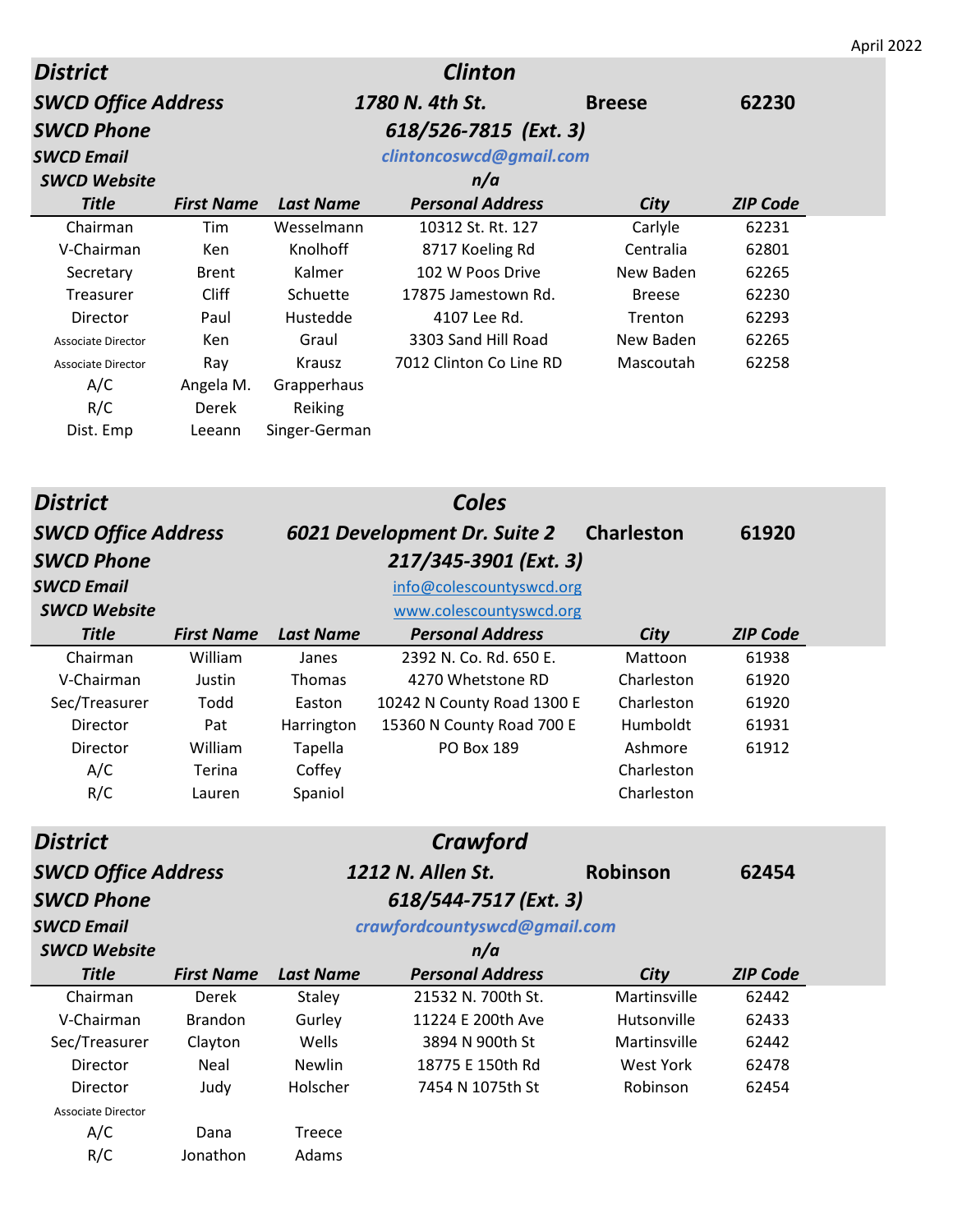| <b>District</b>            | <b>Cumberland</b>     |                  |                         |                 |                 |  |
|----------------------------|-----------------------|------------------|-------------------------|-----------------|-----------------|--|
| <b>SWCD Office Address</b> |                       | 201 E. Main St.  |                         | <b>Toledo</b>   | 62468           |  |
| <b>SWCD Phone</b>          | 217/849-2201 (Ext. 3) |                  |                         |                 |                 |  |
| <b>SWCD Email</b>          | n/a                   |                  |                         |                 |                 |  |
| <b>SWCD Website</b>        |                       |                  | n/a                     |                 |                 |  |
| <b>Title</b>               | <b>First Name</b>     | <b>Last Name</b> | <b>Personal Address</b> | City            | <b>ZIP Code</b> |  |
| Chairman                   | Roger                 | James            | 1417 Co. Rd. 125 N.     | Greenup         | 62428           |  |
| V-Chairman                 | Tony                  | Flach            | 80 A Co Rd 500 E        | Montrose        | 62445           |  |
| Sec/Treasurer              | Todd                  | Padrick          | 1147 Co. Rd. 1250 N.    | Lerna           | 62440           |  |
| Director                   | Julian                | Huffman          | 772 Co. Rd. 1000 E.     | Toledo          | 62468           |  |
| Director                   | <b>Brad</b>           | Huddlestun       | 140 Co Rd 2250 E        | Greenup         | 62428           |  |
| A/C                        | Judy                  | Meislahn         |                         |                 |                 |  |
| R/C                        | Randy                 | Hurt             |                         |                 |                 |  |
|                            |                       |                  |                         |                 |                 |  |
| <b>District</b>            |                       |                  | <b>DeKalb</b>           |                 |                 |  |
|                            |                       |                  | 1350 W. Prairie Dr.     |                 | 60178           |  |
| <b>SWCD Office Address</b> |                       |                  |                         | <b>Sycamore</b> |                 |  |
| <b>SWCD Phone</b>          |                       |                  | 815/756-3234 (Ext. 3)   |                 |                 |  |
| <b>SWCD Email</b>          |                       |                  | www.swcdekalbil.org     |                 |                 |  |
| <b>SWCD Website</b>        |                       |                  | dekalbswcd@gmail.com    |                 |                 |  |
| <b>Title</b>               | <b>First Name</b>     | <b>Last Name</b> | <b>Personal Address</b> | City            | <b>ZIP Code</b> |  |
| Chairman                   | John                  | Begun            | 34256 Pearl St.         | Kirkland        | 60146           |  |
| V-Chairman                 | Paul                  | Kuhn             | 13940 Birch Rd.         | Genoa           | 60135           |  |
| Secretary                  | Dan                   | Kenney           | 303 Birchwood Ln.       | DeKalb          | 60115           |  |
| <b>Treasurer</b>           | Lynn                  | Martz            | 12811 Perry Rd.         | DeKalb          | 60115           |  |
| Director                   | Anita                 | Zurbrugg         | 19249 Nelson Rd         | DeKalb          | 60115           |  |
| <b>Associate Director</b>  | Jim                   | Arndt            | 24280 Malta Rd          | Clare           | 60111           |  |
| Associate Director         |                       |                  |                         |                 |                 |  |
| <b>Associate Director</b>  | Rick                  | Bend             | 4950 Goble Road         | Earlville       | 60518           |  |
| <b>Associate Director</b>  | Byron                 | Cann             | 915 Huffman Ct          | DeKalb          | 60115           |  |
| Associate Director         | Peggy                 | Doty             | 361 Swanson Rd          | Sycamore        | 60178           |  |
| <b>Associate Director</b>  | Paul                  | Dreska           | 107 Second St           | Kirkland        | 60146           |  |
| <b>Associate Director</b>  | Joe                   | Gulotta          | 1420 Old State Road     | Esmond          | 60129           |  |
| <b>Associate Director</b>  | Gordon                | Kohn             | 608 S Fourth St         | DeKalb          | 60115           |  |

Associate Director Mike Konen 10945 Bastian Rd Waterman 60556 Associate Director **Nick** Moore 14280 Crego Road DeKalb 60115 Associate Director Janeen Vogeler 1350 West Prairie Drive Sycamore 600178

Dist. Emp Dean Johnson R/C Jeffery Woodyatt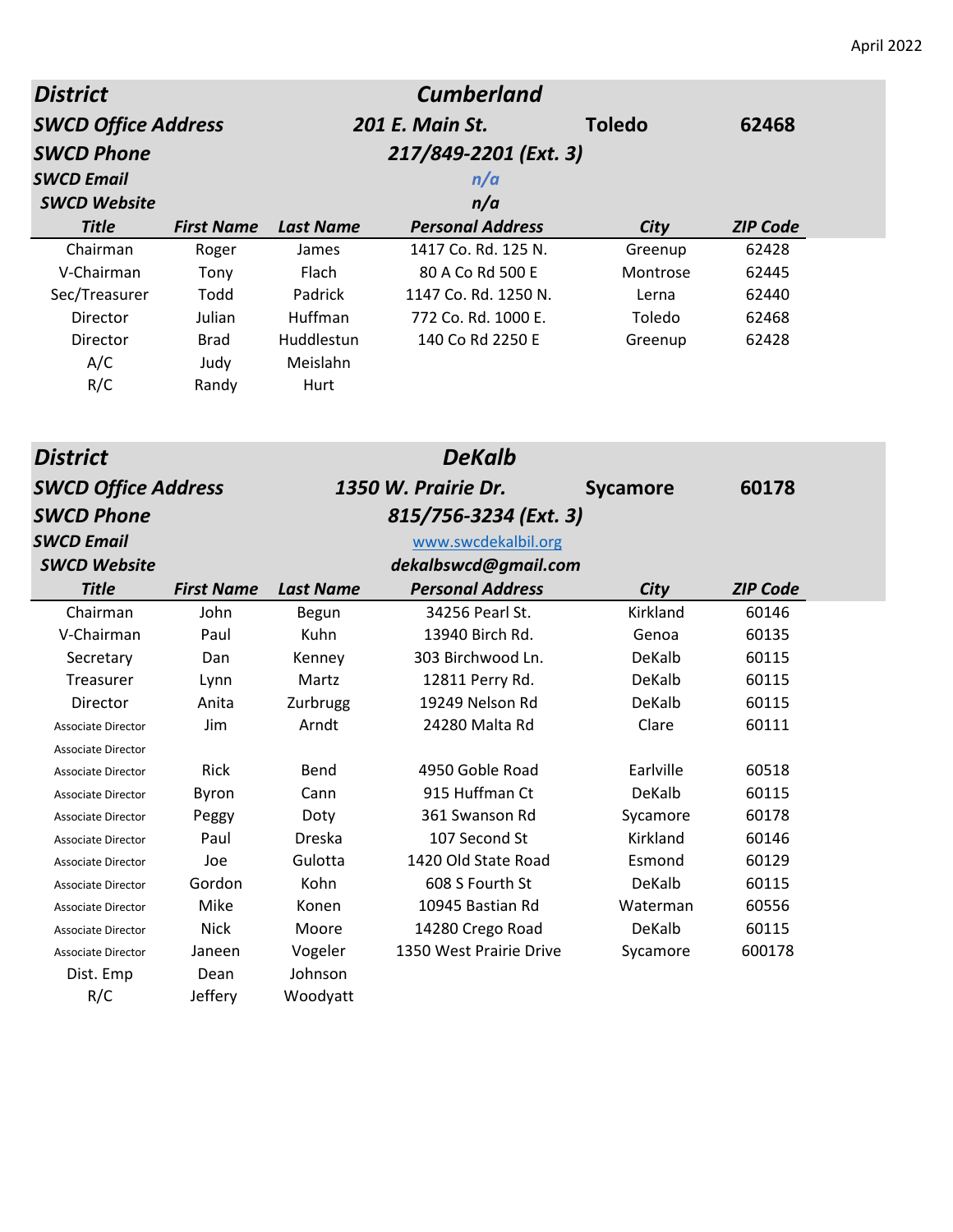| <b>District</b>            |                   |                  | <b>DeWitt</b>                  |                    |                 |
|----------------------------|-------------------|------------------|--------------------------------|--------------------|-----------------|
| <b>SWCD Office Address</b> |                   |                  | 5920 Revere Rd.                | <b>Clinton</b>     | 61727           |
| <b>SWCD Phone</b>          |                   |                  | 217/935-6504 (Ext. 3)          |                    |                 |
| <b>SWCD Email</b>          |                   |                  | n/a                            |                    |                 |
| <b>SWCD Website</b>        |                   |                  | n/a                            |                    |                 |
| <b>Title</b>               | <b>First Name</b> | <b>Last Name</b> | <b>Personal Address</b>        | City               | <b>ZIP Code</b> |
| Chairman                   | Myron             | Kirby            | 316 Blue Jay Dr.               | Leroy              | 61727           |
| V-Chairman                 | Randy             | Molitoris        | P.O. Box 198                   | Kenney             | 61749           |
| Sec/Treasurer              | Randy             | Dean             | 20470 Prairie Chapel Rd.       | <b>Farmer City</b> | 61842           |
| Director                   | Gordon            | Douglas          | 11151 Bucks Rd.                | Wapella            | 61777           |
| Director                   | <b>Dick</b>       | Howell           | 8775 Little Galilee Rd.        | Maroa              | 61756           |
| A/C                        | Sondra            | <b>Baker</b>     |                                |                    |                 |
| R/C                        | Shelley           | Finfrock         |                                |                    |                 |
| Dist. Emp                  | Shelbi            | <b>Boffa</b>     |                                |                    |                 |
| <b>District</b>            |                   |                  | <b>Douglas</b>                 |                    |                 |
| <b>SWCD Office Address</b> |                   |                  | 900 S. Washington St. Suite D  | <b>Tuscola</b>     | 61953           |
| <b>SWCD Phone</b>          |                   |                  | 217/253-2022 (Ext. 3)          |                    |                 |
| <b>SWCD Email</b>          |                   |                  | douglascosilandwater@gmail.com |                    |                 |
| <b>SWCD Website</b>        |                   |                  | n/a                            |                    |                 |
| <b>Title</b>               | <b>First Name</b> | <b>Last Name</b> | <b>Personal Address</b>        | City               | <b>ZIP Code</b> |
| Chairman                   | Curt              | Clapper          | 1451 N. US Hwy. 45             | Tuscola            | 61953           |
| V-Chairman                 | David             | Young            | 2754 E. Co. Rd. 1425 N.        | Newman             | 61942           |
|                            |                   |                  |                                |                    |                 |
| Sec/Treasurer              | Tyler             | Benedict         | 1835 E County Rd 1000 N        | Camargo            | 61919           |
| Director                   | Andy              | Henningsen       | 1375 N. Co. Rd. 350 E.         | Atwood             | 61913           |
| Director                   | Kathleen          | <b>Holthaus</b>  | 102 A. Jones Blvd.             | Tuscola            | 61953           |
| Admin Coor/RC              | Allison           | Coulter          |                                |                    |                 |
| <b>District</b>            |                   |                  | <b>Edgar</b>                   |                    |                 |
| <b>SWCD Office Address</b> |                   |                  | 11757 IL Hwy. 1                | <b>Paris</b>       | 61944           |
| <b>SWCD Phone</b>          |                   |                  | 217/465-5325 (Ext. 3)          |                    |                 |
| <b>SWCD Email</b>          |                   |                  | n/a                            |                    |                 |
| <b>SWCD Website</b>        |                   |                  | n/a                            |                    |                 |
| <b>Title</b>               | <b>First Name</b> | <b>Last Name</b> | <b>Personal Address</b>        | <b>City</b>        | <b>ZIP Code</b> |
| Chairman                   | William           | Guyer            | 7441 N HWY 49                  | Kansas             | 61933           |
| V-Chairman                 | John              | Saxton           | PO Box 495                     | Kansas             | 61933           |
| Secretary                  | Gary              | Hancock          | 9794 N 800th St                | Paris              | 61944           |
| Treasurer                  | Joel              | <b>Hollis</b>    | 21565 E. 1350th Rd.            | Paris              | 61944           |
| Director                   | John              | <b>Brengle</b>   | 20184 N 825th St               | Metcalf            | 61940           |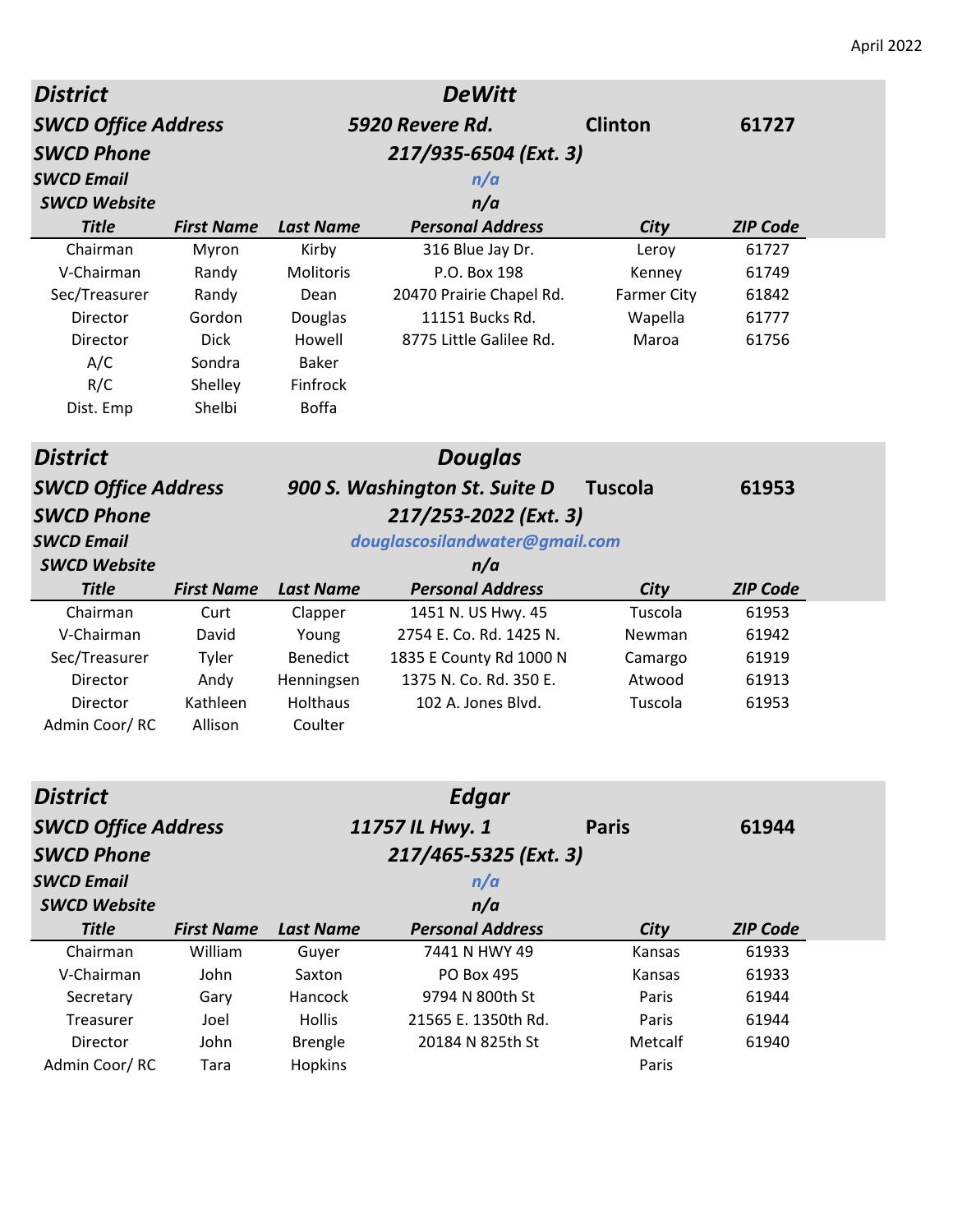| <b>District</b>            | <b>Edwards</b>    |                      |                              |                       |                 |  |  |
|----------------------------|-------------------|----------------------|------------------------------|-----------------------|-----------------|--|--|
| <b>SWCD Office Address</b> |                   |                      | 90 W. Pine St.               | <b>Albion</b>         | 62806           |  |  |
| <b>SWCD Phone</b>          |                   |                      | 618/445-3615                 |                       |                 |  |  |
| <b>SWCD Email</b>          |                   | ecswcd18@outlook.com |                              |                       |                 |  |  |
| <b>SWCD Website</b>        |                   | n/a                  |                              |                       |                 |  |  |
| <b>Title</b>               | <b>First Name</b> | <b>Last Name</b>     | <b>Personal Address</b>      | City                  | <b>ZIP Code</b> |  |  |
| Chairman                   | Matthew           | Lynch                | 1780 Co. Rd. 1000 E.         | West Salem            | 62476           |  |  |
| V-Chairman                 | John              | Cowling              | 486 Co. Rd. 950 E.           | Albion                | 62806           |  |  |
| Secretary                  | Austin            | Longbons             | 1112 Co. Rd. 200 N.          | Albion                | 62806           |  |  |
| Treasurer                  | Daniel            | Shilling             | 1165 CR 200 E                | Albion                | 62806           |  |  |
| Director                   | Judd              | Longbons             | 754 CR 400 E                 | Albion                | 62806           |  |  |
| <b>Associate Director</b>  | David             | Perkins              | 283 CR 200 N                 | Albion                | 62806           |  |  |
| A/C                        | Michelle L.       | Piller               |                              | Albion                |                 |  |  |
| Dist. Emp                  | David             | Kleinschmidt         |                              |                       |                 |  |  |
| <b>District</b>            |                   |                      | <b>Effingham</b>             |                       |                 |  |  |
| <b>SWCD Office Address</b> |                   |                      | 2201 N Willenborg St, Ste 10 | <b>Effingham</b>      | 62401           |  |  |
| <b>SWCD Phone</b>          |                   |                      | 217/347-7107 (Ext. 3)        |                       |                 |  |  |
| <b>SWCD Email</b>          |                   |                      | n/a                          |                       |                 |  |  |
| <b>SWCD Website</b>        |                   |                      | n/a                          |                       |                 |  |  |
| <b>Title</b>               | <b>First Name</b> | <b>Last Name</b>     | <b>Personal Address</b>      | City                  | <b>ZIP Code</b> |  |  |
| Chairman                   | David             | Holste               | 23133 E 500th Ave            | Dieterich             | 62424           |  |  |
| V-Chairman                 | Sean              | Sherrod              | 9771 N. 1375th St.           | Effingham             | 62401           |  |  |
| Sec/Treasurer              | Stan              | Jansen               | 6779 E. 200th Ave.           | Edgewood              | 62426           |  |  |
| Director                   | Kyle              | Kuhns                | 1400 E 300th Ave             | St. Elmo              | 62458           |  |  |
| Director                   | Tony              | Pals                 | 705 Field St                 | Altamont              | 62411           |  |  |
| R/C                        | Denise            | Willenborg           |                              |                       |                 |  |  |
| A/C                        |                   |                      |                              |                       |                 |  |  |
| Dist. Emp                  |                   |                      |                              |                       |                 |  |  |
| <b>District</b>            |                   |                      | <b>Fayette</b>               |                       |                 |  |  |
| <b>SWCD Office Address</b> |                   |                      | 301 S. Third St.             | Vandalia              | 62471           |  |  |
| <b>SWCD Phone</b>          |                   |                      | 618/283-1095 (Ext. 3)        |                       |                 |  |  |
| <b>SWCD Email</b>          |                   |                      | fayettecountyswcd@att.net    |                       |                 |  |  |
| <b>SWCD Website</b>        |                   |                      | n/a                          |                       |                 |  |  |
| <b>Title</b>               | <b>First Name</b> | <b>Last Name</b>     | <b>Personal Address</b>      | City                  | <b>ZIP Code</b> |  |  |
| Chairman                   | <b>Steve</b>      | Knebel               | 168 E 1550 Ave               | <b>Mulberry Grove</b> | 62262           |  |  |
| V-Chairman                 | Wade              | Wilhour              | 2530 N 2250 St               | <b>Beecher City</b>   | 62414           |  |  |
| Secretary                  | Autin             | Wollerman            | 2318 N 400 St                | Bingham               | 62114           |  |  |
| Treasurer                  | Elizabeth         | Heinzmann            | 750 N 2200 St                | St. Peter             | 62880           |  |  |
| Director                   | Steve             | Robinson             | 5338 E. 125th Ave.           | Edgewood              | 62426           |  |  |
| A/C                        | Karen             | Sanders              |                              |                       |                 |  |  |
| R/C                        | Trenton           | Fisk                 |                              |                       |                 |  |  |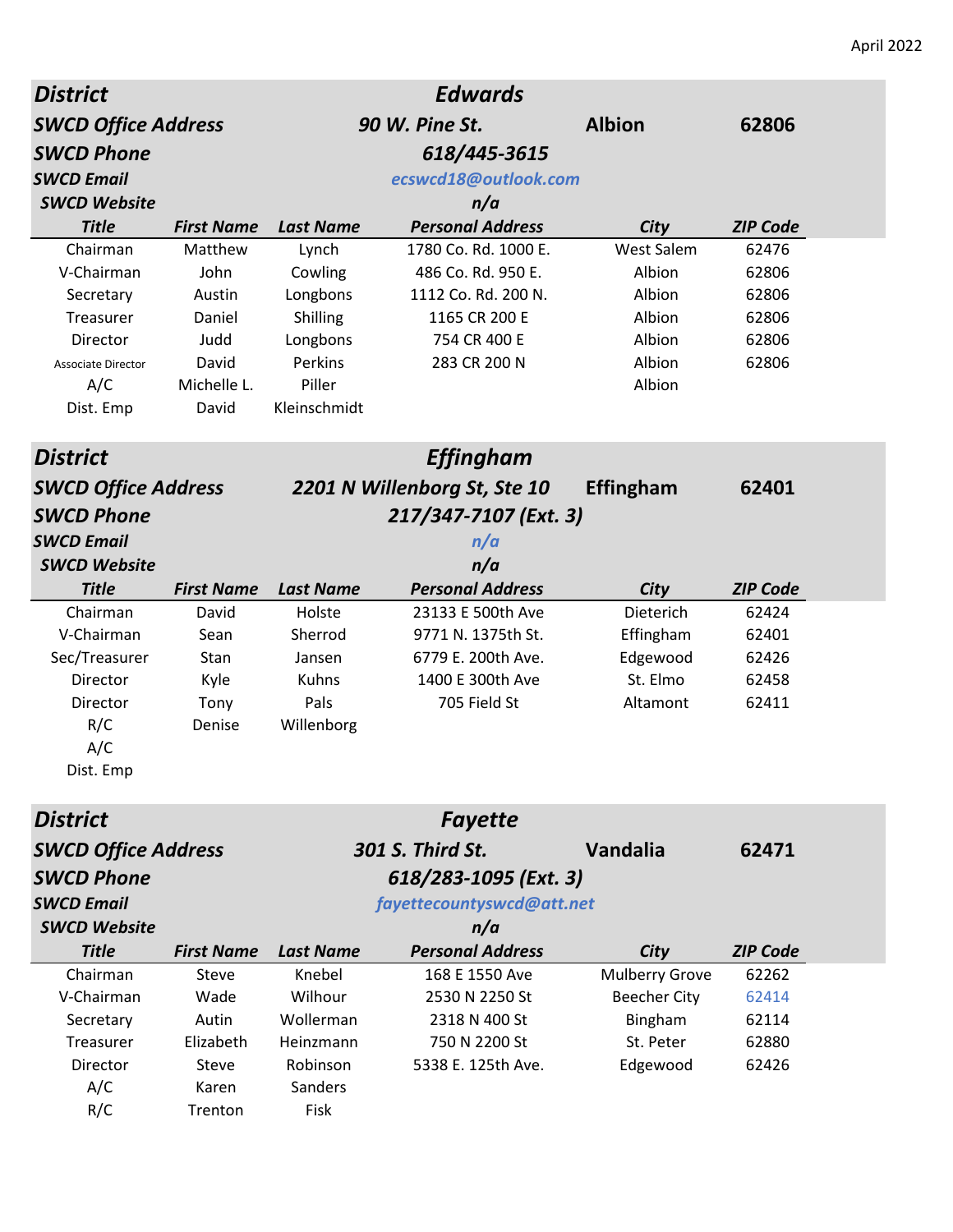| <b>District</b>                                 |                      |                  | Ford                             |                       |                 |
|-------------------------------------------------|----------------------|------------------|----------------------------------|-----------------------|-----------------|
| <b>SWCD Office Address</b>                      |                      |                  | 1380 W. Ottawa Rd.               | <b>Paxton</b>         | 60957           |
| <b>SWCD Phone</b>                               |                      |                  | 217/379-4388 (Ext. 3)            |                       |                 |
| <b>SWCD Email</b>                               |                      |                  | fordcountyswcd@gmail.com         |                       |                 |
| <b>SWCD Website</b>                             |                      |                  | fordcountyswcd@tripod.com        |                       |                 |
| <b>Title</b>                                    | <b>First Name</b>    | <b>Last Name</b> | <b>Personal Address</b>          | City                  | <b>ZIP Code</b> |
| Chairman                                        | Kenny                | Hawthorne        | 36003 E 1300 N Rd                | Saybrook              | 61770           |
| V-Chairman                                      | Adam                 | Thorndyke        | 1257 E. 2900 N. Rd.              | Piper City            | 60959           |
| Secretary                                       | Jerry                | Oyer<br>Edwards  | 1506 Railside<br>1626 E 100 N Rd | Gibson City           | 60936<br>60957  |
| Treasurer<br>Director                           | Kurt<br><b>Brett</b> | Hewitt           | 810 E 1300 N Rd                  | Paxton<br>Melvin      | 60952           |
| <b>Associate Director</b>                       | Karen                | Kummerow         | 507 S Wood                       | Gibson City           | 60936           |
| <b>Associate Director</b>                       | Fred                 | Carlson          | 206 Ocala Dr                     | Loda                  | 60948           |
| $A/C-R/C$                                       | Sarah                | Earles           |                                  |                       |                 |
| R/C                                             |                      |                  |                                  |                       |                 |
| <b>District</b>                                 |                      |                  | <b>Franklin</b>                  |                       |                 |
|                                                 |                      |                  | 711 N. DuQuoin St.               | <b>Benton</b>         | 62812           |
| <b>SWCD Office Address</b><br><b>SWCD Phone</b> |                      |                  |                                  |                       |                 |
|                                                 |                      |                  | 618/438-4021 (Ext. 3)            |                       |                 |
| <b>SWCD Email</b><br><b>SWCD Website</b>        |                      |                  | n/a<br>n/a                       |                       |                 |
| <b>Title</b>                                    | <b>First Name</b>    | <b>Last Name</b> | <b>Personal Address</b>          | City                  | <b>ZIP Code</b> |
| Chairman                                        | Thomas               | Fisher           | 2310 W. Fisher Ln.               | Royalton              | 62983           |
| V-Chairman                                      | Ernie                | Duckworth        | 209 North Central Street         | Benton                | 62812           |
| Sec/Treasurer                                   | Patricia             | Kern             | 17256 Snowflake Road             | Ewing                 | 62836           |
| Director                                        | James                | Joiner           | 3525 Orient Blktp                | <b>West Frankfort</b> | 62896           |
| Director                                        | Garret               | Robertson        | 13959 State Highway 14           | Benton                | 62812           |
| <b>Associate Director</b>                       | Keith                | <b>Browning</b>  | 1163 Rogers Rd.                  | <b>West Frankfort</b> | 62896           |
| A/C                                             | Yvonne N.            | Isaacs           |                                  |                       |                 |
| Dist. Emp                                       | William              | McKinney         |                                  |                       |                 |
|                                                 |                      |                  |                                  |                       |                 |
| <b>District</b>                                 |                      |                  | <b>Fulton</b>                    |                       |                 |
| <b>SWCD Office Address</b>                      |                      |                  | 13118 N. US Hwy. 24              | Lewistown             | 61542           |
| <b>SWCD Phone</b>                               |                      |                  | 309/547-2215 (Ext. 3)            |                       |                 |
| <b>SWCD Email</b>                               |                      |                  | n/a                              |                       |                 |
| <b>SWCD Website</b>                             |                      |                  | n/a                              |                       |                 |
| <b>Title</b>                                    | <b>First Name</b>    | <b>Last Name</b> | <b>Personal Address</b>          | City                  | <b>ZIP Code</b> |
| Chairman                                        | Dan                  | Farr             | 2266 E. Farr Rd.                 | <b>Table Grove</b>    | 61482           |
| V-Chairman                                      | Robert               | Champlin         | 25338 E. Upper Lake Rd.          | Canton                | 61520           |
| Sec/Treasurer                                   | Mike                 | Eaker            | 13235 Linda Ln.                  | Lewistown             | 61542           |
| Director                                        | Rick                 | Bull             | P O Box 179                      | Liverpool             | 61543           |
| Director                                        | John                 | Swalec           | P O Box 243                      | Cuba                  | 61427           |
| R/C                                             | Andrew               | Karrick          |                                  |                       |                 |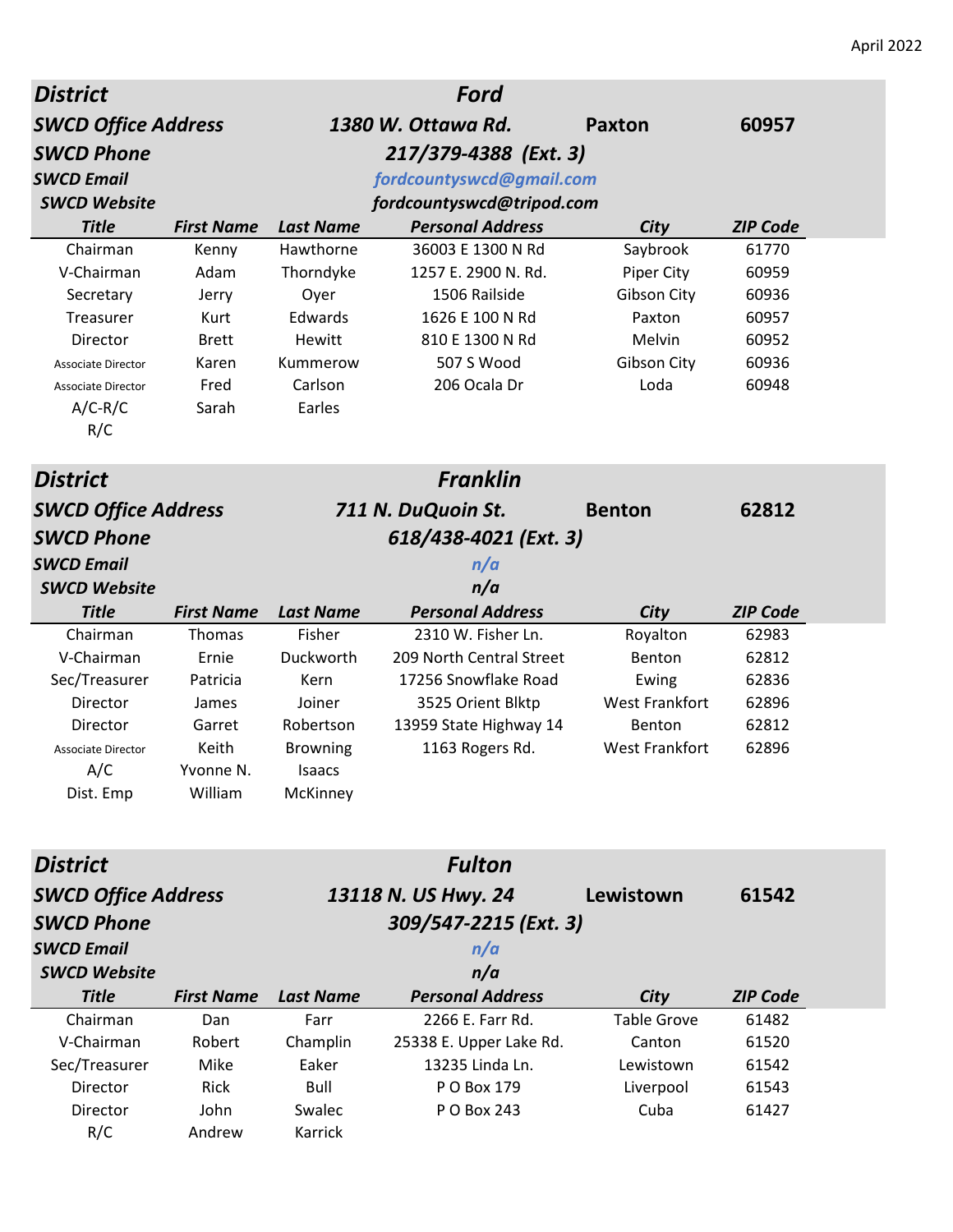| <i><b>District</b></i>     |                   |                  | <b>Gallatin</b>                |                   |                 |
|----------------------------|-------------------|------------------|--------------------------------|-------------------|-----------------|
| <b>SWCD Office Address</b> |                   |                  | 1000 W. Main St.               | Ridgway           | 62979           |
| <b>SWCD Phone</b>          |                   |                  |                                |                   |                 |
| <b>SWCD Email</b>          |                   |                  | gallatincountyswcd@outlook.com |                   |                 |
| <b>SWCD Website</b>        |                   |                  | n/a                            |                   |                 |
| <b>Title</b>               | <b>First Name</b> | <b>Last Name</b> | <b>Personal Address</b>        | City              | <b>ZIP Code</b> |
| Chairman                   | <b>Bruce</b>      | Edwards          | 19475 Edwards Rd.              | Omaha             | 62871           |
| V-Chairman                 | Dan               | Hish             | 8100 Hish Rd.                  | Ridgway           | 62979           |
| Sec/Treasurer              | Shawn             | Rider            | 19150 Oak Grove Church Rd      | Eldorado          | 62930           |
| Director                   | Frank             | Graves           | 730 Washington Rd              | Omaha             | 62871           |
| Director                   | Rusty             | Mosby            | 19225 Oak Grove Church Rd      | Eldorado          | 62979           |
| <b>Associate Director</b>  | Norbert           | Rider            | 15903 Pool Rd.                 | Equality          | 62934           |
| <b>Associate Director</b>  | Josh              | Maloney          | 242 W. Davis St.               | Equality          | 62934           |
| Associate Director         | Dustin            | Newton           | 8110 Bauer Rd                  | Ridgeway          | 62979           |
| Associate Director         | Seth              | Ramsey           | 6520 Thicket Rd                | Omaha             | 62871           |
| <b>Associate Director</b>  | Dennis            | Seely            | 15691                          | Daily Rd          | 62979           |
| R/C                        | Nancy             | Kitchens         |                                |                   |                 |
| <b>District</b>            |                   |                  | <b>Greene</b>                  |                   |                 |
| <b>SWCD Office Address</b> |                   |                  | <b>15 N US HWY 67</b>          | <b>Carrollton</b> | 62016           |
| <b>SWCD Phone</b>          |                   |                  | 217 942 7208                   |                   |                 |
| <b>SWCD Email</b>          |                   |                  | n/a                            |                   |                 |
| <b>SWCD Website</b>        |                   |                  | n/a                            |                   |                 |
| <b>Title</b>               | <b>First Name</b> | <b>Last Name</b> | <b>Personal Address</b>        | City              | <b>ZIP Code</b> |
| Chairman                   | Douglas           | Thornton         | 858 SE 50 St                   | Carrollton        | 62016           |
| V-Chairman                 | Lou               | Hallock          | 1549 NE 1300 Ave               | Roadhouse         | 62082           |
| Secretary                  | David             | Smith, Jr.       | 1138 NE 1050 Ave               | Roadhouse         | 62082           |
| Treasurer                  | Andy              | Daum             | 1033 SE 325 St                 | Rockbridge        | 62081           |
| Director                   | David             | Carr             | 595 Providence Rd              | Kane              | 62054           |
| A/C                        | Kari              | Schnelten        |                                |                   |                 |
| <b>District</b>            |                   |                  | Grundy                         |                   |                 |
| <b>SWCD Office Address</b> |                   |                  | 3605 N. IL Rt. 47 Suite B      | <b>Morris</b>     | 60450           |
| <b>SWCD Phone</b>          |                   |                  | 815/942-0359 (Ext. 3)          |                   |                 |
| <b>SWCD Email</b>          |                   |                  | n/a                            |                   |                 |
| <b>SWCD Website</b>        |                   |                  | n/a                            |                   |                 |
| <b>Title</b>               | <b>First Name</b> | <b>Last Name</b> | <b>Personal Address</b>        | City              | <b>ZIP Code</b> |
| Chairman                   | Mark              | Mitchell         | 4560 W Waupecan Rd             | Verona            | 60479           |
| V-Chairman                 | Tyson             | Dollinger        | 5545 S. Ward Rd                | Mazon             | 60444           |
| Sec/Treasurer              | <b>Nick</b>       | Schaefer         | 2040 S IL Route 47             | Mazon             | 60444           |
| Director                   | David             | Lowery           | 260 N Dwight Rd                | Morris            | 60450           |
| Director                   | Tim               | McDonald         | 909 Primrose Ln                | Mazon             | 60444           |
| AC                         | <b>Brooke</b>     | Baker-Katcher    |                                |                   |                 |
| <b>RC</b>                  | Lauren            | Lenox            |                                |                   |                 |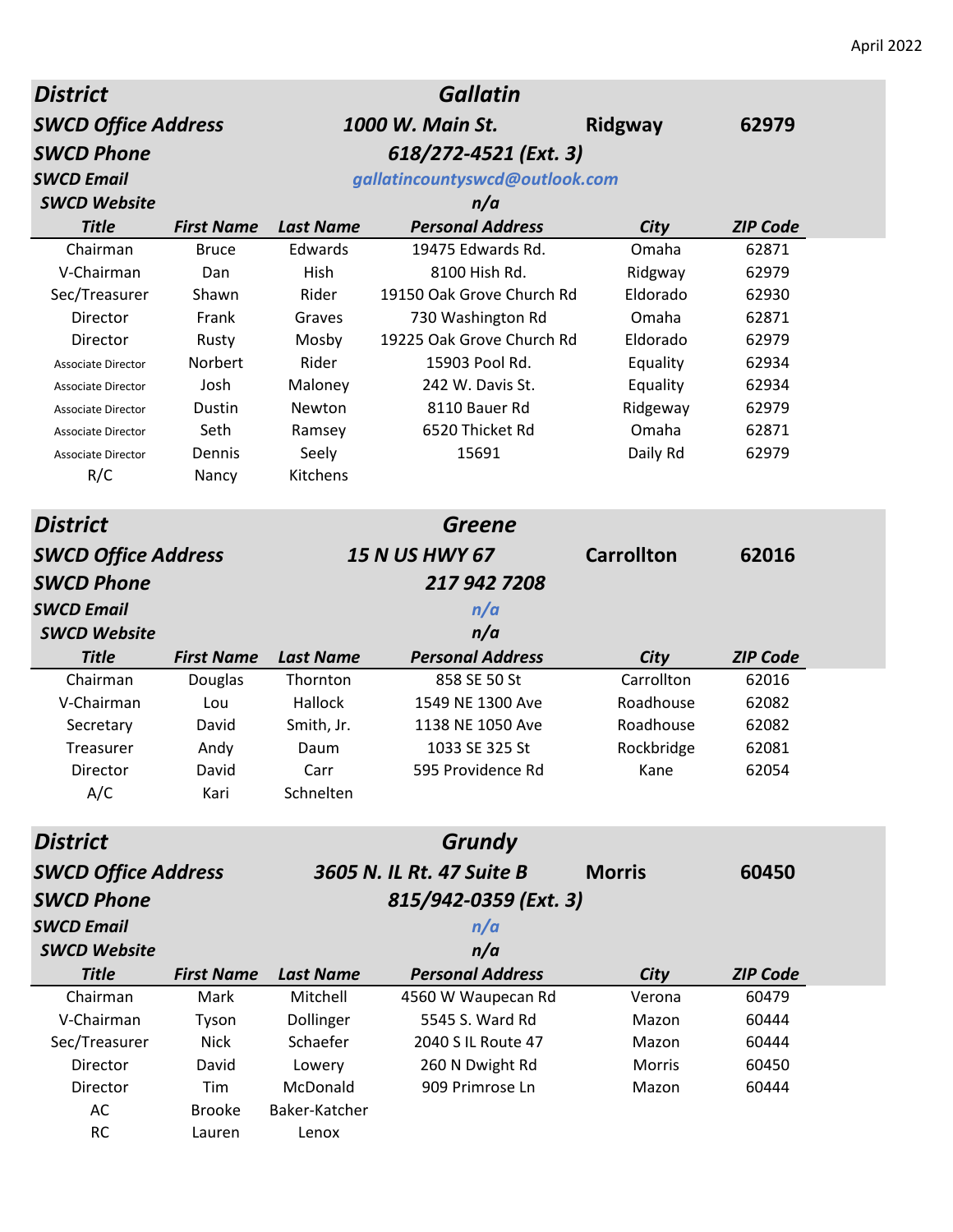| <b>District</b>            |                   |                  | <b>Hamilton</b>         |                    |                 |
|----------------------------|-------------------|------------------|-------------------------|--------------------|-----------------|
| <b>SWCD Office Address</b> |                   |                  | 1101 E. Randolph St.    | <b>McLeansboro</b> | 62859           |
| <b>SWCD Phone</b>          |                   |                  | 618/643-4326 (Ext. 3)   |                    |                 |
| <b>SWCD Email</b>          |                   |                  | n/a                     |                    |                 |
| <b>SWCD Website</b>        |                   |                  | n/a                     |                    |                 |
| <b>Title</b>               | <b>First Name</b> | <b>Last Name</b> | <b>Personal Address</b> | City               | <b>ZIP Code</b> |
| Chairman                   | Bryan             | Waier            | 7796 Blooming Grove Rd. | McLeansboro        | 62859           |
| V-Chairman                 | <b>Terry</b>      | Wheeler          | 9538 State Rt. 142      | McLeansboro        | 62859           |
| Sec/Treasurer              | Rick              | Rubenacker       | 7754 State Rt. 14       | McLeansboro        | 62859           |
| Director                   | Mark              | Miller           | 15703 State Rt 142      | McLeansboro        | 62859           |
| Director                   | Seth              | Thomas           | 17931 Co Road 1300 East | McLeansboro        | 62859           |
| <b>Associate Director</b>  | Thomas            | Mitchell         | 16936 State Rt. 14      | Enfield            | 62835           |
| Associate Director         | Roger             | Swartz           | 9889 Co Rd 1000 N       | McLeansboro        | 62859           |
| Associate Director         | Ginger            | Launius          | 8831 Walpole Rd         | Broughton          | 62817           |
| <b>Associate Director</b>  | Dennis            | Frey             | 22251 Co Rd 700 East    | Dahglren           | 62828           |
| <b>Associate Director</b>  | Joshua            | Haile            | 22495 E Dahlgren Rd     | <b>Belle Rive</b>  | 62810           |
| A/C                        | Jaime             | Weaver           |                         |                    |                 |
|                            |                   |                  |                         |                    |                 |
| <b>District</b>            |                   |                  | <b>Hancock</b>          |                    |                 |
| <b>SWCD Office Address</b> |                   |                  | 110 Buchanan St.        | Carthage           | 62321           |
| <b>SWCD Phone</b>          |                   |                  | 217/357-2180 (Ext. 3)   |                    |                 |
| <b>SWCD Email</b>          |                   |                  | hancockswcd@gmail.com   |                    |                 |
| <b>SWCD Website</b>        |                   |                  | n/a                     |                    |                 |
| <b>Title</b>               | <b>First Name</b> | <b>Last Name</b> | <b>Personal Address</b> | City               | <b>ZIP Code</b> |
| Chairman                   | Tim               | Murphy           | 1826 E Co. Rd 1600      | Carthage           | 62321           |
| V-Chairman                 | Donald            | Roskamp          | 280 N County Rd 820     | Sutter             | 62373           |
| Secretary                  | Ryan              | Wood             | 409 S Madison St        | Carthage           | 62321           |
| Treasurer                  | Al                | Frakes           | 2470 E County Rd 1170   | Carthage           | 62321           |
| Director                   | Rex               | Johnson          | 2450 N County Rd 2650   | LaHarpe            | 61450           |
| Associate Director         | <b>Bob</b>        | Knowles          | 715 Walnut St           | Carthage           | 62321           |
| Associate Director         | Terry             | Knorr            | 481 N County Rd 2100    | Bowen              | 62316           |
| <b>Associate Director</b>  | Mark              | Turner           | 876 E County Rd         | Nauvoo             | 62354           |
| Associate Director         | J D               | Webb             | 2490 N State Hwy 96     | Nauvoo             | 62354           |
| <b>Associate Director</b>  | <b>Bryan</b>      | Stevens          | 245 N County Rd 1500    | <b>West Point</b>  | 62380           |
| Associate Director         | Julie             | Stevens          | 245 N County Rd 1500    | <b>West Point</b>  | 62380           |
| A/C                        | Michelle          | Berry            |                         |                    |                 |
| R/C                        | Michelle          | Berry            |                         |                    |                 |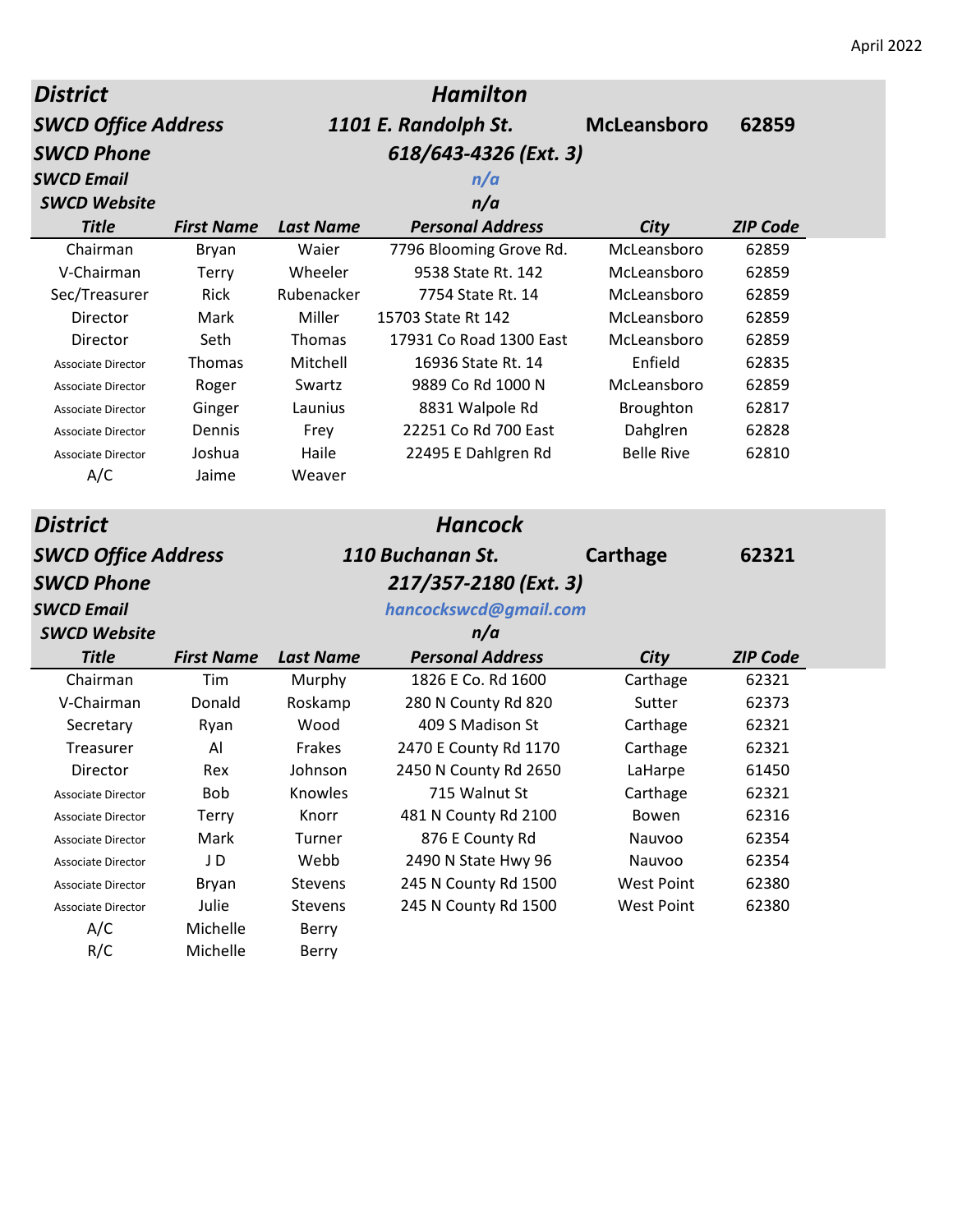| <b>District</b>                                          |                   |                  | <b>Henderson</b>               |                    |                 |
|----------------------------------------------------------|-------------------|------------------|--------------------------------|--------------------|-----------------|
| <b>SWCD Office Address</b>                               |                   |                  | 323 E. Main St.                | <b>Stronghurst</b> | 61480           |
| <b>SWCD Phone</b>                                        |                   |                  | 309/924-1167 (Ext. 3)          |                    |                 |
| <b>SWCD Email</b>                                        |                   |                  | n/a                            |                    |                 |
| <b>SWCD Website</b>                                      |                   |                  | n/a                            |                    |                 |
| <b>Title</b>                                             | <b>First Name</b> | <b>Last Name</b> | <b>Personal Address</b>        | City               | <b>ZIP Code</b> |
| Chairman                                                 | Jeffery           | Ravenscraft      | 1086 Township Rd 200N          | Lomax              | 61454           |
| V-Chairman                                               | Clark             | Kelly            | 1532 Road 1625 Kelly Lane      | <b>Biggsville</b>  | 61418           |
| Sec/Treasurer                                            | Nathan            | Corzatt          | 453 County Highway 8           | Meida              | 61460           |
| Director<br>Director                                     | Dudley            | Ricketts         | 1851 County Highway 14         | Little York        | 61453           |
| <b>Associate Director</b>                                | Larry             | Sterett          | 1479 Township Rd 1375N         | <b>Biggsville</b>  | 61418           |
| R/C                                                      | Shannon           | Pence            |                                |                    |                 |
| Dist. Emp                                                | Meredith          | Stamberger       |                                |                    |                 |
| <b>District</b>                                          |                   |                  | <b>Henry</b>                   |                    |                 |
| <b>SWCD Office Address</b>                               |                   |                  | 301 East North St-P O Box 162  | Cambridge          | 61238           |
|                                                          |                   |                  |                                |                    |                 |
| <b>SWCD Phone</b>                                        |                   |                  |                                |                    |                 |
|                                                          |                   |                  | 309/937-3377 (Ext. 101)        |                    |                 |
|                                                          |                   |                  | n/a                            |                    |                 |
| <b>SWCD Email</b><br><b>SWCD Website</b><br><b>Title</b> | <b>First Name</b> | <b>Last Name</b> | n/a<br><b>Personal Address</b> | City               | <b>ZIP Code</b> |
| Chairman                                                 | Jerry             | Snodgrass        | 13501 N. 1700th Ave.           | Geneseo            | 61254           |
| V-Chairman                                               | Josh              | Curry            | 5766 US Hwy 150                | Alpha              | 61413           |
| Sec/Treasurer                                            | Neal              | Nelson           | P.O. Box 182                   | Orion              | 61273           |
| Director                                                 | Al                | <b>DeCrane</b>   | 19022 Bonham Road              | Galva              | 61434           |
| Director                                                 | Keith             | VanDeWoestyne    | 26134 Angel Ferry Rd.          | Geneseo            | 61254           |
| Associate Director                                       | Dorothy           | <b>Brown</b>     | 10655 N 2300th Ave             | Geneseo            | 61254           |
| Associate Director                                       | Jim               | Larson           | 13216 S County Rd              | Altona             | 61414           |
| Associate Director                                       | Mark              | <b>DeDecker</b>  | 15984 N 800th Ave              | Cambridge          | 61238           |
| Associate Director                                       | Albert            | Hulting          | 14850 IL Hwy 78                | Sheffield          | 61361           |
| Associate Director                                       | Karen             | Lyman            | 11987 N 1500 Ave               | Cambridge          | 61238           |
| <b>Associate Director</b>                                | Pat               | Martens          | 14492 E 350 St                 | Orion              | 61273           |
| Associate Director                                       | John              | Oliver           | 28149 N 300th ave              | Kewanee            | 61443           |
| Associate Director                                       | Tom               | Hitzhusen        | 24762 Hazelwood West Rd        | Geneseo            | 61254           |
| <b>Associate Director</b>                                | Dwayne            | Anderson         | 3027 IL Hwy 81-PO Box 10       | Lynn Center        | 61262           |
| Associate Director                                       | Steve             | Fairbanks        | #3 Colona Hts                  | Colona             | 61241           |
| Associate Director                                       | Sally             | Fairbanks        | 3504 26th Ave B                | Moline             | 61265           |
| A/C                                                      | Sharon            | Matson           |                                |                    |                 |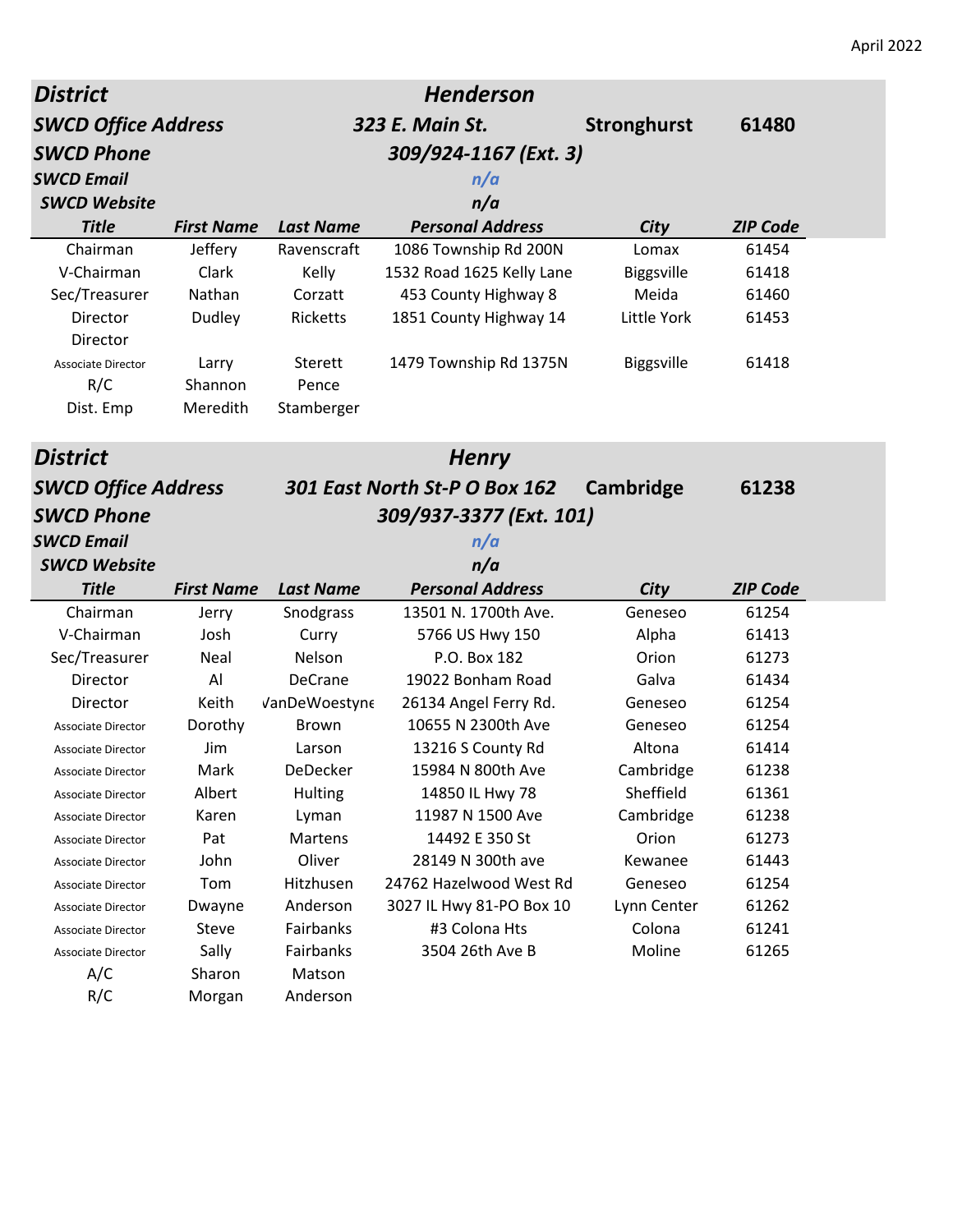| <b>District</b>            |                   |                  | <b>Iroquois</b>              |                    |                 |  |
|----------------------------|-------------------|------------------|------------------------------|--------------------|-----------------|--|
| <b>SWCD Office Address</b> |                   |                  | 1001 E. Grant St. Suite A    | Watseka            | 60970           |  |
| <b>SWCD Phone</b>          |                   |                  | 815/432-3946 (Ext. 3)        |                    |                 |  |
| <b>SWCD Email</b>          |                   |                  | iroquoiscountyswcd@gmail.com |                    |                 |  |
| <b>SWCD Website</b>        |                   |                  | n/a                          |                    |                 |  |
| <b>Title</b>               | <b>First Name</b> | <b>Last Name</b> | <b>Personal Address</b>      | City               | <b>ZIP Code</b> |  |
| Chairman                   | Eric              | Kaeb             | 781 E 300 North Rd           | Cissna park        | 60924           |  |
| V-Chairman                 | Charles           | Leitz            | 1121 N. 2600 E. Rd.          | Milford            | 60953           |  |
| Sec/Treasurer              | Richard           | Reynolds         | 3056 E. 1800 N. Rd.          | Sheldon            | 60966           |  |
| Director                   | Drew              | Wright           | 309 E LaFayette St           | Ashkum             | 60911           |  |
| Director                   | <b>Brock</b>      | Loy              | 2803 E 2900 North Rd         | Beaverville        | 60912           |  |
| <b>Associate Director</b>  | James             | <b>Bailey</b>    | 2415 N 1480 East Rd          | Ashkum             | 60911           |  |
| <b>Associate Director</b>  | Trenton           | Carley           | 324 South Thomas             | Gilman             | 60938           |  |
| <b>Associate Director</b>  | Nathan            | Lambert          | 107 Pearl St                 | Milford            | 60953           |  |
| A/C                        | Molly             | Lynch            |                              | Watseka            |                 |  |
| R/C                        | Thad              | Eshleman         |                              | Watseka            |                 |  |
|                            |                   |                  |                              |                    |                 |  |
| <b>District</b>            |                   |                  | <b>Jackson</b>               |                    |                 |  |
| <b>SWCD Office Address</b> |                   |                  | 1213 N. 14th St.             | <b>Murphysboro</b> | 62966           |  |
| <b>SWCD Phone</b>          |                   |                  | 618/684-3471 (Ext. 3)        |                    |                 |  |
| <b>SWCD Email</b>          |                   |                  | n/a                          |                    |                 |  |
| <b>SWCD Website</b>        |                   |                  | n/a                          |                    |                 |  |
| <b>Title</b>               | <b>First Name</b> | <b>Last Name</b> | <b>Personal Address</b>      | <b>City</b>        | <b>ZIP Code</b> |  |
| Chairman                   | Andy              | McNitt           | 66 Oak Ridge Lane            | Carbondale         | 62903           |  |
| V-Chairman                 | Bill              | Stegmann         | 12157 Hwy. 4                 | Ava                | 62907           |  |
| Sec/Treasurer              | Carl              | Karg             | 7262 Town Creek Rd.          | Gorham             | 62940           |  |
| Director                   | Todd              | Hilemann         | 655 Power Plant Rd           | <b>Grand Tower</b> | 62942           |  |
| Director                   | Mike              | Imhoff           | 2851 W Harrison Rd           | Murphysboro        | 62966           |  |
| <b>Associate Director</b>  | Angela            | Kazakevicius     | 900 S Valley Rd              | Carbondale         | 62901           |  |
| R/C                        | Bethany           | Ingram           |                              |                    |                 |  |
| Dist. Emp                  | Brian             | Walsh            |                              |                    |                 |  |
| Dist. Emp                  | Todd              | Yates            |                              |                    |                 |  |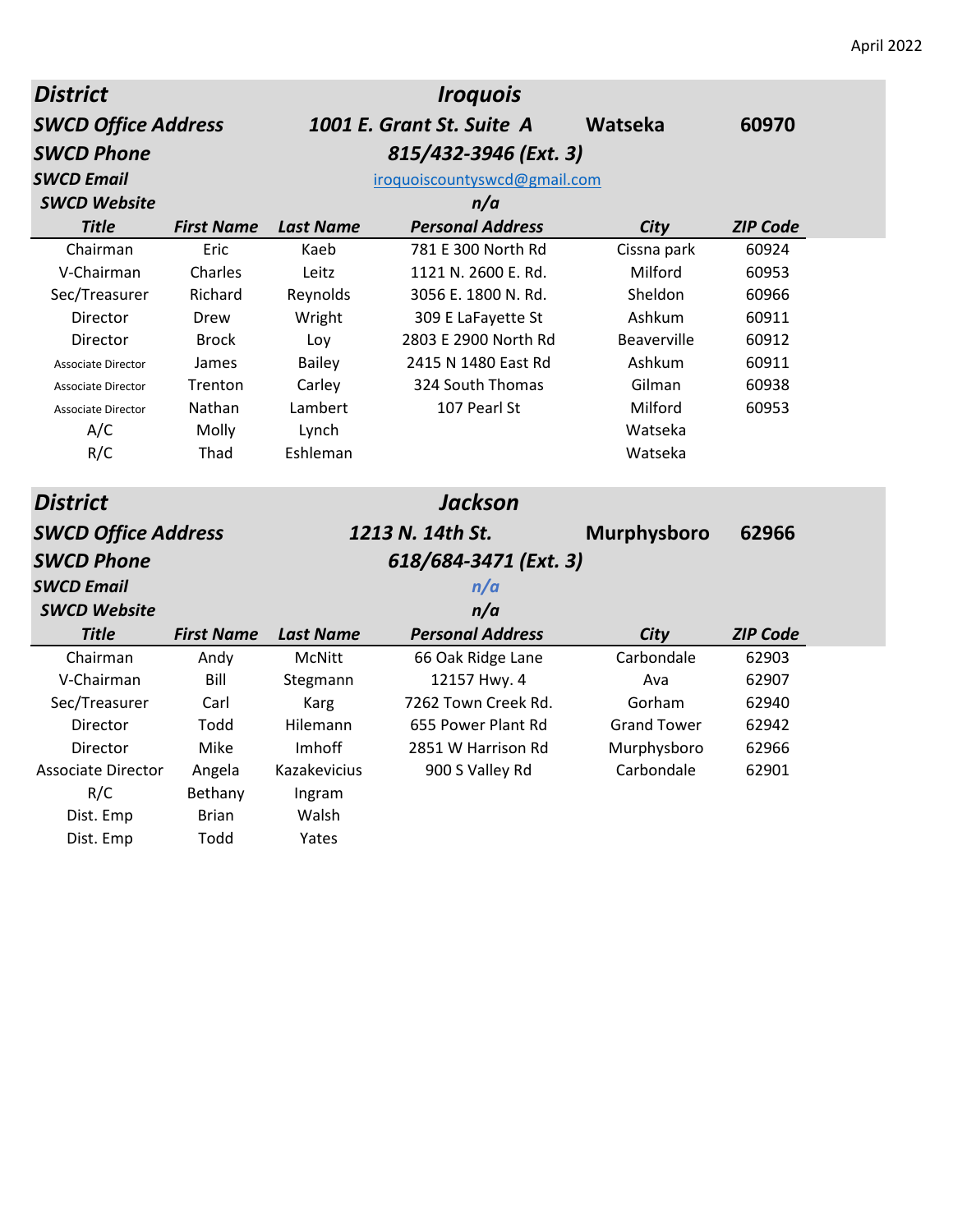| <b>District</b>            |                   |                  | <b>Jasper</b>           |                    |                 |
|----------------------------|-------------------|------------------|-------------------------|--------------------|-----------------|
| <b>SWCD Office Address</b> |                   |                  | 1403 Clayton Ave.       | <b>Newton</b>      | 62448           |
| <b>SWCD Phone</b>          |                   |                  | 618/783-2319 (Ext. 3)   |                    |                 |
| <b>SWCD Email</b>          |                   |                  | n/a                     |                    |                 |
| <b>SWCD Website</b>        |                   |                  | n/a                     |                    |                 |
| <b>Title</b>               | <b>First Name</b> | <b>Last Name</b> | <b>Personal Address</b> | City               | <b>ZIP Code</b> |
| Chairman                   | Matt              | Burgener         | 2497 N 500th Ave        | Newton             | 62448           |
| V-Chairman                 | Shelah            | Bergbower        | 19624 E 1000th Ave      | <b>Willow Hill</b> | 62480           |
| Secretary                  | Ross              | Green            | 21409 N. 800th Ave.     | Jewett             | 62436           |
| Treasurer                  | Lee               | Elliott          | 19273 N 400th St        | Montrose           | 62445           |
| Director                   | Jeff              | Ochs             | 3160 N 1700th St        | West Liberty       | 62475           |
| <b>Associate Director</b>  | A.C.              | Pickens          | 11840 N. 400th St.      | Wheeler            | 62479           |
| <b>Associate Director</b>  | Chet              | <b>Dobbins</b>   | 3113 E 1100th Ave       | Wheeler            | 62479           |
| <b>Associate Director</b>  | Larry             | Jones            | 7524 N 150th St         | Wheeler            | 62479           |
| <b>Associate Director</b>  | Taylor            | Kerner           | 6998 N 1150th St        | Newton             | 62448           |
| A/C                        | Lisa              | Holland          |                         |                    |                 |
| R/C                        | <b>Brad</b>       | <b>Tarr</b>      |                         |                    |                 |
| <b>District</b>            |                   |                  | <b>Jefferson</b>        |                    |                 |
| <b>SWCD Office Address</b> |                   |                  | 221 Withers Dr.         | Mt. Vernon         | 62864           |
| <b>SWCD Phone</b>          |                   |                  | 618/244-0773 (Ext. 3)   |                    |                 |
| <b>SWCD Email</b>          |                   |                  | n/a                     |                    |                 |
| <b>SWCD Website</b>        |                   |                  | n/a                     |                    |                 |
| <b>Title</b>               | <b>First Name</b> | <b>Last Name</b> | <b>Personal Address</b> | City               | <b>ZIP Code</b> |
| Chairman                   | Jerry             | Seidel           | 1164 N. Hamilton Ln.    | <b>Belle Rive</b>  | 62810           |
| V-Chairman                 | Kevin             | Young            | 22796 E. Sunswept Rd.   | Bluford            | 62814           |
| Sec/Treasurer              | John              | Kerry            | 7312 N. Riddle Ln.      | Waltonville        | 62894           |
| Director                   | Robert            | <b>Boldt</b>     | 14590 N. White Swan Ln. | Woodlawn           | 62898           |
| Director                   | John              | Trader           | 2824 E. Scheller Rd.    | Scheller           | 62883           |
| R/C                        | Stacy             | Helm             |                         |                    |                 |
| Dist. Emp                  | Ashley            | Robert           |                         |                    |                 |
| Dist. Emp                  | Trevor            | Alexander        |                         |                    |                 |
| <b>District</b>            |                   |                  | <b>Jersey</b>           |                    |                 |
| <b>SWCD Office Address</b> |                   |                  | 604 E. Franklin         | <b>Jerseyville</b> | 62052           |
| <b>SWCD Phone</b>          |                   |                  | 618/498-3712 (Ext. 3)   |                    |                 |
| <b>SWCD Email</b>          |                   |                  | n/a                     |                    |                 |
| <b>SWCD Website</b>        |                   |                  | n/a                     |                    |                 |
| <b>Title</b>               | <b>First Name</b> | <b>Last Name</b> | <b>Personal Address</b> | City               | <b>ZIP Code</b> |
| Chairman                   | Harold            | Kallal           | 810 N. State St.        | Jerseyville        | 62052           |
| V-Chairman                 | Larry             | Loy              | 899 N State St          | Jerseyville        | 62052           |
| Secretary                  | Jerry             | Heitzig          | 19347 W. County Rd.     | Jerseyville        | 62052           |
| Treasurer                  | Randy             | Neal             | 19394 Pump Station Rd.  | Jerseyville        | 62052           |
| Director                   | Jeff              | Fraley           | 18777 English Rd.       | Jerseyville        | 62052           |
| R/C                        | Jeff              | Blackorby        |                         |                    |                 |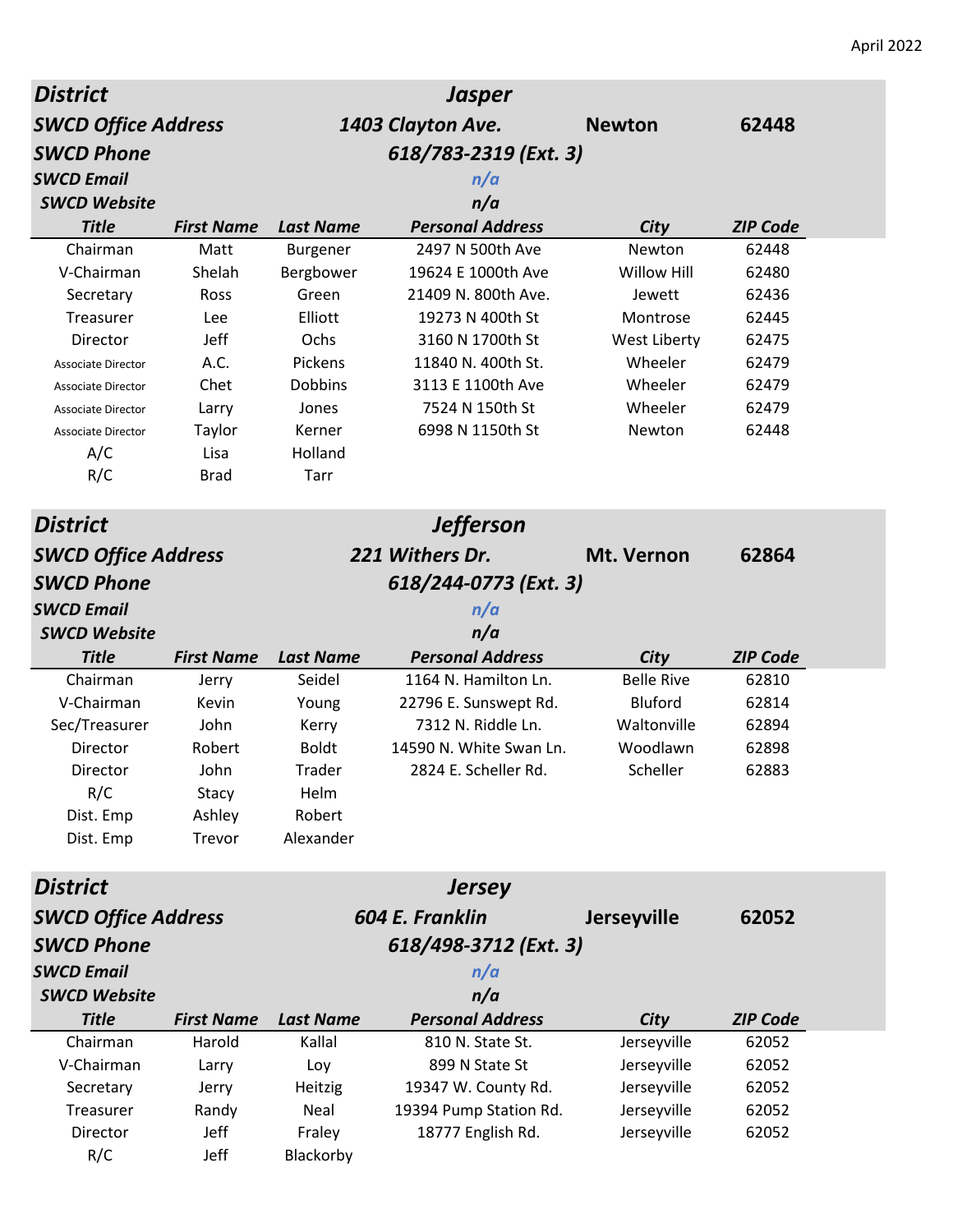| <b>District</b>            |                   |                  | <b>Jo Daviess</b>           |                    |                 |
|----------------------------|-------------------|------------------|-----------------------------|--------------------|-----------------|
| <b>SWCD Office Address</b> |                   |                  | 227 N Main St. - PO Box 502 | <b>Elizabeth</b>   | 61028           |
| <b>SWCD Phone</b>          |                   |                  | 815/858-3418 (Ext. 3)       |                    |                 |
| <b>SWCD Email</b>          |                   |                  | n/a                         |                    |                 |
| <b>SWCD Website</b>        |                   |                  | n/a                         |                    |                 |
| <b>Title</b>               | <b>First Name</b> | <b>Last Name</b> | <b>Personal Address</b>     | City               | <b>ZIP Code</b> |
| Chairman                   | Steve             | Eden             | 3834 S. Eden Rd.            | Stockton           | 61085           |
| V-Chairman                 | Andy              | Hawley           | 6520 E. Welch Rd.           | Stockton           | 61085           |
| Sec/Treasurer              | Nicole            | Haas             | 10036 S Good Hope Rd        | Elizabeth          | 61028           |
| Director                   | Jim               | McGivney         | 7323 E Canyon Rd            | Apple River        | 61001           |
| Director                   | Jacob             | Lawfer           | 4874 S Willoiw Rd           | Kent               | 61044           |
| A/C                        | Mindy             | Pratt            |                             |                    |                 |
| R/C                        |                   |                  |                             |                    |                 |
| <b>District</b>            |                   |                  | Johnson                     |                    |                 |
| <b>SWCD Office Address</b> |                   |                  | 807 N. 1st St.              | <b>Vienna</b>      | 62995           |
| <b>SWCD Phone</b>          |                   |                  | 618/658-3411 (Ext. 3)       |                    |                 |
| <b>SWCD Email</b>          |                   |                  | n/a                         |                    |                 |
| <b>SWCD Website</b>        |                   |                  | n/a                         |                    |                 |
| <b>Title</b>               | <b>First Name</b> | <b>Last Name</b> | <b>Personal Address</b>     | City               | <b>ZIP Code</b> |
| Chairman                   | Mitch             | <b>Ross</b>      | 1210 Bethlehem Church Rd.   | Vienna             | 62995           |
| V-Chairman                 | Scott             | Harris           | 965 Mount Zion Rd.          | Vienna             | 62995           |
| Sec/Treasurer              | Jerry             | Pirtle           | 12345 U.S. Hwy. 45 N.       | Ozark              | 62972           |
| Director                   | James             | Maze             | 4215 Lick Creek Rd.         | <b>Buncombe</b>    | 62912           |
| Director                   | Phil              | Stewart          | 4245 Buncombe Rd.           | Vienna             | 62995           |
| A/C                        | Sheila            | Ford             |                             | Vienna             |                 |
| R/C                        |                   |                  |                             |                    |                 |
| <b>District</b>            |                   |                  | <b>Kane-DuPage</b>          |                    |                 |
| <b>SWCD Office Address</b> |                   |                  | 2315 Dean St. Suite 100     | <b>St. Charles</b> | 60175           |
| <b>SWCD Phone</b>          |                   |                  |                             |                    |                 |
| <b>SWCD Email</b>          |                   |                  | 630/584-7960 (Ext. 3)       |                    |                 |
| <b>SWCD Website</b>        |                   |                  | n/a<br>n/a                  |                    |                 |
| <b>Title</b>               | <b>First Name</b> | <b>Last Name</b> | <b>Personal Address</b>     | City               | <b>ZIP Code</b> |
| Chairman                   | Gerard            | Fabrizius        | 4N85 Meredith Rd.           | St. Charles        | 60151           |
| V-Chairman                 | Thomas            | Konen            | 424 Wheeler Rd.             | <b>Sugar Grove</b> | 60554           |
| Sec/Treasurer              | William           | Pauling          | 25W701 Lies Rd.             | Carol Stream       | 60188           |
| Director                   | Tom               | Quinn            | 8N136 Burlington Road       | Elgin              | 60124           |
| Director                   | Maggie            | Soliz            | 1022 Morton Street          | Batavia            | 60510           |
| Associate Director         | Ken               | Anderson         | 1126 Independence Ave       | Elburn             | 60119           |
| <b>Associate Director</b>  | Neal              | Anderson         | 4N928 Brown Road            | St. Charles        | 60175           |
| <b>Associate Director</b>  | Kevin             | <b>Bohlin</b>    | 10N102 Kendall Road         | Elgin              | 60124           |
| <b>Associate Director</b>  | Stasi             | Brown            | 1153 Comiskey Ave           | North Aurora       | 60542           |
| <b>Associate Director</b>  | Susan             | Harney           | 1218 Timber Drive           | Sleepy Hollow      | 60118           |
| <b>Associate Director</b>  | Patrick           | Kelsey           | 1323 Hickory Ridge          | Montgomery         | 60538           |
| Associate Director         | Maureen           | McAllister       | 33W542 Army Trail Road      | Wayne              | 60184           |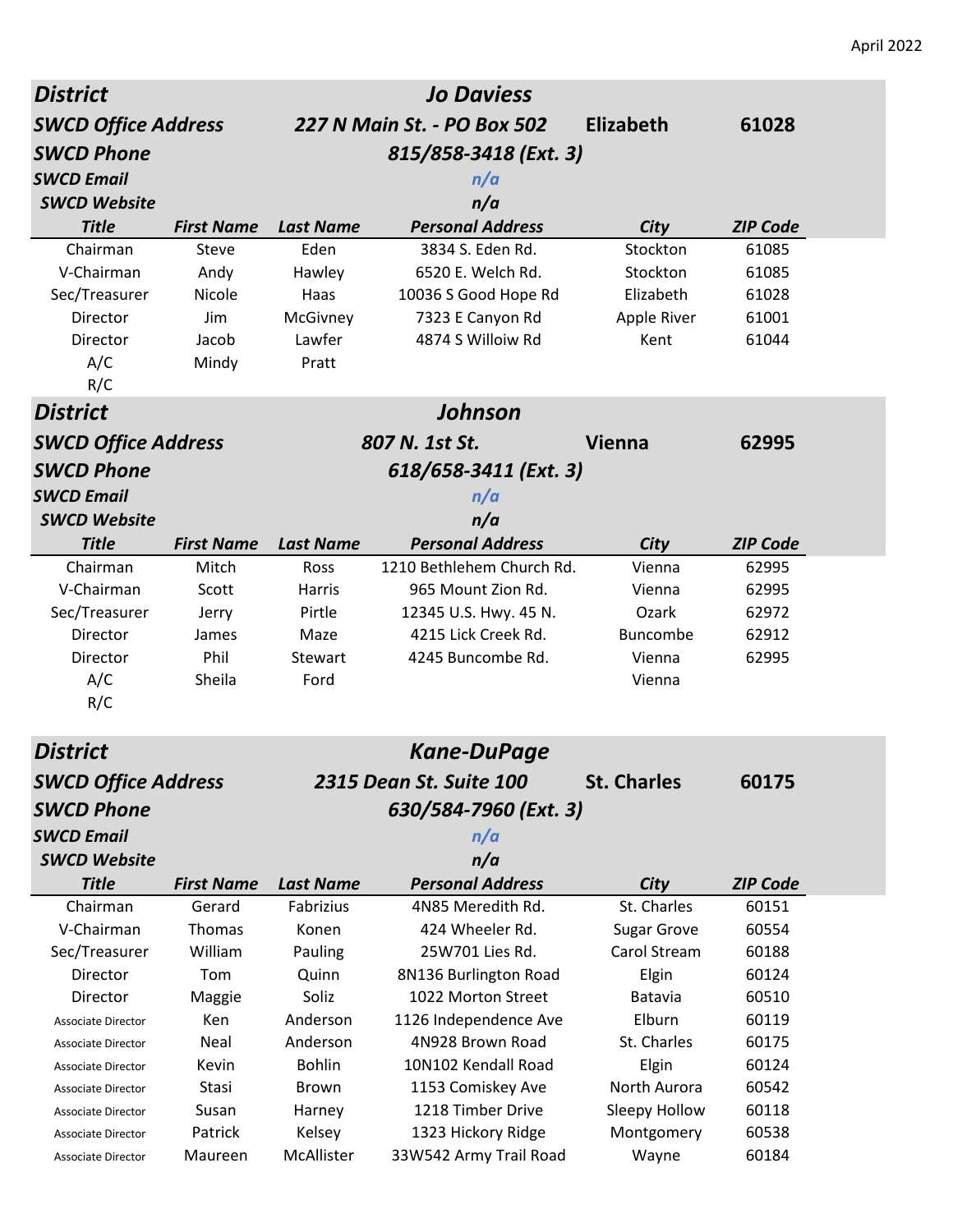|                            |                   |                  | Kane -DuPage - continued   |                    |                 |  |
|----------------------------|-------------------|------------------|----------------------------|--------------------|-----------------|--|
| <b>Title</b>               | <b>First Name</b> | <b>Last Name</b> | <b>Personal Address</b>    | City               | <b>ZIP Code</b> |  |
| <b>Associate Director</b>  | Randy             | <b>Newkirk</b>   | 609 N 5th Ave              | <b>St Charles</b>  | 60174           |  |
| <b>Associate Director</b>  | Mary              | Oshsenschlager   | 5 S 747 Rotue 47           | <b>Sugar Grove</b> | 60554           |  |
| <b>Associate Director</b>  | Timothy           | Paulson          | 42 W 545 Seavey Raod       | <b>Sugar Grove</b> | 60554           |  |
| <b>Associate Director</b>  | Wayne             | Schneider        | 721 Lindsay Lane           | <b>West Dundee</b> | 60118           |  |
| <b>Associate Director</b>  | Mark              | Willobee         | 211 Philippa Street        | Hinsdale           | 60521           |  |
| <b>Associate Director</b>  | Linda             | Yunker           | 109 Golfview Lane          | Carpenersville     | 60110           |  |
| <b>Associate Director</b>  | Mary              | Zaander          | 121 Ford Street            | Geneva             | 60134           |  |
| A/C                        | Elizabeth         | Hagen-Moeller    |                            |                    |                 |  |
| R/C                        | Patrick           | McPartlan        |                            |                    |                 |  |
| Dist. Emp                  | Sue               | Rankin           |                            |                    |                 |  |
| Dist. Emp                  | Jennifer          | Shroder          |                            |                    |                 |  |
| Dist. Emp                  | <b>Becky</b>      | Moneal           |                            |                    |                 |  |
|                            |                   |                  |                            |                    |                 |  |
| <b>District</b>            |                   |                  | <b>Kankakee</b>            |                    |                 |  |
| <b>SWCD Office Address</b> |                   |                  | 685 Larry Power Rd.        | <b>Bourbonnais</b> | 60914           |  |
| <b>SWCD Phone</b>          |                   |                  | 815/937-8940 (Ext. 3)      |                    |                 |  |
| <b>SWCD Email</b>          |                   |                  | k3countyswcd@gmail.com     |                    |                 |  |
| <b>SWCD Website</b>        |                   |                  | www.kankakeecountyswcd.org |                    |                 |  |
| <b>Title</b>               | <b>First Name</b> | <b>Last Name</b> | <b>Personal Address</b>    | City               | <b>ZIP Code</b> |  |
| Chairman                   | Jeffrey           | O'Connor         | 2995 W. 3500 S. Rd.        | Kankakee           | 60901           |  |
| V-Chairman                 | James             | Frogge           | 1298 South Sandbar         | Kankakee           | 60901           |  |
| Secretary                  | Alan              | Wissmiller       | 5578-B W. 3000 N. Rd.      | Kankakee           | 60901           |  |
| Treasurer                  | Larry             | Kirchner         | 5020 N. 9000 W. Rd.        | <b>Bonfield</b>    | 60913           |  |
| Director                   | Ed                | <b>Brown</b>     | 395 Spring Loop            | <b>Bourbonnais</b> | 60914           |  |
| <b>Associate Director</b>  | John Jr           | Settle           | 146 S Jackson Ave          | <b>Bradley</b>     | 60915           |  |
| A/C                        | Linda             | Settle           |                            |                    |                 |  |
| R/C                        | Crystal           | Sauder           |                            |                    |                 |  |
| Dist. Emp                  | Matthew           | Raymond          |                            |                    |                 |  |
| Dist. Emp                  | Emilie            | Watkins          |                            |                    |                 |  |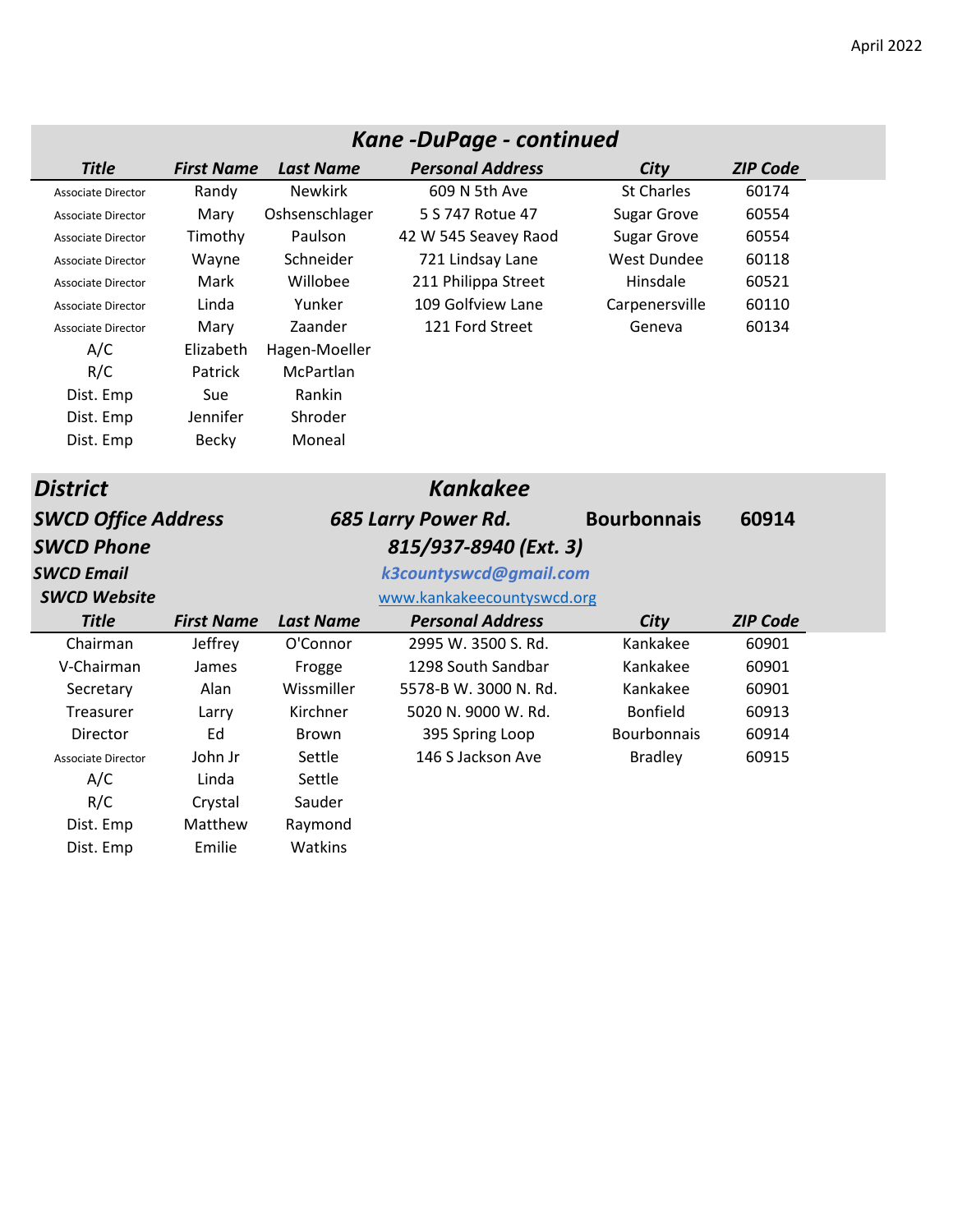|                                          |                   |                  |                                          |                   |                 | April 2022 |
|------------------------------------------|-------------------|------------------|------------------------------------------|-------------------|-----------------|------------|
| <b>District</b>                          |                   |                  | <b>Kendall</b>                           |                   |                 |            |
| <b>SWCD Office Address</b>               |                   |                  | 7775A Rt. 47                             | <b>Yorkville</b>  | 60560           |            |
| <b>SWCD Phone</b>                        |                   |                  | 630/553-5821 (Ext. 3)                    |                   |                 |            |
| <b>SWCD Email</b>                        |                   |                  | n/a                                      |                   |                 |            |
| <b>SWCD Website</b>                      |                   |                  | www.kendallswcd.org                      |                   |                 |            |
| <b>Title</b>                             | <b>First Name</b> | <b>Last Name</b> | <b>Personal Address</b>                  | City              | <b>ZIP Code</b> |            |
| Chairman                                 | wayne (Butch      | Konicek          | 4856 Blackhawk Rd                        | Plano             | 60545           |            |
| V-Chairman                               | Deanna            | Bazan            | 16 Blackhawk Springs Dr                  | Plano             | 60545           |            |
| Sec/Treasurer                            | Scott             | <b>Brummel</b>   | 1107 South Bridge St, Suite D            | Yorkville         | 60560           |            |
| Director                                 |                   |                  |                                          |                   |                 |            |
| Director                                 |                   |                  |                                          |                   |                 |            |
| <b>Associate Director</b>                | Adam              | Carlson          |                                          |                   |                 |            |
| <b>Associate Director</b>                | Kerri             | Horton           |                                          |                   |                 |            |
| <b>Associate Director</b>                | Pam               | Smith            |                                          |                   |                 |            |
| Associate Director                       | Scott             | Kaufmann         |                                          |                   |                 |            |
| A/C                                      | Julie             | <b>Brown</b>     |                                          |                   |                 |            |
| R/C                                      | Alyse             | Olson            |                                          |                   |                 |            |
| Dist. Emp                                | Ariel             | Beauchamp        |                                          |                   |                 |            |
| <b>District</b>                          |                   |                  | <b>Knox</b>                              |                   |                 |            |
| <b>SWCD Office Address</b>               |                   |                  | 233 S. Soangetaha Rd.                    | Galesburg         | 61401           |            |
|                                          |                   |                  |                                          |                   |                 |            |
| <b>SWCD Phone</b>                        |                   |                  | 309/342-5138 (Ext. 3)                    |                   |                 |            |
| <b>SWCD Email</b>                        |                   |                  | n/a                                      |                   |                 |            |
| <b>SWCD Website</b>                      |                   |                  | n/a                                      |                   |                 |            |
| <b>Title</b>                             | <b>First Name</b> | <b>Last Name</b> | <b>Personal Address</b>                  | City              | <b>ZIP Code</b> |            |
| Chairman                                 | George            | Cummings         | <b>PO Box 253</b>                        | Knoxville         | 61448           |            |
| V-Chairman                               | <b>Brian</b>      | Friedrich        | 334 State Rt 116                         | Augustine         | 61474           |            |
| Secretary                                | Chris             | Bewley           | 303 W. Market St.                        | <b>Yates City</b> | 61529           |            |
| Treasurer                                | Dave              | Asbury           | 1522 US Hwy. 150 E.                      | Gilson            | 61436           |            |
| Director                                 | Tyer<br>Ted       | Main<br>Mottaz   | 1298 Knox Hwy 4<br>708 N. Fairground Way | Altona<br>Elmwood | 61414<br>61529  |            |
| Associate Director                       | AJ                | Harland          | 2404 E Knox Rd                           | LaFayette         | 61449           |            |
| Associate Director                       | Frank             | Hopkins          | 675 Knox Hwy 8                           | Gilson            | 61436           |            |
| Associate Director<br>Associate Director |                   |                  |                                          |                   |                 |            |
|                                          |                   |                  |                                          |                   |                 |            |
|                                          | Joan              | Whitney          | 103 Northview Dr                         | Knoxville         | 61448           |            |
| Associate Director                       | Tom               | Hoben            | 1165 Steakhouse Rd                       | Knoxville         | 61448           |            |
| Associate Director                       | <b>Bruce</b>      | Pecenka          | 245 Mosier Hill Rd                       | Galesburg         | 61401           |            |
| Associate Director                       | Don               | Moffitt          | 1006 Knox Hwy 17                         | Gilson            | 61436           |            |
| Associate Director                       | <b>Terry</b>      | Leafgreen        | 2675 Knox Hwy 33                         | Rio               | 61472           |            |
| Associate Director                       | Moncia            | Stevens          | 2956 Knox Rd 1600 E                      | Altona            | 61414           |            |
| Associate Director                       | Charles           | Martin           | 1462 Illinois Hwy 167                    | Oneida            | 61467           |            |
| A/C<br>R/C                               | Nicole<br>Kara    | Miller<br>Downin |                                          |                   |                 |            |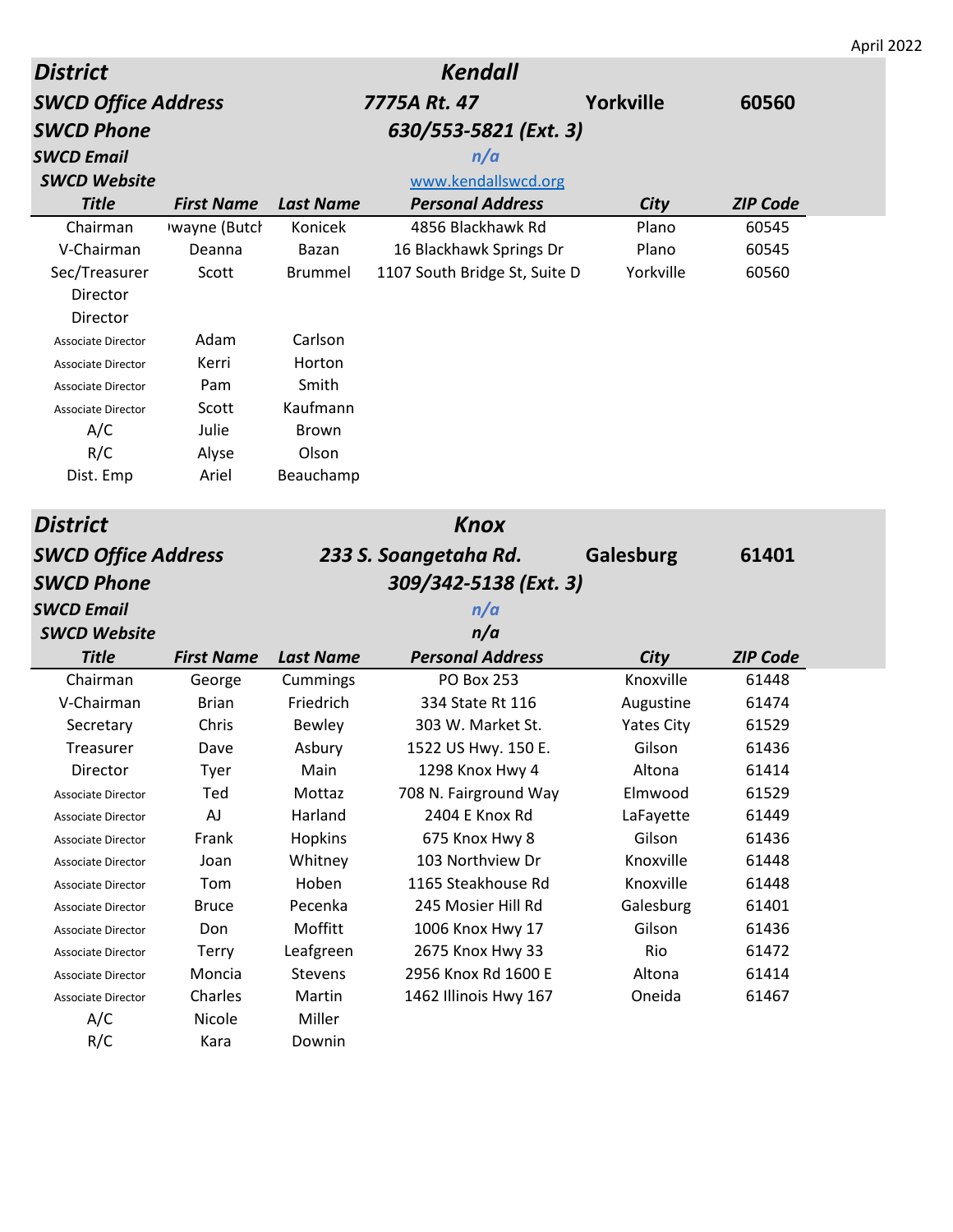| <b>District</b>            |                   |                  | <b>LaSalle</b>               |                  |                 |
|----------------------------|-------------------|------------------|------------------------------|------------------|-----------------|
| <b>SWCD Office Address</b> |                   |                  | 1691 N. 31st Rd.             | <b>Ottawa</b>    | 61350           |
| <b>SWCD Phone</b>          |                   |                  | 815/433-0551 (Ext. 3)        |                  |                 |
| <b>SWCD Email</b>          |                   |                  | n/a                          |                  |                 |
| <b>SWCD Website</b>        |                   |                  | n/a                          |                  |                 |
| <b>Title</b>               | <b>First Name</b> | <b>Last Name</b> | <b>Personal Address</b>      | City             | <b>ZIP Code</b> |
| Chairman                   | Ken               | Dau              | 2277 N. 42nd Rd              | Sheridan         | 60551           |
| V-Chairman                 | Ross              | Adams            | 2758 N 4450th Rd             | Sandwich         | 60548           |
| Sec/Treasurer              | Steve             | Glascock         | 1298 N. 18th Rd.             | Streator         | 61364           |
| Director                   | <b>Tracy</b>      | Haas             | 527 N 33rd Rd                | LaSalle          | 61301           |
| Director                   | Josh              | Rhodes           | 27092 N 600 E Rd             | Streator         | 61364           |
| <b>Associate Director</b>  | Alan              | Adams            | 2758 N 4450th Rd             | Sandwich         | 60548           |
| Associate Director         | JoAnn             | Adams            | 2758 N 4450th Rd             | Sandwich         | 60548           |
| Associate Director         | Ruth              | Capsel           | 360 Richards St              | Seneca           | 61360           |
| Associate Director         | Tom               | Joerger          | 4210 E 525th Rd              | Mendota          | 61342           |
| <b>Associate Director</b>  | Jeff              | Maierhofer       | 307 Scott St                 | Seneca           | 61360           |
| Associate Director         | Doug              | Stockley         | 1476 N 3975th Rod            | Earlville        | 60518           |
| Associate Director         | <b>Brian</b>      | Atherton         | 639 N 4753rd rd              | Earlville        | 60518           |
| <b>Associate Director</b>  | Cara              | Manning          | 1933 N 31st Road             | Ottawa           | 61350           |
| Associate Director         | John              | Hughes           | 1767 N IL Rt 23              | Streator         | 61364           |
| Associate Director         | Kevin             | Nelson           | 907 Evans St                 | Ottawa           | 61364           |
| <b>Associate Director</b>  | Diana             | Rod              | 490 N 3850th Road            | Mendota          | 61342           |
| A/C                        | Ruth              | Anthe            |                              |                  |                 |
| R/C                        | Vicki             | Heath            |                              |                  |                 |
| Cons. Coord.               | Calie             | <b>Biron</b>     |                              |                  |                 |
| <b>District</b>            |                   |                  | Lawrence                     |                  |                 |
| <b>SWCD Office Address</b> |                   |                  | <b>10976 State Route 250</b> | Lawrenceville    | 62439           |
| <b>SWCD Phone</b>          |                   |                  | 618/943-2621 (Ext. 3)        |                  |                 |
| <b>SWCD Email</b>          |                   |                  | n/a                          |                  |                 |
| <b>SWCD Website</b>        |                   |                  | n/a                          |                  |                 |
| <b>Title</b>               | <b>First Name</b> | <b>Last Name</b> | <b>Personal Address</b>      | City             | <b>ZIP Code</b> |
| Chairman                   | Wayne             | Johnson          | 9789 Sand Barrens Ln.        | St Francisville  | 62460           |
| V-Chairman                 | Kody              | Aldrich          | 12241 Salukis Rd.            | Summer           | 62466           |
| Sec/Treasurer              | Charles           | Daugherty        | 18314 Hazel Dell             | <b>Flat Rock</b> | 62427           |
| Director                   | Jon               | <b>Buchanan</b>  | 7970 Country Club Rd.        | Lawrenceville    | 62439           |
| Director                   | Ryan              | Crawford         | 18214 N. Fork Rd.            | <b>Flat Rock</b> | 62427           |
| R/C                        | Kristie           | Cooley           |                              |                  |                 |
| Dist. Emp                  |                   |                  |                              |                  |                 |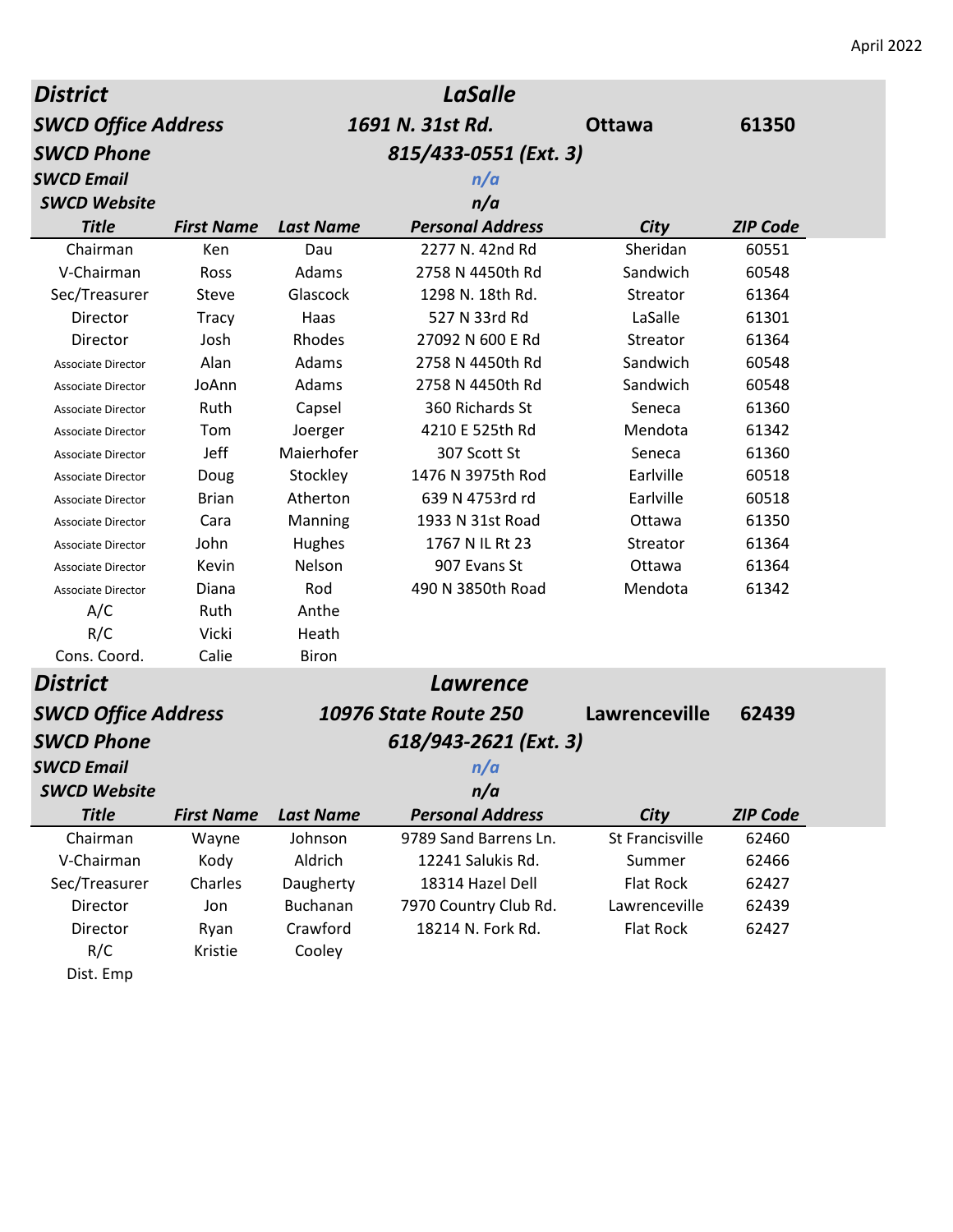|                                                        |                   |                          |                                  |                     |                 | April 2022 |
|--------------------------------------------------------|-------------------|--------------------------|----------------------------------|---------------------|-----------------|------------|
| <b>District</b>                                        |                   |                          | <b>Lee</b>                       |                     |                 |            |
| <b>SWCD Office Address</b>                             |                   |                          | 319 S. Mason Ave.                | Amboy               | 61310           |            |
| <b>SWCD Phone</b>                                      |                   |                          | 815/857-3621 (Ext. 3)            |                     |                 |            |
| <b>SWCD Email</b>                                      |                   |                          | n/a                              |                     |                 |            |
| <b>SWCD Website</b>                                    |                   |                          | n/a                              |                     |                 |            |
| <b>Title</b>                                           | <b>First Name</b> | <b>Last Name</b>         | <b>Personal Address</b>          | City                | <b>ZIP Code</b> |            |
| Chairman                                               | Kent              | Reed                     | 1946 Locust Rd.                  | Steward             | 60553           |            |
| V-Chairman                                             | Kirt              | Swanson                  | 1463 Dutch Rd                    | Dixon               | 61021           |            |
| Secretary                                              | Aaron             | Wolf                     | 1002 IL Rt. 38                   | Dixon               | 61021           |            |
| Treasurer                                              | Colleen           | Henkel                   | 2284 Richardson Rd.              | West Brooklyn       | 61378           |            |
| Director                                               | Jeremy            | Zapf                     | 260 Green Wing Rd.               | Sublette            | 61367           |            |
| <b>Associate Director</b>                              | Debra             | Carey                    | 826 Union Rd                     | Amboy               | 61310           |            |
| Associate Director                                     | Tom               | Lauer                    | 2034 Todd Rd                     | Sublette            | 61367           |            |
| <b>Associate Director</b>                              | Tom               | Millard                  | 642 Easy Rd                      | Ohio                | 61349           |            |
| <b>Associate Director</b>                              | Paul              | Henkel                   | 2047 Maytown Rd                  | Sublette            | 61367           |            |
| A/C                                                    |                   |                          |                                  |                     |                 |            |
| R/C                                                    | <b>Brenda</b>     | Merriman                 |                                  |                     |                 |            |
| <b>District</b>                                        |                   |                          | Livingston                       |                     |                 |            |
| <b>SWCD Office Address</b>                             |                   |                          | 1510 W. Reynolds                 | <b>Pontiac</b>      | 61764           |            |
| <b>SWCD Phone</b>                                      |                   |                          | 815/844-6127 (Ext. 3)            |                     |                 |            |
| <b>SWCD Email</b>                                      |                   |                          | n/a                              |                     |                 |            |
| <b>SWCD Website</b>                                    |                   |                          | n/a                              |                     |                 |            |
|                                                        |                   |                          |                                  |                     |                 |            |
|                                                        |                   |                          |                                  |                     |                 |            |
| <b>Title</b>                                           | <b>First Name</b> | <b>Last Name</b>         | <b>Personal Address</b>          | City                | <b>ZIP Code</b> |            |
| Chairman                                               | Lee               | <b>Bunting</b>           | 28542 N. 2900 E. Rd.             | Dwight              | 60420           |            |
| V-Chairman                                             | Charles           | Hanley                   | 20654 N. 2800 E. Rd.             | Saunemin            | 61769           |            |
| Secretary                                              | <b>Marcus</b>     | Maier                    | 4084 N. 2700 E. Rd.              | Forrest             | 61741           |            |
| Treasurer                                              | Gary              | <b>Bressner</b>          | 320 E Herbert St                 | Pontiac             | 61764           |            |
| Director                                               | Tom               | Yoder                    | 27584 E. 600 N. Rd.              | Forrest             | 61741           |            |
| <b>Associate Director</b>                              | <b>Terry</b>      | Bachtold                 | 29493 E 400 North Rd             | Strawn              | 61775           |            |
| <b>Associate Director</b><br><b>Associate Director</b> | Dewey             | Haag                     | 22134 N 3200 East Rd             | Emington            | 60934           |            |
|                                                        | <b>Brent</b>      | Crane                    | 26670 E 820 North Rd             | Forrest             | 61741           |            |
| A/C                                                    | Debra<br>Rebecca  | Ruff                     |                                  |                     |                 |            |
| R/C<br>Dist. Emp                                       | Ann               | Taylor<br>Timcke         |                                  |                     |                 |            |
|                                                        |                   |                          |                                  |                     |                 |            |
| <b>District</b>                                        |                   |                          | Logan                            |                     |                 |            |
| <b>SWCD Office Address</b>                             |                   |                          | 1650 5th St.                     | Lincoln             | 62656           |            |
| <b>SWCD Phone</b>                                      |                   |                          | 217/735-5508 (Ext. 3)            |                     |                 |            |
| <b>SWCD Email</b>                                      |                   |                          | n/a                              |                     |                 |            |
| <b>SWCD Website</b>                                    |                   |                          | www.loganswcd.org                |                     |                 |            |
| <b>Title</b>                                           | <b>First Name</b> | <b>Last Name</b>         | <b>Personal Address</b>          | City                | <b>ZIP Code</b> |            |
| Chairman                                               | Douglas           | Thompson                 | 2555 1700th Ave.                 | Atlanta             | 61723           |            |
| V-Chairman                                             | Cheryl            | <b>Baker</b>             | 904 2600th Ave.                  | Emden               | 62635           |            |
| Sec/Treasurer                                          | Dean              | Sasse                    | 1675 2250th St                   | Atlanta             | 62635           |            |
| Director<br>Director                                   | Kent<br>David     | Kleinschmidt<br>Allspach | 2765 1025th Ave.<br>1466 50th St | Emden<br>Mt Pulaski | 62635<br>62548  |            |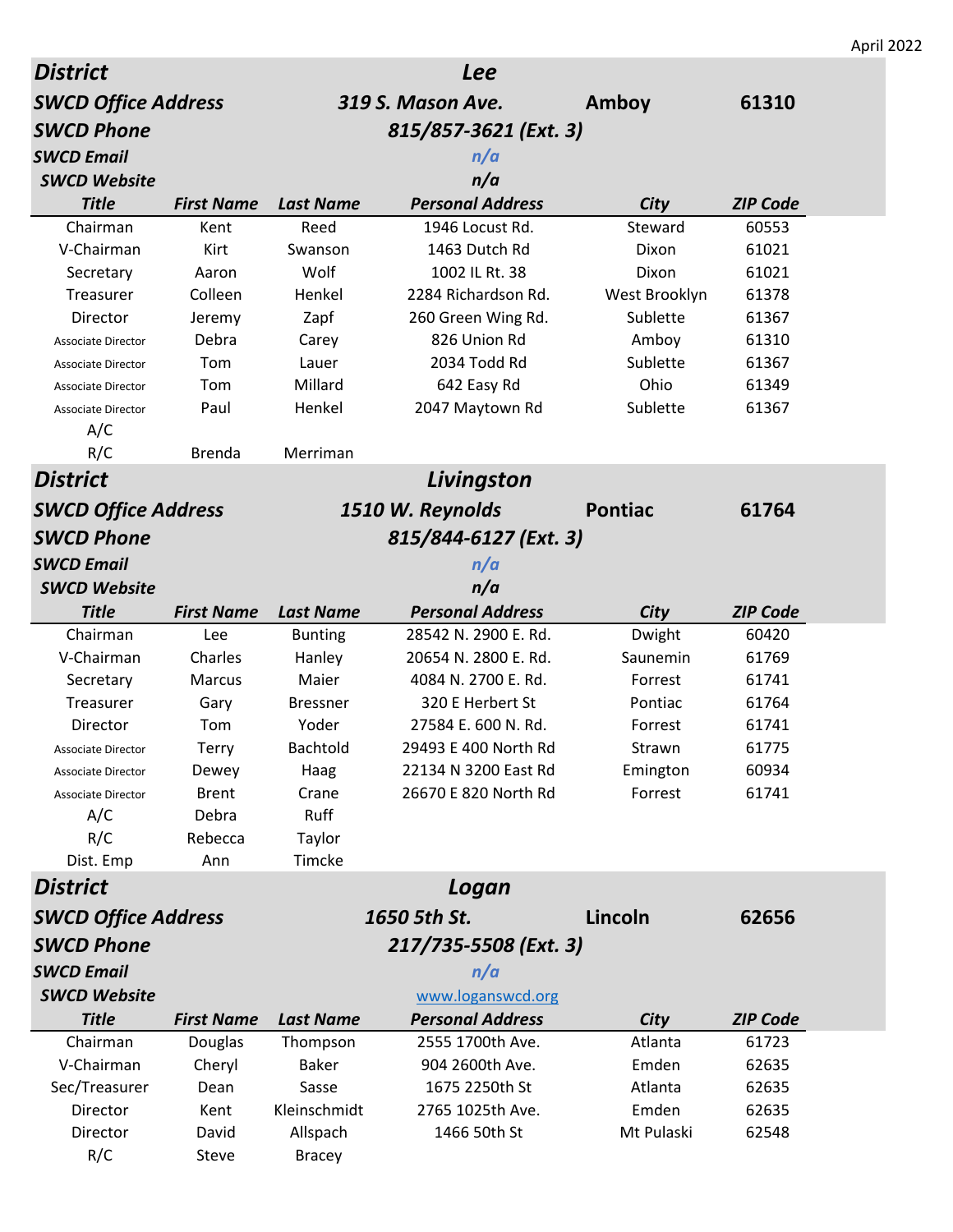| <b>District</b>            |                   |                  | <b>Macon</b>                            |                    |                 |
|----------------------------|-------------------|------------------|-----------------------------------------|--------------------|-----------------|
| <b>SWCD Office Address</b> |                   |                  | 3342 N. Pres. Howard Brown Blvd Decatur |                    | 62521           |
| <b>SWCD Phone</b>          |                   |                  | 217/877-5670 (Ext. 3)                   |                    |                 |
| <b>SWCD Email</b>          |                   |                  | n/a                                     |                    |                 |
| <b>SWCD Website</b>        |                   |                  | n/a                                     |                    |                 |
| <b>Title</b>               | <b>First Name</b> | <b>Last Name</b> | <b>Personal Address</b>                 | City               | <b>ZIP Code</b> |
| Chairman                   | Chase             | <b>Brown</b>     | 7367 Strawn Rd                          | Warrensburg        | 62573           |
| V-Chairman                 | Eric              | Veech            | 7197 Dunbar Rd.                         | Argenta            | 62501           |
| Sec/Treasurer              | Katie             | Sellmeyer        | 7534 W. Duroc Rd.                       | Maroa              | 61756           |
| Director                   | David             | Carr             | 999 E Andrews Street Rd                 | Macon              | 62544           |
| Director                   | Mark              | Lillpop          | 420 Desert Rose Ct                      | Mt. Zion           | 62549           |
| <b>Associate Director</b>  | Steve             | Finn             | 5348 Mary Court                         | Dalton City        | 61925           |
| <b>Associate Director</b>  | Janet             | Frye             | 8038 Dunbar Rd                          | Argenta            | 62501           |
| A/C                        | Angela            | Daily            |                                         |                    |                 |
| Dist. Emp                  | Gentry            | Davidson         |                                         |                    |                 |
| Dist. Emp                  | Andrew            | Walker           |                                         |                    |                 |
| <b>District</b>            |                   |                  | <b>Macoupin</b>                         |                    |                 |
| <b>SWCD Office Address</b> |                   |                  | <b>300 Carlinville Plaza</b>            | <b>Carlinville</b> | 62626           |
| <b>SWCD Phone</b>          |                   |                  | 217/854-2626 (Ext. 3)                   |                    |                 |
| <b>SWCD Email</b>          |                   |                  | n/a                                     |                    |                 |
| <b>SWCD Website</b>        |                   |                  | n/a                                     |                    |                 |
| <b>Title</b>               | <b>First Name</b> | <b>Last Name</b> | <b>Personal Address</b>                 | City               | <b>ZIP Code</b> |
| Chairman                   | Wayne             | Enke             | 11106 Prairie Dell Rd.                  | <b>Bunker Hill</b> | 62014           |
| V-Chairman                 | David             | Griffel          | 16308 Honey Creek Rd.                   | Gillespie          | 62626           |
| Secretary                  | Kelly             | Weller           | 393 W. Oak St.                          | Palmyra            | 62674           |
| Treasurer                  | Randy             | Williamson       | 14048 Quarry Rd                         | Gillespie          | 62033           |
| Director                   | Warren            | Hemann           | 2679 E. County Line Rd                  | Walshville         | 62091           |
| A/C                        | Rhonda            | Koehne           |                                         |                    |                 |
| Dist. Emp                  | Cody              | <b>Berry</b>     |                                         |                    |                 |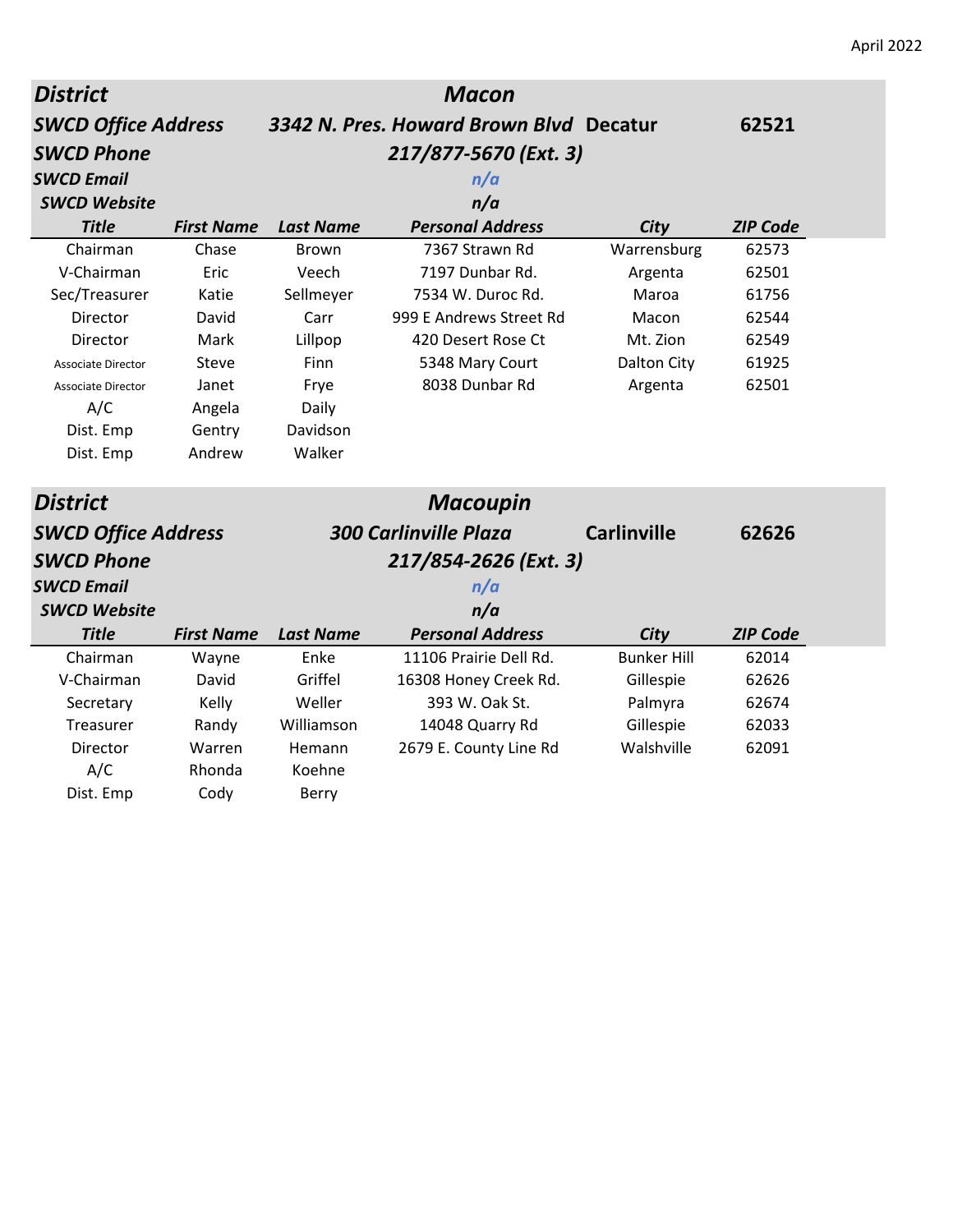| <b>District</b>            |                   |                  | <b>Madison</b>          |                     |                 |
|----------------------------|-------------------|------------------|-------------------------|---------------------|-----------------|
| <b>SWCD Office Address</b> |                   |                  | 7205 Marine Rd.         | <b>Edwardsville</b> | 62025           |
| <b>SWCD Phone</b>          |                   |                  | 618/656-7300 (Ext. 3)   |                     |                 |
| <b>SWCD Email</b>          |                   |                  | n/a                     |                     |                 |
| <b>SWCD Website</b>        |                   |                  | n/a                     |                     |                 |
| <b>Title</b>               | <b>First Name</b> | <b>Last Name</b> | <b>Personal Address</b> | City                | <b>ZIP Code</b> |
| Chairman                   | Dennis            | <b>Becker</b>    | 517 E Division          | Marine              | 62061           |
| V-Chairman                 | Ronald            | Mulach           | PO Box 26               | Hamel               | 62046           |
| Sec/Treasurer              | Kenneth           | Rinkel           | 2762 Old Troy Rd.       | <b>Glen Carbon</b>  | 62034           |
| Director                   | Greg              | Reinhardt        | 6048 Marine Rd          | Alhambra            | 62001           |
| Director                   | Lynn              | Wies             | 408 Buffalo Road        | Highland            | 62249           |
| <b>Associate Director</b>  | Cale              | Henke            | 5793 Springfield Rd.    | Edwardsville        | 62025           |
| <b>Associate Director</b>  | Ted               | Krauskopf        | 11537 Hickory Flat Rd.  | Edwardsville        | 62249           |
| <b>Associate Director</b>  | Gene              | Daiber           | 3253 Marine Road        | Marine              | 62061           |
| Associate Director         | Mark              | Grinter          | 4500 Mudge Road         | Highland            | 62249           |
| <b>Associate Director</b>  | Wayne             | Poletti          | 5202 Weber Road         | Alhambra            | 62001           |
| A/C                        | Mary              | Hess             |                         |                     |                 |
| R/C                        | Megan             | Cosgriff         |                         |                     |                 |
| Dist. Emp                  | Josephine         | Doersam          |                         |                     |                 |
| Dist. Emp                  | Rick              | Macho            |                         |                     |                 |
| Dist. Emp                  | Nicole            | Gray             |                         |                     |                 |
| <b>District</b>            |                   |                  | <b>Marion</b>           |                     |                 |
| <b>SWCD Office Address</b> |                   |                  | 1550 E. Main St.        | <b>Salem</b>        | 62881           |
| <b>SWCD Phone</b>          |                   |                  | 618/548-2230 (Ext. 3)   |                     |                 |
| <b>SWCD Email</b>          |                   |                  | n/a                     |                     |                 |
| <b>SWCD Website</b>        |                   |                  | n/a                     |                     |                 |
| <b>Title</b>               | <b>First Name</b> | <b>Last Name</b> | <b>Personal Address</b> | <b>City</b>         | <b>ZIP Code</b> |
| Chairman                   | Tom               | <b>Beyers</b>    | 2438 Ticklen Rd         | Odin                | 62870           |
| V-Chairman                 | Charles           | Thomas           | 2303 W. Line Rd.        | Centralia           | 62801           |
| Sec/Treasurer              | Steve             | McConnaughhay    | 6273 Apple Ridge Rd.    | luka                | 62849           |
| Director                   | Ryan              | Kent             | 3939 Bernard Rd         | Centralia           | 62801           |
| Director                   | Kirk              | Hayes            | 4729 Kell Rd            | Salem               | 62853           |
| <b>Associate Director</b>  | Roger             | Meyers           | 6414 St RT 37           | Alma                | 62807           |
| Associate Director         | Ken               | Heinzmann        | 16 Orchard Drive E      | Centralia           | 62801           |
| <b>Associate Director</b>  | Ed                | Gerstenecker     | 9423 McNicol Rd         | Vernon              | 62892           |
| Associate Director         | Mac               | Garrett          | 4042 Vermundy Rd        | Kimundy             | 62854           |
| <b>Associate Director</b>  | Danny             | Fark             | 2332 Soper Rd           | Odin                | 62870           |
| Associate Director         | Steve             | Donoho           | 6600 St Rt 161          | luka                | 62849           |
| <b>Associate Director</b>  | Rob               | Jones            | 8800 Joness Rd          | Alma                | 62849           |
| R/C                        | W. Burke          | Davies           |                         |                     |                 |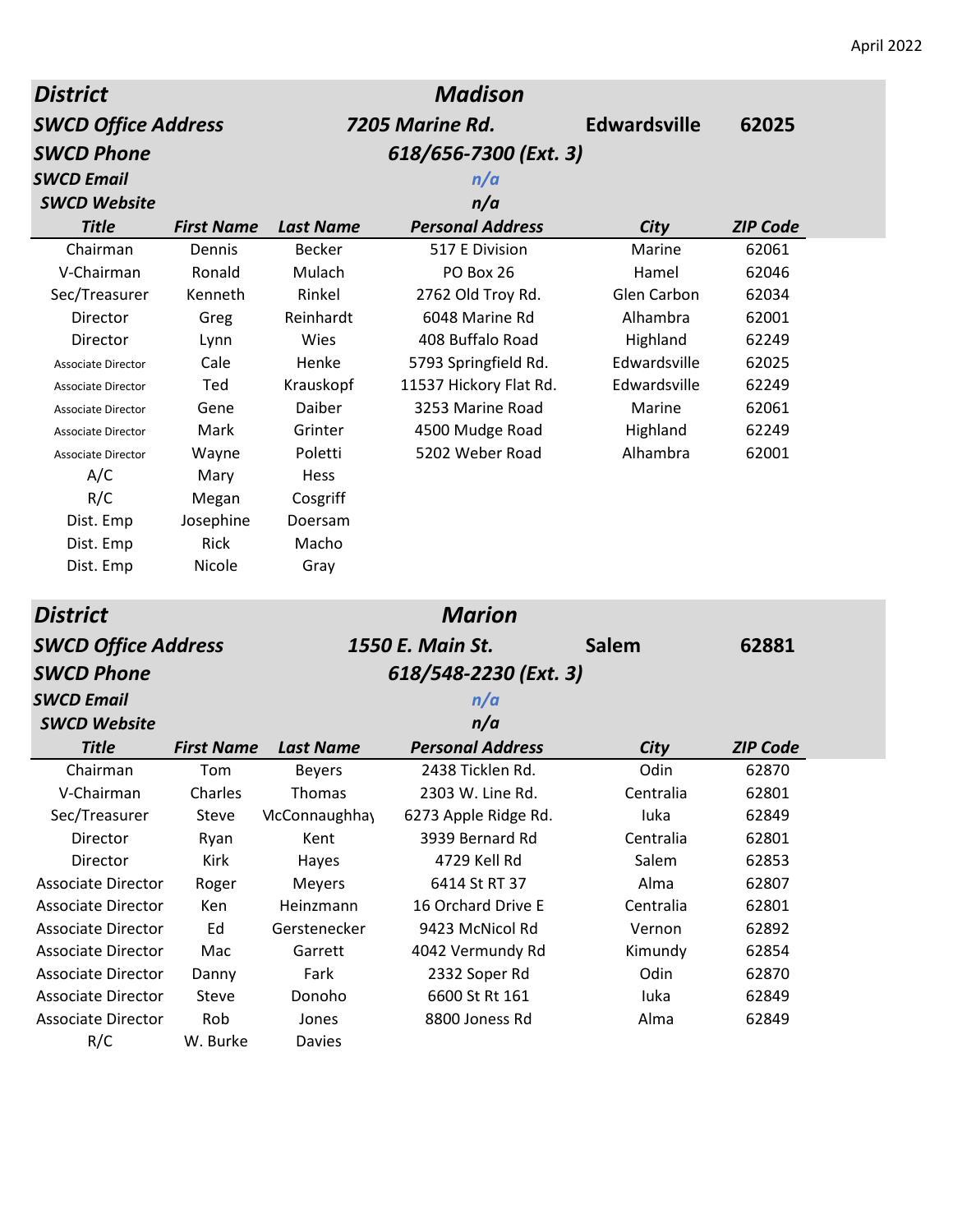| <b>Marshall-Putnam</b><br><b>District</b> |                   |                  |                          |                   |                 |  |
|-------------------------------------------|-------------------|------------------|--------------------------|-------------------|-----------------|--|
| <b>SWCD Office Address</b>                |                   |                  | 1511 University Ct.      | <b>Henry</b>      | 61537           |  |
| <b>SWCD Phone</b>                         |                   |                  | 309/364-3913 (Ext. 3)    |                   |                 |  |
| <b>SWCD Email</b>                         |                   |                  | n/a                      |                   |                 |  |
| <b>SWCD Website</b>                       |                   |                  | n/a                      |                   |                 |  |
| <b>Title</b>                              | <b>First Name</b> | <b>Last Name</b> | <b>Personal Address</b>  | City              | <b>ZIP Code</b> |  |
| Chairman                                  | Deborah           | Leigh            | 2723 Co. Rd. 50 N.       | Minonk            | 61760           |  |
| V-Chairman                                | Mark              | Haun             | 11080 Haun Rd            | McNabb            | 61335           |  |
| Sec/Treasurer                             | Josh              | Merdian          | 896 CR 1400N             | Henry             | 61537           |  |
| Director                                  | George            | Mattern          | 9432 N 100th Ave         | Magnolia          | 61336           |  |
| Director                                  | Gina              | Schlosser        | 927 Whitefield Rd        | Henry             | 61537           |  |
| <b>Associate Director</b>                 | Diana             | Williamson       | 110 Shorewood Dr.        | Henry             | 61537           |  |
| <b>Associate Director</b>                 | Jim               | McQuilkin        | 1093 IL Route 89         | Magnolia          | 61336           |  |
| <b>Associate Director</b>                 | <b>Terry</b>      | Bogner           | 741 Co. Rd. 1150 N.      | Henry             | 61537           |  |
| A/C                                       | Stacy             | Williamson       |                          |                   |                 |  |
| R/C                                       | Jill              | Ketter           |                          |                   |                 |  |
| <b>District</b>                           |                   |                  | <b>Mason</b>             |                   |                 |  |
| <b>SWCD Office Address</b>                |                   |                  | 930 E. Laurel Suite B    | <b>Havana</b>     | 62644           |  |
| <b>SWCD Phone</b>                         |                   |                  | 309/543-6075 (Ext. 3)    |                   |                 |  |
| <b>SWCD Email</b>                         |                   |                  | n/a                      |                   |                 |  |
| <b>SWCD Website</b>                       |                   |                  | n/a                      |                   |                 |  |
| <b>Title</b>                              | <b>First Name</b> | <b>Last Name</b> | <b>Personal Address</b>  | City              | <b>ZIP Code</b> |  |
| Chairman                                  | Van               | <b>Bitner</b>    | 30279 E. Co. Rd. 900 N.  | Mason City        | 62664           |  |
| V-Chairman                                | Dale              | Heye             | 13364 Co. Rd. 900 N.     | Bath              | 62617           |  |
| Treasurer                                 | Tony              | Gathman          | 15395 E. Co. Rd. 1400 N. | Havana            | 62644           |  |
| Director                                  | Scott             | Dierker          | 1105 Colony Ct           | Manito            | 61546           |  |
| Director                                  | Josh              | Fanter           | 11270 Peterville Road    | Havana            | 62644           |  |
| Associate Director                        | William           | West             | 16335 CR 1800 E Rd       | Havana            | 62644           |  |
| R/C                                       | Andrew            | Karrick          |                          |                   |                 |  |
| <b>District</b>                           |                   |                  | <b>Massac</b>            |                   |                 |  |
| <b>SWCD Office Address</b>                |                   |                  | 1438 W. 10th St.         | <b>Metropolis</b> | 62960           |  |
| <b>SWCD Phone</b>                         |                   |                  | 618/524-9367             |                   |                 |  |
| <b>SWCD Email</b>                         |                   |                  | massacswcd@outlook.com   |                   |                 |  |
| <b>SWCD Website</b>                       |                   |                  | n/a                      |                   |                 |  |
| <b>Title</b>                              | <b>First Name</b> | <b>Last Name</b> | <b>Personal Address</b>  | City              | <b>ZIP Code</b> |  |
| Chairman                                  | Josh              | Bowman           | 6009 Hickory Hill Road   | Metropolis        | 62960           |  |
| V-Chairman                                | Jeffrey           | Korte            | 3773 George May Ln       | Metropolis        | 62960           |  |
| Treasurer                                 | Marc              | <b>Bremer</b>    | 4402 Rosebud Rd          | Metropolis        | 62960           |  |
| Director                                  | Granvil           | Travis           | 4916 Staton Ridge Rd     | Metropolis        | 62960           |  |
| Secretary                                 | Gavin             | Riepe            | 6197 Lexington Road      | Metropolis        | 62960           |  |
| A/C                                       | Megan             | Henderson        |                          |                   |                 |  |
| R/C                                       | Megan             | Henderson        |                          |                   |                 |  |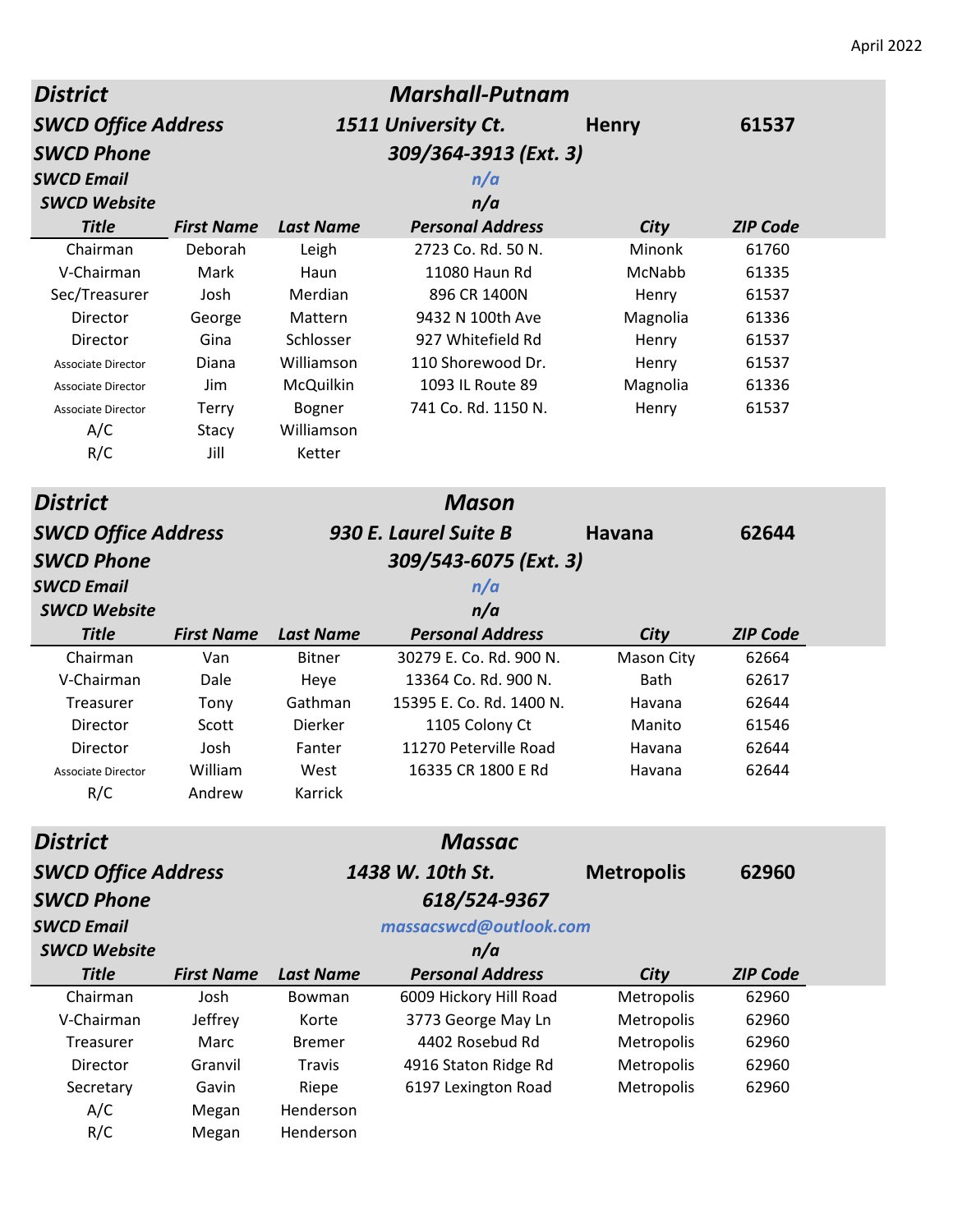| <b>District</b>            |                   |                  | <b>McDonough</b>              |                  |                 |
|----------------------------|-------------------|------------------|-------------------------------|------------------|-----------------|
| <b>SWCD Office Address</b> |                   |                  | 1607 W. Jackson St.           | <b>Macomb</b>    | 61455           |
| <b>SWCD Phone</b>          |                   |                  | 309/833-1711 (Ext. 3)         |                  |                 |
| <b>SWCD Email</b>          |                   |                  | mcdonoughcountyswcd@gmail.com |                  |                 |
| <b>SWCD Website</b>        |                   |                  | n/a                           |                  |                 |
| <b>Title</b>               | <b>First Name</b> | <b>Last Name</b> | <b>Personal Address</b>       | City             | <b>ZIP Code</b> |
| Chairman                   | Scott             | <b>Bagley</b>    | 23285 1050th Rd.              | Adair            | 61411           |
| V-Chairman                 | Clee              | Dixon            | 3490 N. 650th Rd.             | Colchester       | 62326           |
| Sec/Treasurer              | Nate              | Young            | 15680 E 100th St              | Macomb           | 61455           |
| Director                   | Tyler             | Carson           | 6550 N 1350th Rd              | Colchester       | 62326           |
| Director                   | Jared             | Dunseth          | 1308 Woodland Trl             | Macomb           | 61455           |
| <b>Associate Director</b>  | Randy             | Grove            | 225 S Union St                | Good Hope        | 61438           |
| A/C                        | Isabel            | Wohlstadter      |                               |                  |                 |
| R/C                        |                   |                  |                               |                  |                 |
| <b>District</b>            |                   |                  | <b>McHenry-Lake</b>           |                  |                 |
| <b>SWCD Office Address</b> |                   |                  | 1648 S. Eastwood Dr.          | <b>Woodstock</b> | 60098           |
| <b>SWCD Phone</b>          |                   |                  | 815/338-0444 (Ext. 3)         |                  |                 |
|                            |                   |                  |                               |                  |                 |
| <b>SWCD Email</b>          |                   |                  | n/a                           |                  |                 |
| <b>SWCD Website</b>        |                   |                  | n/a                           |                  |                 |
| <b>Title</b>               | <b>First Name</b> | <b>Last Name</b> | <b>Personal Address</b>       | City             | <b>ZIP Code</b> |
| Chairman                   | Critchell         | Judd             | 3022 Hidden Lake Rd.          | Woodstock        | 60098           |
| V-Chairman                 | Andrea            | Pracht           | 2918 Red Barn Rd.             | Crystal Lake     | 60012           |
| Secretary                  | Kenneth           | <b>Brook</b>     | 22905 Bunker Hill Rd          | Harvard          | 60033           |
| Treasurer                  | Robert            | Haraden          | 30647 Countryside Dr.         | Libertyville     | 60048           |
| Director                   | Dean              | Farr             | 337 Mary Ln                   | Crystal Lake     | 60014           |
| <b>Associate Director</b>  | David             | <b>Brandt</b>    |                               |                  |                 |
| <b>Associate Director</b>  | Coilin            | McConnell        |                               |                  |                 |
| Associate Director         | Alan              | Plane            |                               |                  |                 |
| <b>Associate Director</b>  | Dick              | Hilton           |                               |                  |                 |
| <b>Associate Director</b>  | Orrin             | <b>Bangert</b>   |                               |                  |                 |
| <b>Associate Director</b>  | Ashley            | Strelchek        | 5117 Timber Ln                | Woodstock        | 60098           |
| R/C                        | Spring            | Duffey           |                               |                  |                 |
| A/C                        |                   |                  |                               |                  |                 |
| Dist. Emp                  | Bob               | Oja              |                               |                  |                 |
| Dist. Emp                  | Ryan              | Bieber           |                               |                  |                 |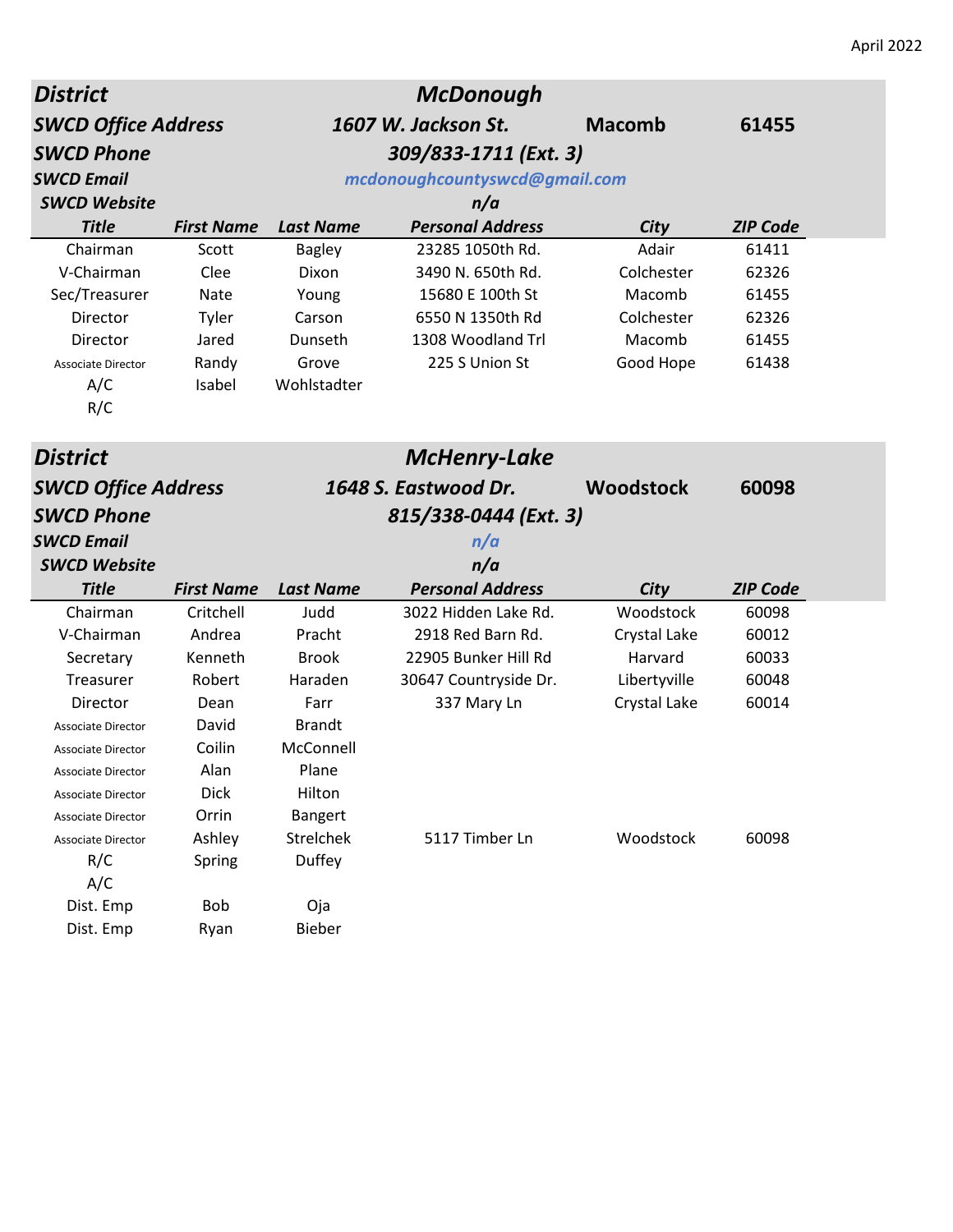| <b>District</b>            |                   |                  | <b>McLean</b>               |               |                 |
|----------------------------|-------------------|------------------|-----------------------------|---------------|-----------------|
| <b>SWCD Office Address</b> |                   |                  | <b>402 North Kays Drive</b> | <b>Normal</b> | 61761           |
| <b>SWCD Phone</b>          |                   |                  | 309/452-3848 (Ext. 3)       |               |                 |
| <b>SWCD Email</b>          |                   |                  | mcleancountyswcd@gmail.com  |               |                 |
| <b>SWCD Website</b>        |                   |                  | n/a                         |               |                 |
| <b>Title</b>               | <b>First Name</b> | <b>Last Name</b> | <b>Personal Address</b>     | City          | <b>ZIP Code</b> |
| Chairman                   | Mike              | Kelley           | 24140 Dameron Rd.           | Lexington     | 61753           |
| V-Chairman                 | Sally             | <b>Breese</b>    | 25455 Pleasant Hill Rd.     | Lexington     | 61753           |
| Sec/Treasurer              | Howard            | Heatherwick      | 13578 Oak Hill Road         | Bloomington   | 61705           |
| Director                   | Irvin             | <b>Bane</b>      | 6344 N. 3725 E. Rd.         | Bellflower    | 61724           |
| Director                   | Jeff              | Mathews          | 20498 E 100 North Rd        | Leroy         | 61752           |
| Dist. Emp                  | Jackie            | Kraft            |                             |               |                 |
| Dist. Emp                  | <b>Brett</b>      | Irwin            |                             |               |                 |
| Dist. Emp                  | Ross              | Fogle            |                             |               |                 |
| <b>District</b>            |                   |                  | <b>Menard</b>               |               |                 |
| <b>SWCD Office Address</b> |                   |                  | 103 Centre Dr.              | Petersburg    | 62675           |
| <b>SWCD Phone</b>          |                   |                  | 217/632-2431 (Ext. 3)       |               |                 |
| <b>SWCD Email</b>          |                   |                  | n/a                         |               |                 |
| <b>SWCD Website</b>        |                   |                  | www.menardcountyswcd.com    |               |                 |
| <b>Title</b>               | <b>First Name</b> | <b>Last Name</b> | <b>Personal Address</b>     | City          | <b>ZIP Code</b> |
| Chairman                   | George            | Staab            | 21788 Cantrall Rd.          | Athens        | 62613           |
| V-Chairman                 | Kenton            | Bell             | 30256 Fancy Prairie Ave     | Athens        | 62613           |
| Sec/Treasurer              | John              | Lyons            | 17798 North Shore           | Petersburg    | 62675           |
| Director                   | David             | Dowell           | 25578 St Hwy 29             | Greenview     | 62642           |
| Director                   | Ryan              | Todd             | 18749 Engel St              | Athens        | 62613           |
| A/C                        | Ellie             | Crowe            |                             |               |                 |
| R/C                        |                   |                  |                             |               |                 |
|                            |                   |                  |                             |               |                 |
| <b>District</b>            |                   |                  | <b>Mercer</b>               |               |                 |
| <b>SWCD Office Address</b> |                   |                  | 308 S.E. 8th Ave.           | <b>Aledo</b>  | 61231           |
| <b>SWCD Phone</b>          |                   |                  | 309/582-5153 (Ext. 3)       |               |                 |
| <b>SWCD Email</b>          |                   |                  | SWCD21@yahoo.com            |               |                 |
| <b>SWCD Website</b>        |                   |                  | n/a                         |               |                 |
| <b>Title</b>               | <b>First Name</b> | <b>Last Name</b> | <b>Personal Address</b>     | <b>City</b>   | <b>ZIP Code</b> |
| Chairman                   | Steve             | Staker           | 1921 55th Ave.              | Aledo         | 61231           |
| V-Chairman                 | Richard           | Robinson         | 856 Bryant Rd               | Joy           | 61260           |
| Secretary                  | Jim               | Andrews          | 1697 320th St               | Sherrard      | 61281           |
| Treasurer                  | John              | Swearingen       | 603 E Main St               | Aledo         | 61231           |
| Director                   | Joe               | Fritch           | 1510 240th St               | Aledo         | 61231           |
| A/C                        |                   |                  |                             |               |                 |
| R/C                        | Spencer           | Griffin          |                             |               |                 |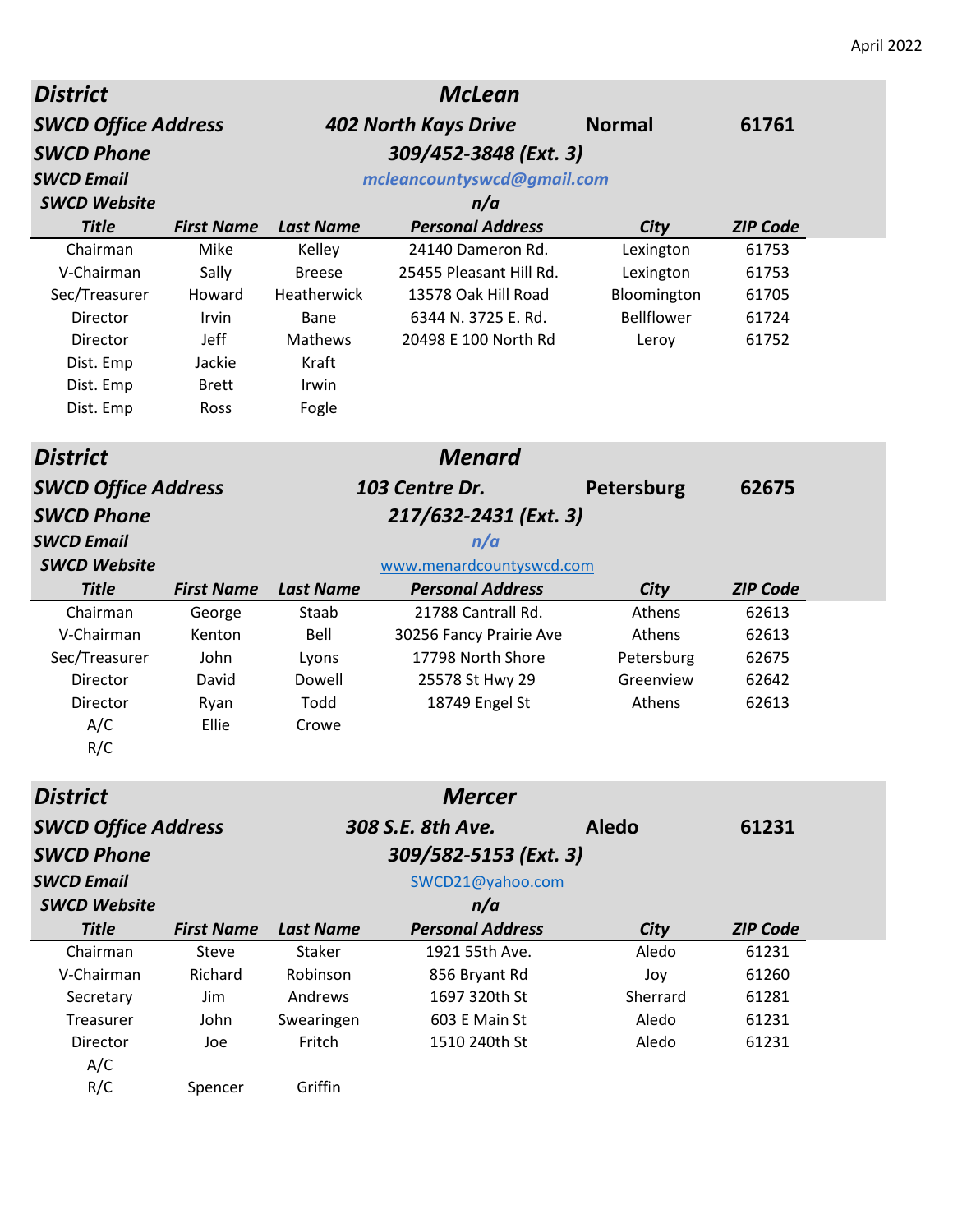| <b>District</b>            |                   |                  | <b>Monroe</b>           |                    |                 |
|----------------------------|-------------------|------------------|-------------------------|--------------------|-----------------|
| <b>SWCD Office Address</b> |                   |                  | 140 Williamsburg Ln.    | <b>Waterloo</b>    | 62298           |
| <b>SWCD Phone</b>          |                   |                  | 618/939-6181 (Ext. 3)   |                    |                 |
| <b>SWCD Email</b>          |                   |                  | mocoswcd@gmail.com      |                    |                 |
| <b>SWCD Website</b>        |                   |                  | www.mocoswcd.com        |                    |                 |
| <b>Title</b>               | <b>First Name</b> | <b>Last Name</b> | <b>Personal Address</b> | City               | <b>ZIP Code</b> |
| Chairman                   | <b>Terry</b>      | Matzenbacher     | 7973 Gall Rd.           | Waterloo           | 62298           |
| V-Chairman                 | Robin             | Miller           | 5889 Crowe Farm Rd      | Waterloo           | 62298           |
| Secretary                  | Steve             | Wheat            | 5767 Old Baum Church Rd | Waterloo           | 62298           |
| Treasurer                  | Patricia          | Wetzel           | 254 Wetzel Dr.          | Waterloo           | 62298           |
| Director                   | Joann             | Hartman          | 200 Holstein Place      | Waterloo           | 62298           |
| <b>Associate Director</b>  | Chris             | Eschmann         | 2208 Turkey Ridge       | Waterloo           | 62298           |
| A/C                        | Cindy             | Zipfel           |                         |                    |                 |
| R/C                        | Tom               | Kreher           |                         |                    |                 |
| <b>District</b>            |                   |                  | <b>Montgomery</b>       |                    |                 |
| <b>SWCD Office Address</b> |                   |                  | 1621 Vandalia Rd.       | <b>Hillsboro</b>   | 62049           |
| <b>SWCD Phone</b>          |                   |                  | 217/532-3361 (Ext. 3)   |                    |                 |
| <b>SWCD Email</b>          |                   |                  | info@montswcd.com       |                    |                 |
| <b>SWCD Website</b>        |                   |                  | www.montswcd.com        |                    |                 |
| <b>Title</b>               | <b>First Name</b> | <b>Last Name</b> | <b>Personal Address</b> |                    | <b>ZIP Code</b> |
| Chairman                   | Dave              | Pastrovich       | 9418 Niemanville Tr.    | City<br>Litchfield | 62056           |
| V-Chairman                 | Kenneth           | Suslee           | 19042 E. 21st Rd.       | Nokomis            | 62075           |
| Sec/Treasurer              | Dave              | Schluckebier     | 14099 Mt. Moriah Ave.   | Donnellson         | 62019           |
| Director                   | Jason             | Anderson         | 8209 Miller Tr.         | Hillsboro          | 62049           |
| Director                   | Dennis            | Hand             | 22394 Hawk Ave.         | Fillmore           | 62032           |
| <b>Associate Director</b>  | John R            | Lyons            | 25016 E 8th Rd          | Harvel             | 62538           |
| <b>Associate Director</b>  | <b>Bob</b>        | Wilson           | 3293 Beach House Tr.    | Litchfield         | 62056           |
| Associate Director         | Ralph             | Jones            | 24323 Oconee Ave        | Nokomis            | 62075           |
| <b>Associate Director</b>  | Ruth              | McCario          | 737 Donnell Ave         | Donnellson         | 62019           |
| <b>Associate Director</b>  | Tom               | Justison         | 15075 IL Rt 127         | <b>Bulter</b>      | 62015           |
| Associate Director         |                   |                  |                         |                    |                 |
|                            |                   |                  |                         |                    |                 |
|                            | Darin             | Rosenthal        | 109 Sale Circle         | Raymond            | 62560           |
| Associate Director<br>A/C  | Doug<br>Melissa   | Pezold<br>Cauble | 346 Plain Ln            | Walshville         | 62091           |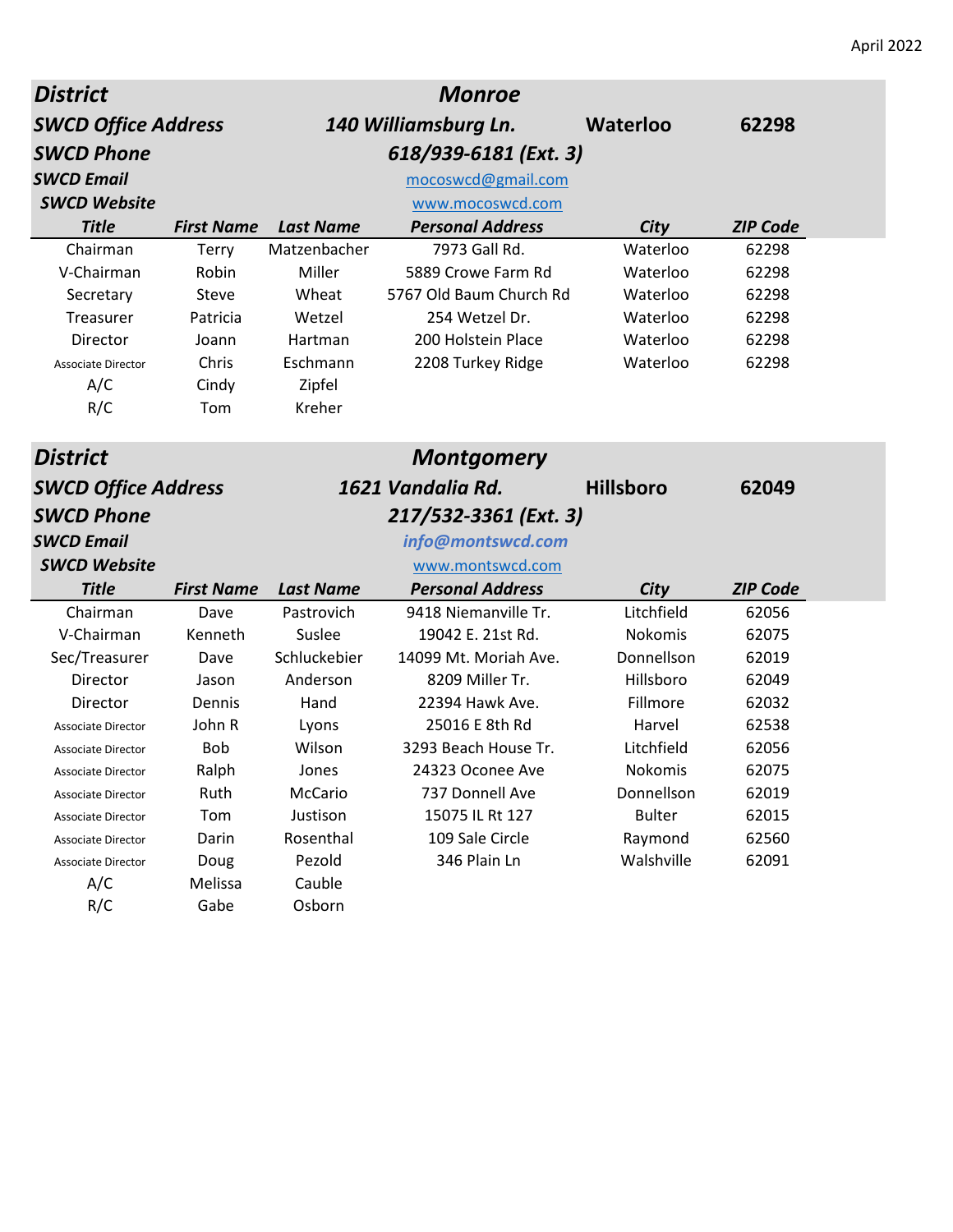| <b>District</b>            |                   |                  | <b>Morgan</b>                             |                        |                 |
|----------------------------|-------------------|------------------|-------------------------------------------|------------------------|-----------------|
| <b>SWCD Office Address</b> |                   |                  | 1904 W. Lafayette, Suite 2                | <b>Jacksonville</b>    | 62650           |
| <b>SWCD Phone</b>          |                   |                  | 217/243-1535 (Ext. 3)                     |                        |                 |
| <b>SWCD Email</b>          |                   |                  | MorganSWCD@outlook.com                    |                        |                 |
| <b>SWCD Website</b>        |                   |                  | n/a                                       |                        |                 |
| <b>Title</b>               | <b>First Name</b> | <b>Last Name</b> | <b>Personal Address</b>                   | City                   | <b>ZIP Code</b> |
| Chairman                   | Jerry             | Kinnett          | 3210 Kinnett Road                         | Alexander              | 62601           |
| V-Chairman                 | Jon               | Freeman          | 625 County Highway 967                    | Murrayville            | 62668           |
| Sec/Treasurer              | Aaron             |                  | Charlesworth 1330 Literberry-Triopia Road | Concord                | 62631           |
| Director                   | Jim               | Wilson           | 255 Preston Hollow Rd                     | Murrayville            | 62668           |
| Director                   | Adam              | Winkelman        | 1130 Thomas Lane                          | Concord                | 62631           |
| A/C                        |                   |                  |                                           |                        |                 |
| R/C                        | Stephanie         | <b>Bradley</b>   |                                           |                        |                 |
| Ass. Dir                   | Paul              | Scheerer         | 1688 St Hwy 78 North                      | Jaskonville            | 62650           |
| <b>District</b>            |                   |                  | <b>Moultrie</b>                           |                        |                 |
| <b>SWCD Office Address</b> |                   |                  | 1412A S. Hamilton St.                     | <b>Sullivan</b>        | 61951           |
| <b>SWCD Phone</b>          |                   |                  | 217/728-7921 (Ext. 3)                     |                        |                 |
| <b>SWCD Email</b>          |                   |                  | n/a                                       |                        |                 |
| <b>SWCD Website</b>        |                   |                  | n/a                                       |                        |                 |
| <b>Title</b>               | <b>First Name</b> | <b>Last Name</b> | <b>Personal Address</b>                   | City                   | <b>ZIP Code</b> |
| Chairman                   | J.C.              | Fitzgerald       | 359 Co. Rd. 2200 N.                       | Lovington              | 61937           |
| V-Chairman                 | Micheal           | Yoder            | 1265 CR 2150 N                            | Hammond                | 61929           |
| Sec/Treasurer              | Tyson             | Grooms           | 948 Co. Rd. 1525 E.                       | Sullivan               | 61951           |
| Director                   | Bob               | Horsman          | 1048 Co. Rd. 750 N.                       | Sullivan               | 61951           |
| Director                   | Kory              | Wiley            | 1569 CR 1050 N                            | Sullivan               | 61937           |
| A/C                        | Tammy             | Clayton          |                                           |                        |                 |
| R/C                        | <b>Brad</b>       | Elliott          |                                           |                        |                 |
| Dist. Emp                  | Amanda            | Sanner           |                                           |                        |                 |
| <b>District</b>            |                   |                  | <b>North Cook</b>                         |                        |                 |
| <b>SWCD Office Address</b> |                   |                  | 640 Cosman Road                           | Elk Grove Villag 60007 |                 |
| <b>SWCD Phone</b>          |                   |                  | 224 875 7580                              |                        |                 |
| <b>SWCD Email</b>          |                   |                  | n/a                                       |                        |                 |
| <b>SWCD Website</b>        |                   |                  | www.northcookswcd.org                     |                        |                 |
| <b>Title</b>               | <b>First Name</b> | <b>Last Name</b> | <b>Personal Address</b>                   | City                   | <b>ZIP Code</b> |
| Chairman                   | James             | Singer           | 117 E. Palatine Rd. Suite 202             | Palatine               | 60067           |
| V-Chairman                 | Robert            | Murzyn           | 1310 Little John Dr.                      | Elgin                  | 60120           |
| Secretary                  | <b>Brad</b>       | Hargett          | 1014 Douglas Rd                           | Elgin                  | 60120           |
| Director                   | Mark              | Toberman         | 327 S Rammer                              | Arlington Heights      | 60004           |
| Director                   | Kelly             | Sheehan          | 3411 Sigwalt St                           | <b>Rolling Meadows</b> | 60008           |
| A/C                        | Lori              | Hargett          |                                           |                        |                 |
| R/C                        | Rick              | <b>McAndless</b> |                                           |                        |                 |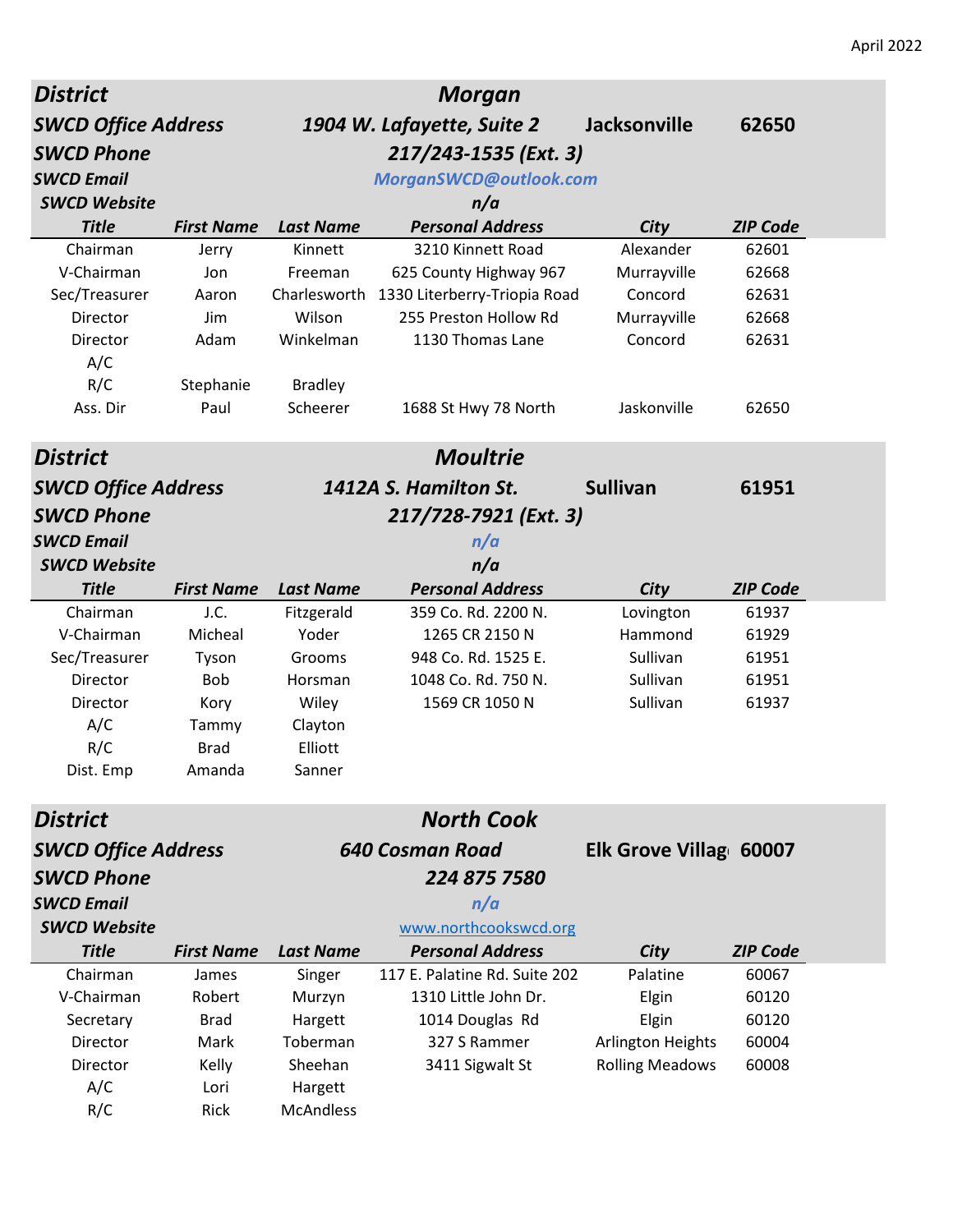| <b>District</b>            |                   |                  | <b>Ogle</b>                  |                     |                 |
|----------------------------|-------------------|------------------|------------------------------|---------------------|-----------------|
| <b>SWCD Office Address</b> |                   |                  | 213 W. Pines Rd.             | Oregon              | 61061           |
| <b>SWCD Phone</b>          |                   |                  |                              |                     |                 |
| <b>SWCD Email</b>          |                   |                  | 815/732-6127 (Ext. 3)<br>n/a |                     |                 |
| <b>SWCD Website</b>        |                   |                  | n/a                          |                     |                 |
| <b>Title</b>               | <b>First Name</b> | <b>Last Name</b> | <b>Personal Address</b>      | City                | <b>ZIP Code</b> |
| Chairman                   | Marcia            | Heuer            | 589 S. Harmony Rd.           | Oregon              | 61061           |
| V-Chairman                 | Cody              | Considine        | 3921 N Marrill Road          | Bryon               | 61010           |
| Sec/Treasurer              | Cade              | <b>Bushnell</b>  | 5497 E. Macklin Rd.          | Sillman Valley      | 61084           |
| Director                   | Kayse             | Rushford         | 1008 E. Pleasant Grove Road  | Oregon              | 61061           |
| Director                   | Jon               | Pearson          | 3826 W Mudcreek Rd           | <b>Mount Morris</b> | 61054           |
| <b>Associate Director</b>  | Ed                | <b>Baker</b>     | 4748 W Oregon Trail Road     | <b>Mount Morris</b> | 61054           |
| A/C                        | Sterling          | Taylor           |                              |                     |                 |
| R/C                        | <b>Brian</b>      | Lindquist        |                              |                     |                 |
| <b>District</b>            |                   |                  | <b>Peoria</b>                |                     |                 |
| <b>SWCD Office Address</b> |                   |                  | 6715 N. Smith Rd.            | <b>Edwards</b>      | 61528           |
| <b>SWCD Phone</b>          |                   |                  | 309/671-7040 (Ext. 3)        |                     |                 |
| <b>SWCD Email</b>          |                   |                  | n/a                          |                     |                 |
| <b>SWCD Website</b>        |                   |                  |                              |                     |                 |
| <b>Title</b>               |                   |                  | peoriacountyswcd.tripod.com  |                     |                 |
| Chairman                   |                   |                  |                              |                     |                 |
|                            | <b>First Name</b> | <b>Last Name</b> | <b>Personal Address</b>      | City                | <b>ZIP Code</b> |
|                            | Jerry             | Wyatt            | 10806 W. Southport Rd.       | Edwards             | 61528           |
| V-Chairman                 | Ted               | Gilles           | 19921 N. White Grove Rd.     | Princeville         | 61559           |
| Secretary                  | Chuck             | Schafer          | 1317 W. Truitt Rd.           | Edlstein            | 61526           |
| Treasurer                  | Troy              | Wagenbach        | 1006 W. Park School Rd.      | Princeville         | 61559           |
| Director                   | Dave              | Wagner           | 3603 N. Wiley Rd.            | Elmwood             | 61529           |
| Associate Director         | Ron               | Giles            | 6901 N Galena Rd, Apt 127    | Peoria              | 61604           |
| Associate Director         | Thad              | Edmonds          | 8104 W Brimfield Jubilee Rd  | Dunlap              | 61525           |
| Associate Director         | Charles           | Rice             | 10706 W Lancaster Rd         | Peoria              | 61607           |
| Associate Director         | <b>Betty</b>      | Gorman           | 811 W Broadmmor              | Peoria              | 61614           |
| Associate Director         | Marty             | <b>Behrends</b>  | 8609 W Lancaster Road        | Peoria              | 61607           |
| Associate Director         | Antina            | Lorance          | 21821 N White Road           | Laura               | 61451           |
| Associate Director         | Arlan             | Janssen          | 2401 S Eden Rd               | Hanna City          | 61536           |
| A/C<br>R/C                 | Karla<br>Josh     | Smith<br>Joseph  |                              |                     |                 |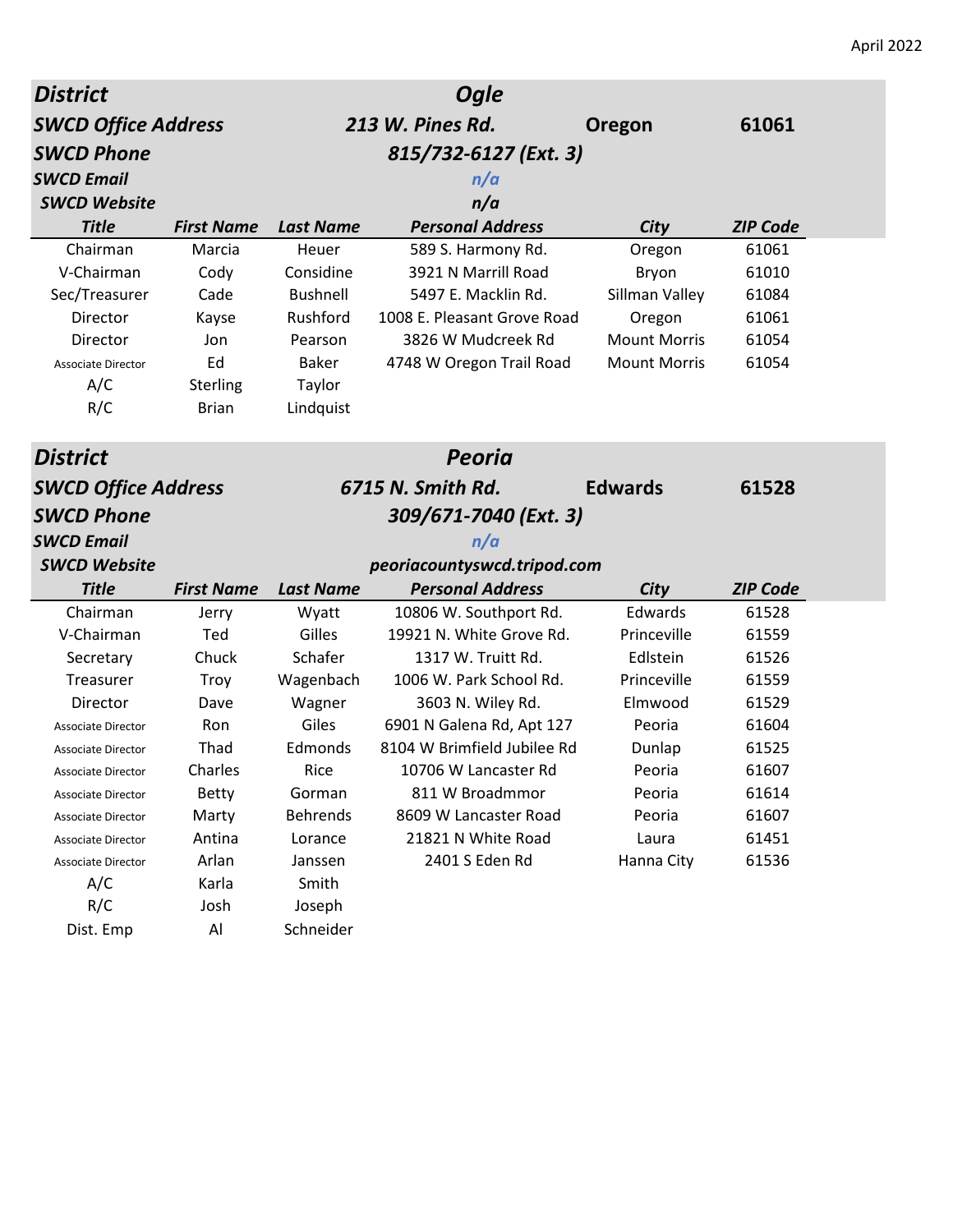| <b>District</b>            |                   |                  | <b>Perry</b>                 |                    |                 |
|----------------------------|-------------------|------------------|------------------------------|--------------------|-----------------|
| <b>SWCD Office Address</b> |                   |                  | 617 N. Main St.              | Pinckneyville      | 62274           |
| <b>SWCD Phone</b>          |                   |                  | 618/357-6016 (Ext. 109)      |                    |                 |
| <b>SWCD Email</b>          |                   |                  | n/a                          |                    |                 |
| <b>SWCD Website</b>        |                   |                  | n/a                          |                    |                 |
| <b>Title</b>               | <b>First Name</b> | <b>Last Name</b> | <b>Personal Address</b>      | City               | <b>ZIP Code</b> |
| Chairman                   | Jeff              | Bathon           | 2223 Swanwick Rice Rd.       | Pinckneyville      | 62237           |
| V-Chairman                 | Mike              | Kelly            | 611 Taffee                   | Pinckneyville      | 62237           |
| Secretary                  | Wayne             | Wildermuth       | 2542 Rose of Sharon Rd.      | Pinckneyville      | 62274           |
| Treasurer                  | Emily             | Lovelady         | 8091 Pintail Rd.             | Pinckneyville      | 62888           |
| Director                   | Rudy              | Rice             | 8310 State Rt. 14            | Pinckneyville      | 62832           |
| R/C                        | Shane             | Caron            |                              |                    |                 |
| <b>District</b>            |                   |                  | <b>Piatt</b>                 |                    |                 |
| <b>SWCD Office Address</b> |                   |                  | 1209 Bear Ln.                | <b>Monticello</b>  | 61856           |
| <b>SWCD Phone</b>          |                   |                  | 217/762-2146 (Ext. 3)        |                    |                 |
| <b>SWCD Email</b>          |                   |                  | piattswcd@gmail.com          |                    |                 |
| <b>SWCD Website</b>        |                   |                  | n/a                          |                    |                 |
| <b>Title</b>               | <b>First Name</b> | <b>Last Name</b> | <b>Personal Address</b>      | City               | <b>ZIP Code</b> |
| Chairman                   | Jerry             | Edwards          | 3047 N 1350 East Rd          | Mansfield          | 61854           |
| V-Chairman                 | Wyatt             | Muse             | 1100 E. 1600 N. Rd.          | Monticello         | 61856           |
| Sec/Treasurer              | Eric              | Miller           | 36 Long Grove Dr.            | Monticello         | 61856           |
| Director                   | John              | Adcock           | 563 E 400 North Rd           | Hammond            | 61929           |
| Director                   | Kyle              | Lovin            | 696 N 500 E Rd               | Cerro Gordo        | 61818           |
| <b>Associate Director</b>  | <b>Brain</b>      | McDowell         | 333 South Main St            | <b>Farmer City</b> | 61842           |
| <b>Associate Director</b>  | Janette           | Porter           | 100 E Meade St               | White Heath        | 61884           |
| <b>Associate Director</b>  | Loyd              | Wax              | 13 River Valley Ranch Rd     | White Heath        | 61884           |
| A/C                        | Julie             | Chumbley         |                              |                    |                 |
| A/C                        | Julie             | Chumbley         |                              |                    |                 |
| R/C                        | Jonah             | Cooley           |                              |                    |                 |
| <b>District</b>            |                   |                  | <b>Pike</b>                  |                    |                 |
| <b>SWCD Office Address</b> |                   |                  | <b>2E Industrial Park Dr</b> | <b>Pittsfield</b>  | 62363-2000      |
| <b>SWCD Phone</b>          |                   |                  | 217/285-5448 (Ext. 3)        |                    |                 |
| <b>SWCD Email</b>          |                   |                  | n/a                          |                    |                 |
| <b>SWCD Website</b>        |                   |                  | n/a                          |                    |                 |
| <b>Title</b>               | <b>First Name</b> | <b>Last Name</b> | <b>Personal Address</b>      | City               | <b>ZIP Code</b> |
| Chairman                   | <b>Steve</b>      | <b>Myers</b>     | 33301 452nd St.              | Griggsville        | 62340           |
| V-Chairman                 | Mark              | Hart             | 106 Williams                 | <b>Barry</b>       | 62312           |
| Sec/Treasurer              | Lanny             | Lemons           | 45399 180th Ave.             | Pearl              | 62361           |
| Director                   | <b>Terry</b>      | Hubbard          | P.O. Box 334                 | Pleasant Hill      | 62366           |
| Director                   | Mark              | Nation           | 23343 328th St.              | Pittsfield         | 62363           |
| R/C                        | <b>Brad</b>       | Smith            |                              | Pittsfield         |                 |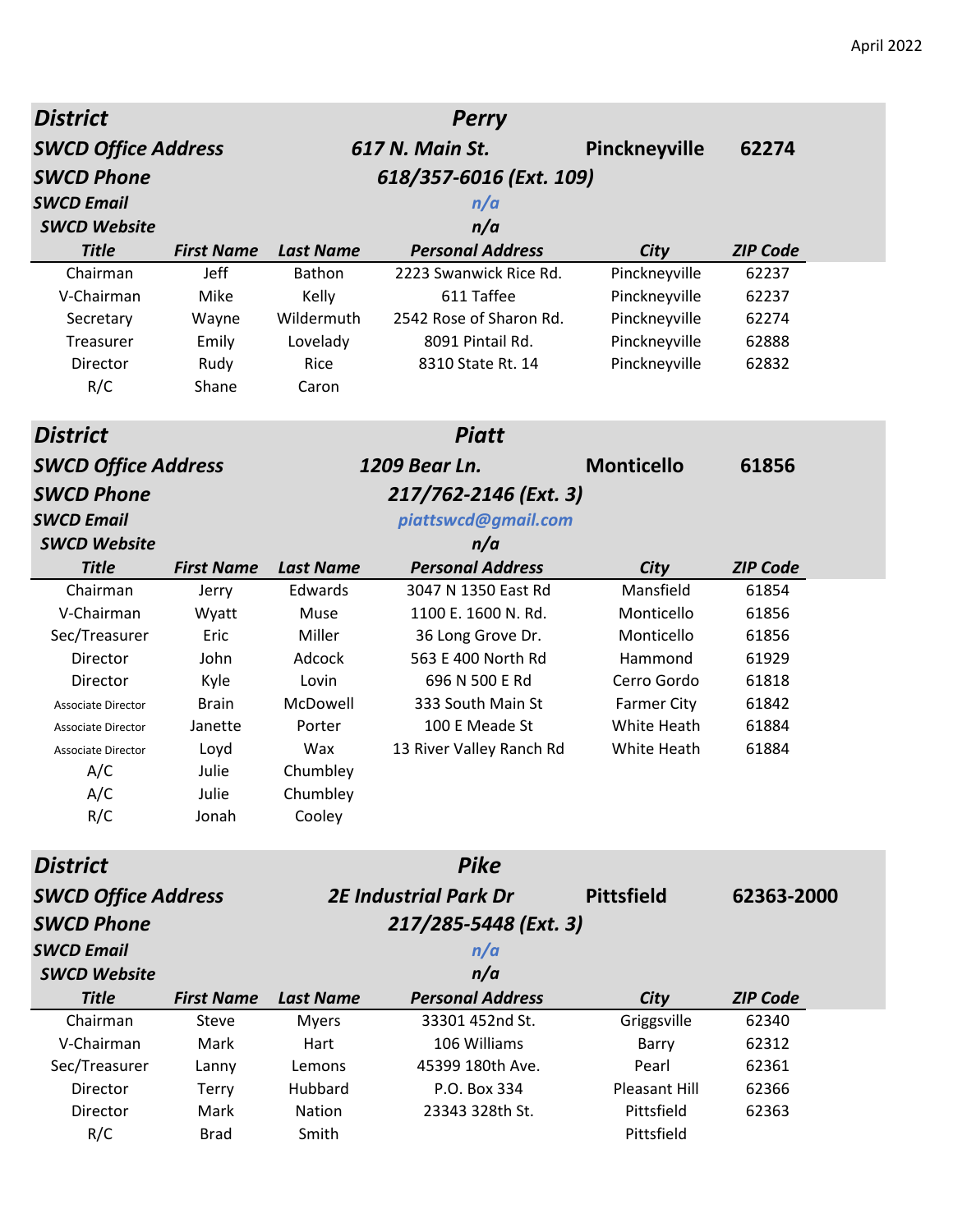| <b>District</b>            |                   |                  | <b>Pope-Hardin</b>                 |                    |                 |
|----------------------------|-------------------|------------------|------------------------------------|--------------------|-----------------|
| <b>SWCD Office Address</b> |                   |                  | 25 Eddyville Blacktop Rd.          | Golconda           | 62938           |
| <b>SWCD Phone</b>          |                   |                  | 618/683-2651                       |                    |                 |
| <b>SWCD Email</b>          |                   |                  | pope.hardinswcd@gmail.com          |                    |                 |
| <b>SWCD Website</b>        |                   |                  | n/a                                |                    |                 |
| <b>Title</b>               | <b>First Name</b> | <b>Last Name</b> | <b>Personal Address</b>            | City               | <b>ZIP Code</b> |
| Chairman                   | Josh              | Wagner           | 649 Trail of Tears                 | Golconda           | 62938           |
| V-Chairman                 | Wade              | Swinford         | 228 Waltersburg Rd.                | Golconda           | 62938           |
| Sec/Treasurer              | Joey              | Parr             | 295 Temple Hill Rd.                | Golconda           | 62938           |
| Director                   | <b>Brad</b>       | Blanchard        | 456 Eddyville Blacktop Rd.         | Golconda           | 62938           |
| Director                   | Charles           | Soward           | <b>Box 448</b>                     | Rosicalre          | 62982           |
| Admin Coor/RC              | Kelly             | <b>Barnes</b>    |                                    | Golconda           |                 |
| <b>District</b>            |                   |                  | Pulaski-Alexander                  |                    |                 |
| <b>SWCD Office Address</b> |                   |                  | 505 Front St- PO Box 159           | <b>Tamms</b>       | 62988           |
| <b>SWCD Phone</b>          |                   |                  | 618/747-2305 (Ext. 104)            |                    |                 |
| <b>SWCD Email</b>          |                   |                  | n/a                                |                    |                 |
| <b>SWCD Website</b>        |                   |                  | n/a                                |                    |                 |
| <b>Title</b>               | <b>First Name</b> | <b>Last Name</b> | <b>Personal Address</b>            | City               | <b>ZIP Code</b> |
| Chairman                   | Dale              | Shumaker         | <b>23405 Tamms Olive Branch Rd</b> | Olive Branch       | 62969           |
| V-Chairman                 | Kristi            | Stout            | 119 Sassafras Ln                   | Olmsted            | 62970           |
| Sec/Treasurer              | Marion            | <b>Stevens</b>   | 28725 Tamms Olive Branch Rc        | Tamms              | 62988           |
| Director                   | <b>Brent</b>      | Miller           | 31897 Dexter Rd                    | Ullin              | 62992           |
| Director                   | Evan              | Taake            | 650 New Hope Rd                    | Ullin              | 62992           |
| R/C                        | Hunter            | McCommons        |                                    |                    |                 |
| A/C                        | Alexa             | Lawson           |                                    | Tamms              |                 |
| <b>District</b>            |                   |                  | <b>Randolph</b>                    |                    |                 |
| <b>SWCD Office Address</b> |                   |                  | 313 W. Belmont St.                 | <b>Sparta</b>      | 62286           |
| <b>SWCD Phone</b>          |                   |                  | 618/443-4381 (Ext. 3)              |                    |                 |
| <b>SWCD Email</b>          |                   |                  | n/a                                |                    |                 |
| <b>SWCD Website</b>        |                   |                  | n/a                                |                    |                 |
| <b>Title</b>               | <b>First Name</b> | <b>Last Name</b> | <b>Personal Address</b>            | City               | <b>ZIP Code</b> |
| Chairman                   | Carolyn           | Holder           | 9112 E. Springview Rd.             | Baldwin            | 62217           |
| V-Chairman                 | Ron               | Deterding        | 3192 State Rt. 155                 | Prairie Du Rcocher | 62277           |
| Secretary                  | Luke              | Kilgore          | 11536 Wine Hill Rd                 | Steeleville        | 62288           |
| Treasurer                  | Joyce             | Schmoll          | 9332 Stringtown Rd.                | Evansville         | 62242           |
| Director                   | Ron               | Bleem            | 7021 Paul Rd.                      | <b>Ellis Grove</b> | 62241           |
| <b>Associate Director</b>  | A J               | Guebert          | 6302 Griggs Rd                     | Red Bud            | 62278           |
| <b>Associate Director</b>  | Mark              | Fedderke         | 3741 Wege Rd                       | Steeleville        | 62288           |
| <b>Associate Director</b>  | Kyle              | Guebert          | 4325 State Route 155               | <b>Red Bud</b>     | 62278           |
| Associate Director         | Mike              | Hayer            | 8541 Hill Rd                       | Sparta             | 62286           |
| Associate Director         | Robert            | Voges            | 6620 Voges Lane                    | Evansville         | 62242           |
| <b>Associate Director</b>  | Bill              | Kohring          | 9460 Deer Run Lane                 | Coulterville       | 62237           |
| <b>Associate Director</b>  | Tim               | Harle            | 13148 Wiily Rd                     | Coulterville       | 62237           |
| $A/C-R/C$                  | Cheryl            | Houghlan         |                                    |                    |                 |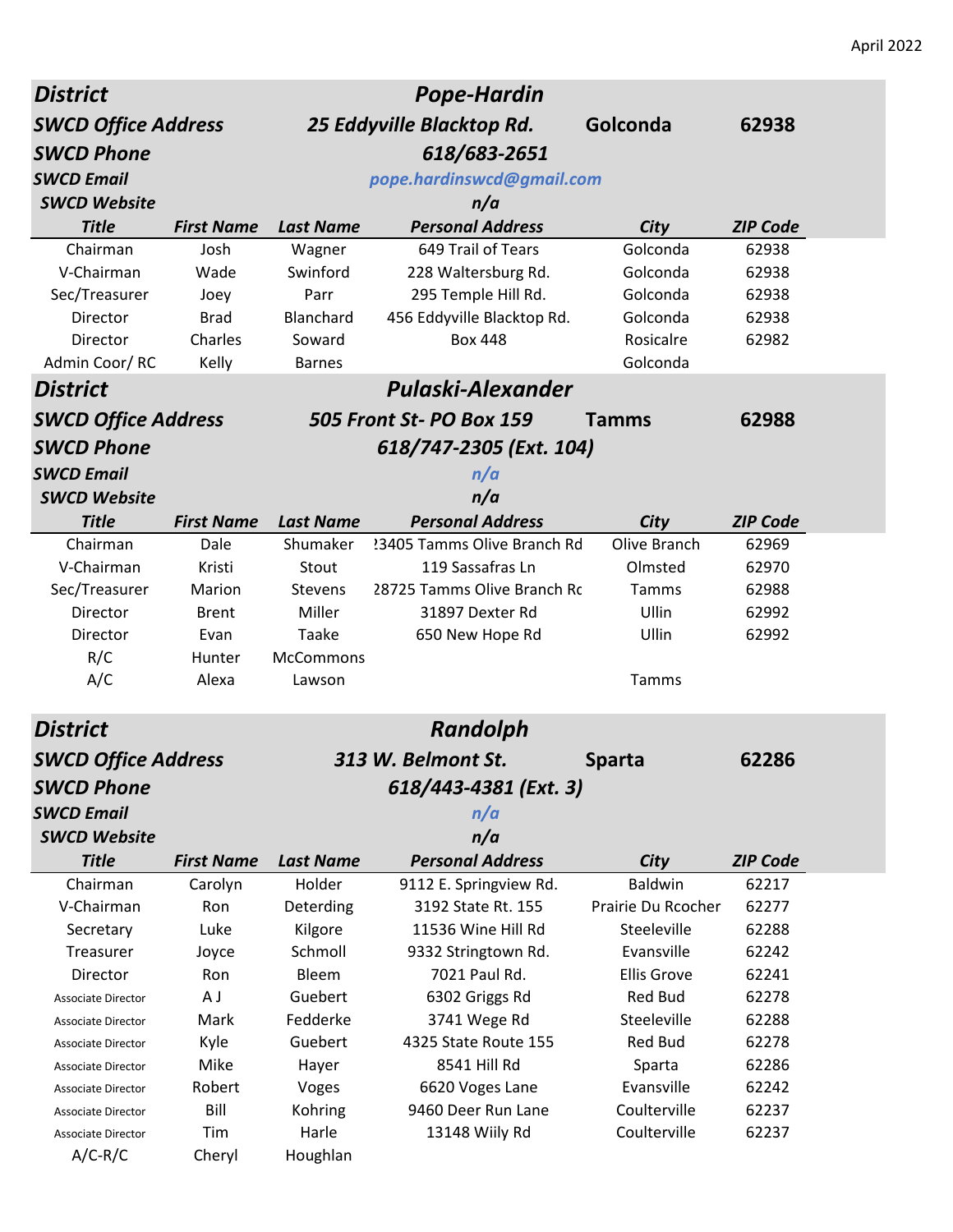| <b>District</b>            | <b>Richland</b>       |                  |                         |                      |                 |
|----------------------------|-----------------------|------------------|-------------------------|----------------------|-----------------|
| <b>SWCD Office Address</b> |                       |                  | 1502 S. West St.        | Olney                | 62450           |
| <b>SWCD Phone</b>          | 618/392-7141 (Ext. 3) |                  |                         |                      |                 |
| <b>SWCD Email</b>          |                       |                  | n/a                     |                      |                 |
| <b>SWCD Website</b>        |                       |                  | n/a                     |                      |                 |
| <b>Title</b>               | <b>First Name</b>     | <b>Last Name</b> | <b>Personal Address</b> | City                 | <b>ZIP Code</b> |
| Chairman                   | Heath                 | Clodfelter       | 570 N. Prairieton Rd.   | Calhoun              | 62419           |
| V-Chairman                 | Anthony               | Kuenstler        | 6457 N. Ridge Rd.       | Olney                | 62450           |
| Sec/Treasurer              | Tim                   | Crites           | 5701 E Mt Pleasant Ln   | Olney                | 62450           |
| Director                   | Marti                 | Kocher           | 8351 E Mt. Gilead Ln    | Claremount           | 62421           |
| Director                   | Craig                 | Runyon           | 1850 E. Ebenezer Ln.    | <b>Noble</b>         | 62868           |
| A/C                        | Loleta                | Yonaka           |                         |                      |                 |
| R/C                        | Dale                  | Woods            |                         |                      |                 |
| <b>District</b>            |                       |                  | <b>Rock Island</b>      |                      |                 |
| <b>SWCD Office Address</b> |                       |                  | 3020 1st Ave. E.        | <b>Milan</b>         | 61264           |
| <b>SWCD Phone</b>          |                       |                  | 309/764-1486 (Ext. 3)   |                      |                 |
| <b>SWCD Email</b>          |                       |                  | info@rockislandswcd.org |                      |                 |
| <b>SWCD Website</b>        |                       |                  | www.rockislandswcd.org  |                      |                 |
| <b>Title</b>               |                       |                  |                         |                      |                 |
|                            | <b>First Name</b>     | <b>Last Name</b> | <b>Personal Address</b> | City                 | <b>ZIP Code</b> |
| Chairman                   | Gary                  | Blanchard        | 17128 217th St. W.      | <b>Illinois City</b> | 61259           |
| V-Chairman                 | Chris                 | Nordick          | 13011 28th St W         | Milan                | 61264           |
| Sec/Treasurer              | Nathan                | Oak              | 12802 105 St W          | <b>Taylor Ridge</b>  | 61284           |
| Director                   | Bill                  | Parchert III     | 15001 210th St W        | <b>Illinois City</b> | 61259           |
| Director                   | Jason                 | Flickinger       | 145 Woodland Drive      | Andalusia            | 61232           |
| A/C                        | Dawn                  | Temple           |                         |                      |                 |
| R/C                        | Richard               | Stewart          |                         |                      |                 |
| Dist. Emp                  | Joe                   | Gates            |                         |                      |                 |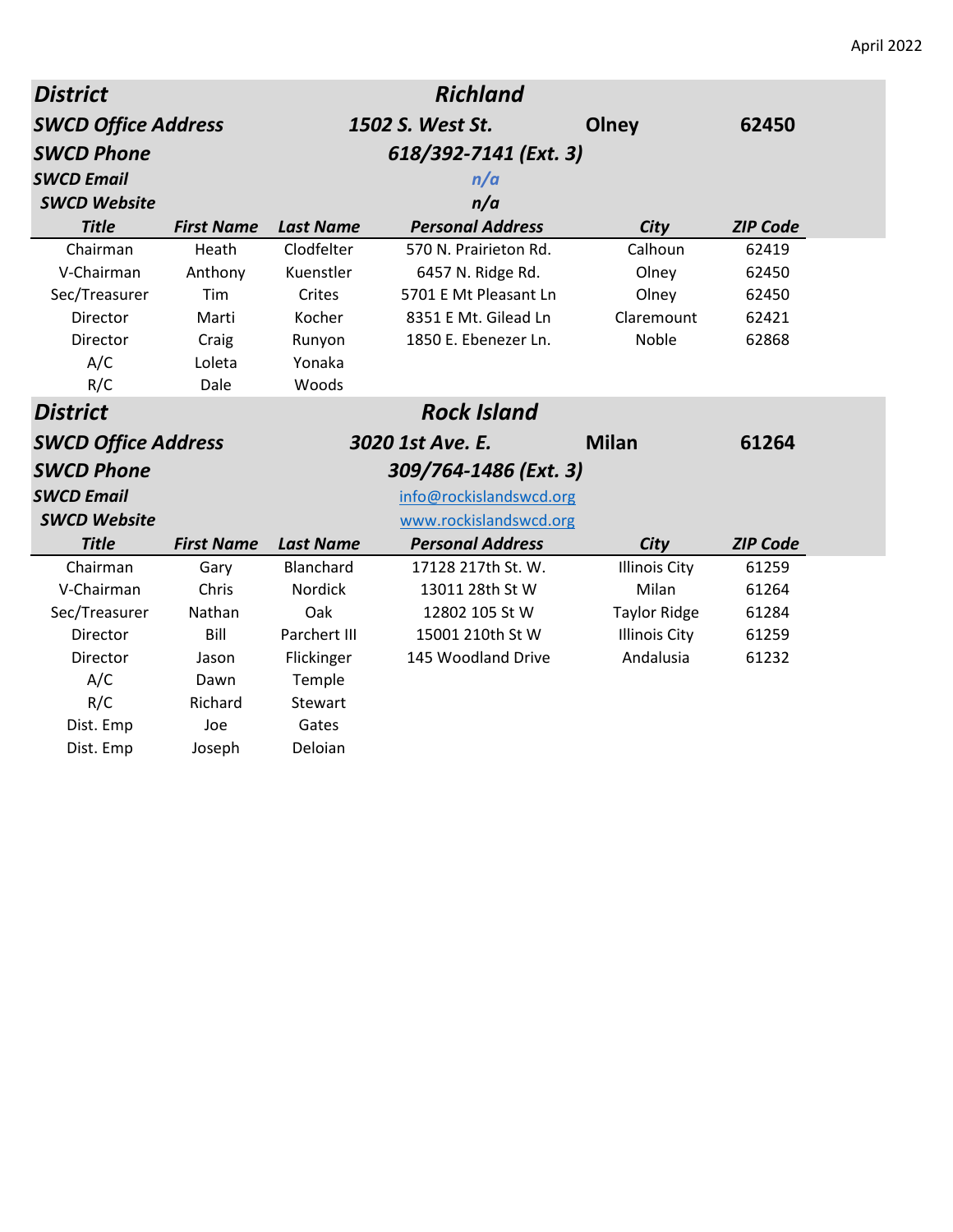| <b>District</b>            |                   |                     | <b>St. Clair</b>          |                   |                 |
|----------------------------|-------------------|---------------------|---------------------------|-------------------|-----------------|
| <b>SWCD Office Address</b> |                   | 2031 Mascoutah Ave. |                           | <b>Belleville</b> | 62220           |
| <b>SWCD Phone</b>          |                   |                     | 618/233-5583 (Ext. 3)     |                   |                 |
| <b>SWCD Email</b>          |                   |                     | stclaircountyswcd@att.net |                   |                 |
| <b>SWCD Website</b>        |                   |                     | n/a                       |                   |                 |
| <b>Title</b>               | <b>First Name</b> | <b>Last Name</b>    | <b>Personal Address</b>   | City              | <b>ZIP Code</b> |
| Chairman                   | Donald            | Beisiegel           | 37 Berrywood Dr.          | <b>Belleville</b> | 62220           |
| V-Chairman                 | Jim               | Walter              | 9515 Karch Rd.            | Mascoutah         | 62258           |
| Secretary                  | David             | Louis               | 1845 Balwin Rd            | <b>New Athens</b> | 62264           |
| Treasurer                  | Michael           | Kleinschmidt        | 7700 Wagner Rd            | Millstadt         | 62260           |
| Director                   | Victor            | Klein Jr.           | 4510 Klein Rd.            | Waterloo          | 62298           |
| <b>Associate Director</b>  | Ed                | Wittenauer          | 6170 White Oak Club Rd    | Freeburg          | 62243           |
| <b>Associate Director</b>  | Kenneth           | Weilacher           | 6470 Triple Lakes Rd      | Millstadt         | 62260           |
| <b>Associate Director</b>  | Tom               | Gauch               | 3305 Richland Farms Rd    | Freeburg          | 62243           |
| A/C                        | Kim               | Kreher              |                           |                   |                 |
| R/C                        | Tom               | Kreher              |                           |                   |                 |
| Dist. Emp                  | Kelly             | Arnold              |                           |                   |                 |
| Dist. Emp                  | Cole              | Biethman            |                           |                   |                 |
| Dist. Emp                  | Michael           | Hamilton            |                           |                   |                 |
| <b>District</b>            |                   |                     | <b>Saline</b>             |                   |                 |
| <b>SWCD Office Address</b> |                   |                     | 912 S. Commercial St.     | <b>Harrisburg</b> | 62946           |
| <b>SWCD Phone</b>          |                   |                     | 618/252-8621 (Ext. 3)     |                   |                 |
| <b>SWCD Email</b>          |                   |                     | n/a                       |                   |                 |
| <b>SWCD Website</b>        |                   |                     | n/a                       |                   |                 |
| <b>Title</b>               | <b>First Name</b> | <b>Last Name</b>    | <b>Personal Address</b>   | City              | <b>ZIP Code</b> |
| Chairman                   | Thomas            | Anderson            | 200 Tison Rd.             | Eldorado          | 62930           |
| V-Chairman                 | Joe               | <b>Bramlet</b>      | 3200 Union Grove Rd.      | Eldorado          | 62930           |
| Sec/Treasurer              | Samantha          | Parish              | 3395 Harco Rd.            | Harrisburg        | 62946           |
| Director                   | Josh              | Moore               | 500 Rileyville Rd         | Thompsonville     | 62890           |
| Director                   | <b>Bryant</b>     | Rister              | 1835 Coffee Rd.           | Raleigh           | 62977           |
| Associate Director         | Philip            | Richerson           | 9065 Battleford Rd.       | Stonefort         | 62987           |
| Associate Director         | Mike              | Williams            | <b>PO Box 545</b>         | Shawneeton        | 62984           |
| A/C                        | Tiffany           | Quertermous         |                           |                   |                 |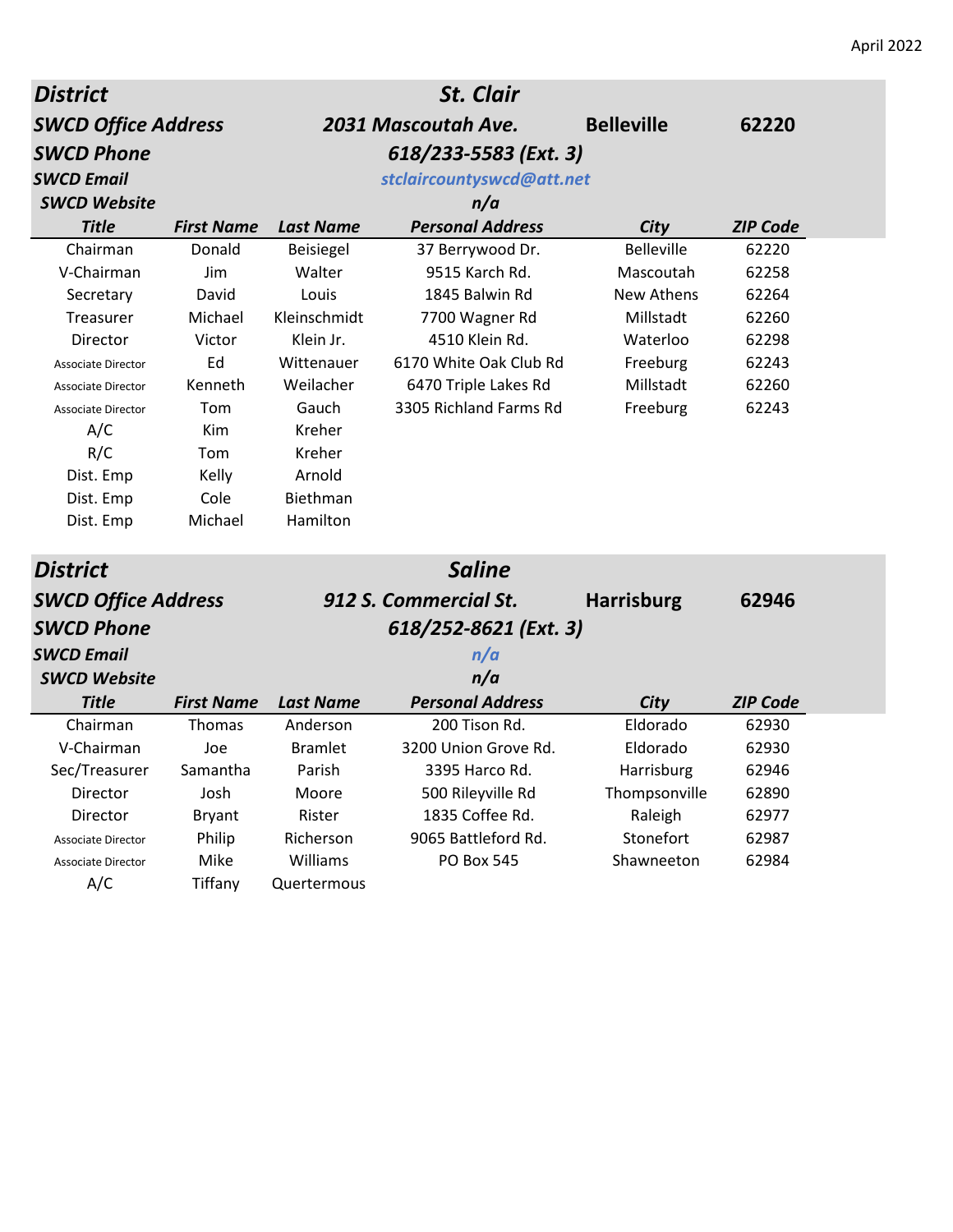| <b>District</b>            |                   |                  | Sangamon                   |                    |                 |
|----------------------------|-------------------|------------------|----------------------------|--------------------|-----------------|
| <b>SWCD Office Address</b> |                   |                  | 2623 Sunrise Dr. Suite 1   | <b>Springfield</b> | 62703           |
| <b>SWCD Phone</b>          |                   |                  | 217/241-6635 (Ext. 3)      |                    |                 |
| <b>SWCD Email</b>          |                   |                  | n/a                        |                    |                 |
| <b>SWCD Website</b>        |                   |                  | n/a                        |                    |                 |
| <b>Title</b>               | <b>First Name</b> | <b>Last Name</b> | <b>Personal Address</b>    | City               | <b>ZIP Code</b> |
| Chairman                   | Chris             | Waters           | 205 Fleck Rd.              | Dawson             | 62520           |
| V-Chairman                 | Michelle          | Curby            | 15 Shady Lane              | Auburn             | 62615           |
| Sec/Treasurer              | Steve             | Frank            | 288 S Meadowbrook          | Springfield        | 62711           |
| Director                   | Duane             | Sieren           | 9520 Gilreath Rd           | Chatham            | 62629           |
| Director                   | Ryan              | Pfriffer         | 1228 Dawson Road           | Dawson             | 62520           |
| <b>Associate Director</b>  | Lynn              | Chard            | 5900 Oak Hill Rd.          | Rochester          | 62563           |
| Associate Director         | <b>Barb</b>       | Mendenhall       | 3115 Leach Road            | Rochester          | 62563           |
| <b>Associate Director</b>  | Lee               | Curby            | 15 Shady lane              | Auburn             | 62615           |
| Associate Director         | Steve             | Copp             | 11068 Catholic Cemetery Rd | Glenarm            | 62536           |
| <b>Associate Director</b>  | Larry             | Fleck            | 3948 Wright Lane           | Riverton           | 62561           |
| Associate Director         | Chuck             | Frazee           | 65 Gaffney Road            | Divernon           | 62530           |
| <b>Associate Director</b>  | Tom               | Peters           | 1201 S Veteran's Parkway   | Springfield        | 62704           |
| A/C                        | Michelle          | Seman            |                            |                    |                 |
| R/C                        | Jake              | Vancil           |                            |                    |                 |
| Dist. Emp                  | Ross              | Albert           |                            |                    |                 |
| Dist. Emp                  | Tony              | Kloppenborg      |                            |                    |                 |
| Dist. Emp                  | Alex              | Davis            |                            |                    |                 |
| <b>District</b>            |                   |                  | <b>Schuyler</b>            |                    |                 |
| <b>SWCD Office Address</b> |                   |                  | <b>2 Charles Street</b>    | <b>Rushville</b>   | 62681           |
| <b>SWCD Phone</b>          |                   |                  | 217/322-3359 (Ext. 3)      |                    |                 |
| <b>SWCD Email</b>          |                   |                  | n/a                        |                    |                 |
| <b>SWCD Website</b>        |                   |                  | n/a                        |                    |                 |
| <b>Title</b>               | <b>First Name</b> | <b>Last Name</b> | <b>Personal Address</b>    | City               | <b>ZIP Code</b> |
| Chairman                   | Kent              | Prather          | 415 N. Capitol             | Mt Sterling        | 62353           |
| V-Chairman                 | Jared             | Prather          | 10671 Lynn Cemetery Rd     | Camden             | 62319           |
| Sec/Treasurer              | <b>Betty</b>      | Sargent          | 6484 McKinsey Ln.          | Rushville          | 62681           |
| Director                   | Lyle              | Sargent          | 508 Sunset Ct              | Rushville          | 62681           |
| Director                   | Michael           | Murk             | 22656 Murk Ln.             | Rushville          | 62681           |
| A/C                        | Jami              | Kelly            |                            |                    |                 |
| R/C                        | Sue               | Phelps           |                            |                    |                 |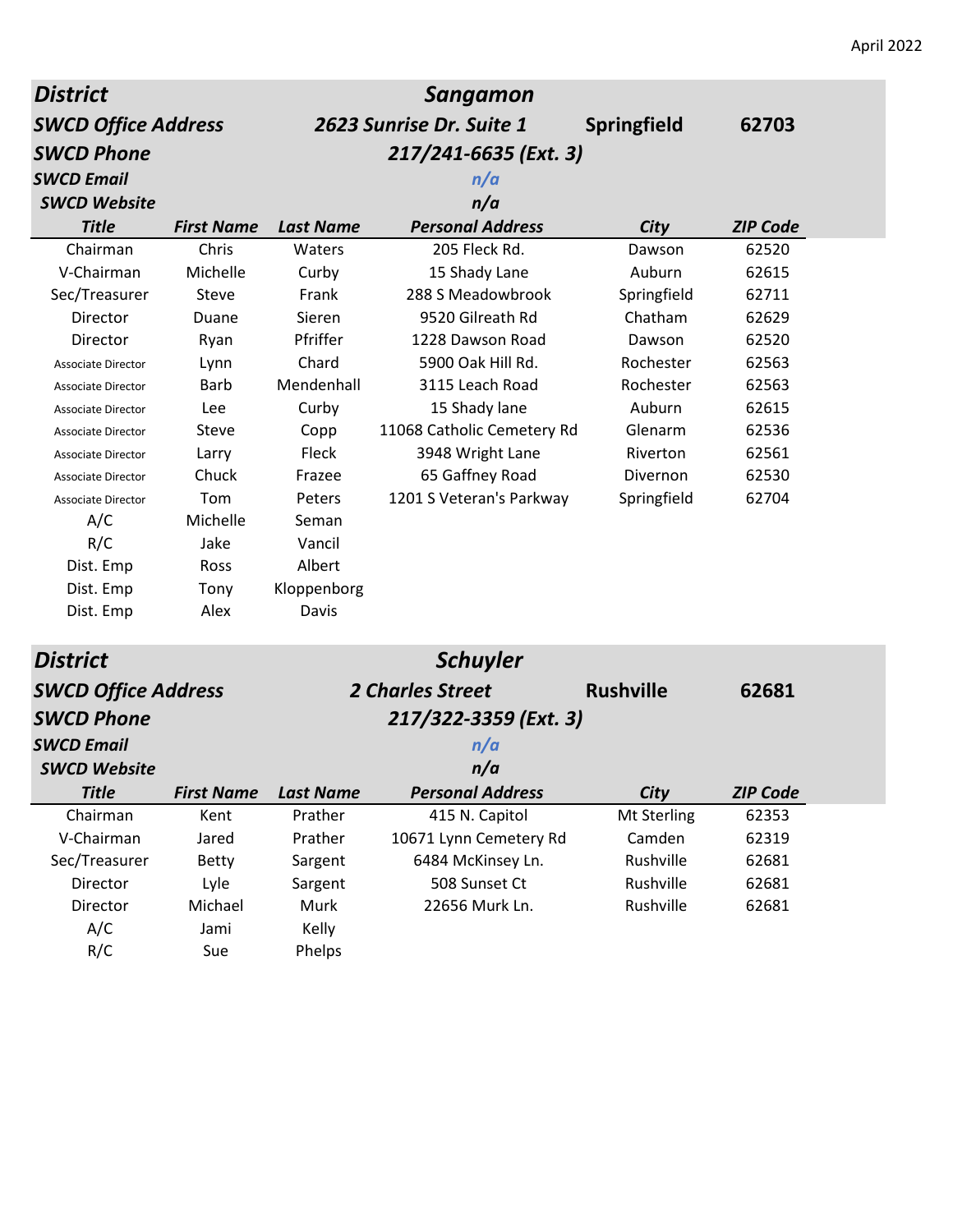| <b>District</b>            |                   |                   | <b>Scott</b>             |               |                 |
|----------------------------|-------------------|-------------------|--------------------------|---------------|-----------------|
| <b>SWCD Office Address</b> |                   |                   | 656 N. Main St.          | Winchester    | 62694           |
| <b>SWCD Phone</b>          |                   |                   | 217/742-9561 (Ext. 3)    |               |                 |
| <b>SWCD Email</b>          |                   |                   | n/a                      |               |                 |
| <b>SWCD Website</b>        |                   |                   | n/a                      |               |                 |
| <b>Title</b>               | <b>First Name</b> | <b>Last Name</b>  | <b>Personal Address</b>  | City          | <b>ZIP Code</b> |
| Chairman                   | Andy              | <b>Brockhouse</b> | 1466 Bobbitt Ln.         | Jacksonville  | 62650           |
| V-Chairman                 | Chris             | Smith             | 1205 Kleinschmidt Ln     | Chapin        | 62628           |
| Sec/Treasurer              | Keith             | Devlin            | 1764 State Rt.100        | <b>Bluffs</b> | 62621           |
| Director                   | Bill              | <b>Ballard</b>    | 422 West Cherry          | Winchester    | 62694           |
| Director                   | Andrew            | <b>Sellars</b>    | 1365 Sellars Rd.         | Winchester    | 62694           |
| <b>Associate Director</b>  | <b>Brad</b>       | <b>Baird</b>      | 340 Coal Hollow Rd       | Winchester    | 62694           |
| Associate Director         | Henry             | Likes Jr          | 1416 State Rt 100        | <b>Bluffs</b> | 62621           |
| <b>Associate Director</b>  | Chuck             | <b>Brown</b>      | 502 Lower Alset Rd       | Winchester    | 62694           |
| <b>Associate Director</b>  | Don               | Hubbert           | 924 Old Rt 36            | Winchester    | 62694           |
| R/C                        | Lance             | Mueller           |                          | Winchester    |                 |
| <b>District</b>            |                   |                   | <b>Shelby</b>            |               |                 |
| <b>SWCD Office Address</b> |                   |                   | 111 N. Cedar St. Suite 3 | Shelbyville   | 62565           |
| <b>SWCD Phone</b>          |                   |                   | 217/774-5564 (Ext. 116)  |               |                 |
| <b>SWCD Email</b>          |                   |                   | n/a                      |               |                 |
| <b>SWCD Website</b>        |                   |                   | n/a                      |               |                 |
| <b>Title</b>               | <b>First Name</b> | <b>Last Name</b>  | <b>Personal Address</b>  | City          | <b>ZIP Code</b> |
| Chairman                   | Steven            | Koontz            | 918 N 1550 E Rd          | Lakewood      | 62438           |
| V-Chairman                 | Elaine            | Beery             | 1647 E. 2300 N. Rd.      | Findlay       | 62534           |
| Sec/Treasurer              | Larry             | Smith             | 1509 W. N. 1st St.       | Shelbyville   | 62565           |
| Director                   | Eric              | <b>Forines</b>    | 802 E 2700 N Rd          | Moweaqua      | 62550           |
| Director                   | Arlyn             | Culver            | 20 N 3000 E Rd           | Effingham     | 62401           |
| R/C                        | Vicky             | Shaffer           |                          |               |                 |
| Dist. Emp                  | <b>Bradley</b>    | Elliott           |                          |               |                 |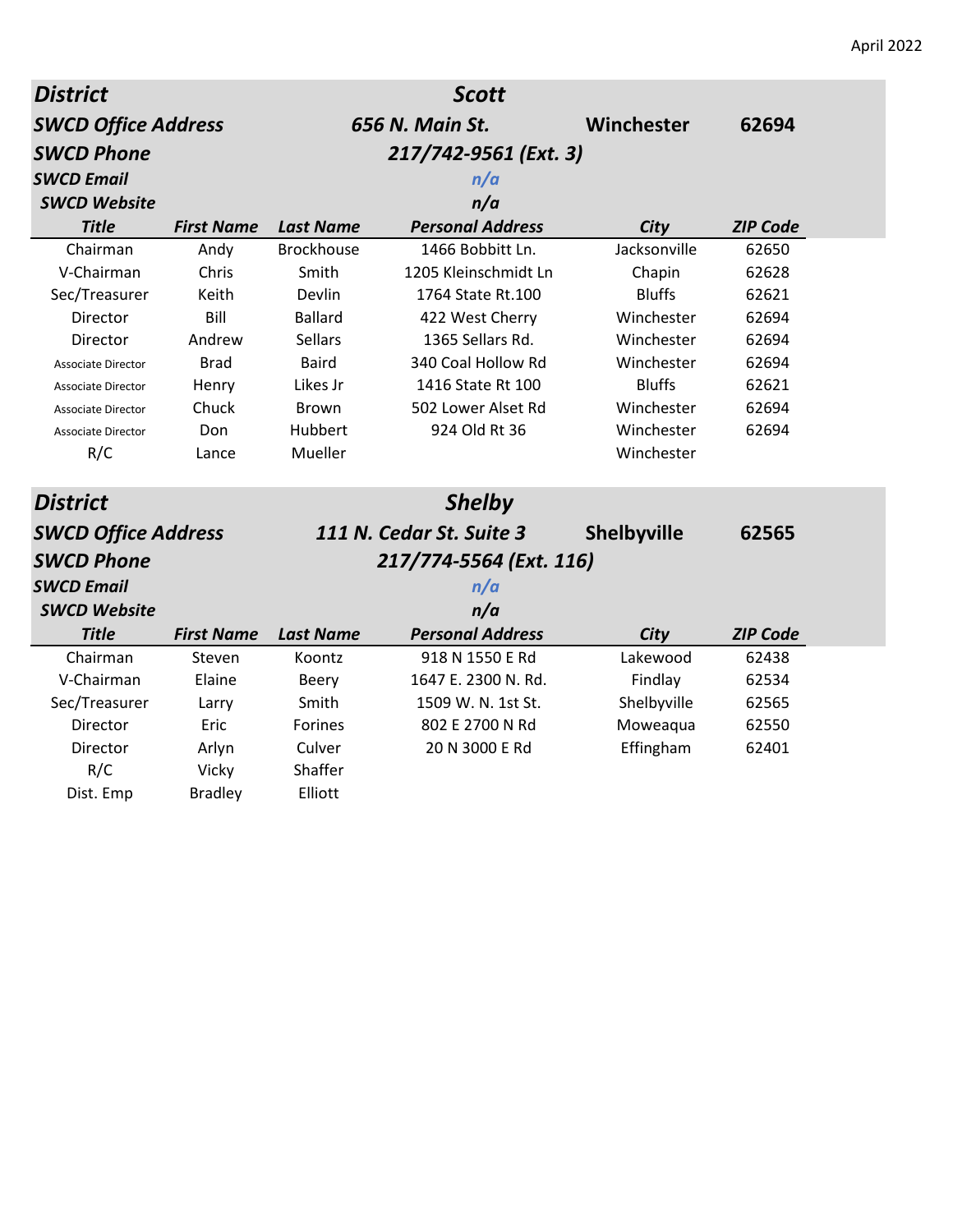| <b>District</b>            |                   |                  | <b>Stark</b>            |                  |                 |
|----------------------------|-------------------|------------------|-------------------------|------------------|-----------------|
| <b>SWCD Office Address</b> |                   |                  | 7419B State Rt. 17      | <b>Toulon</b>    | 61483           |
| <b>SWCD Phone</b>          |                   |                  | 309/286-2261 (Ext. 3)   |                  |                 |
| <b>SWCD Email</b>          |                   |                  | n/a                     |                  |                 |
| <b>SWCD Website</b>        |                   |                  | n/a                     |                  |                 |
| <b>Title</b>               | <b>First Name</b> | <b>Last Name</b> | <b>Personal Address</b> | City             | <b>ZIP Code</b> |
| Chairman                   | Keith             | <b>Bush</b>      | 1798 Twp. Rd. 1600 E.   | Wyoming          | 61491           |
| V-Chairman                 | Trevor            | Nelson           | 618 East Jefferson      | Toulon           | 61491           |
| Sec/Treasurer              | Miriam            | Mock             | <b>PO Box 267</b>       | Galva            | 61436           |
| Director                   | Phil              | Webster          | 1603 S. Autne Ct        | Princeville      | 61559           |
| Director                   | <b>Nick</b>       | Rumbold          | 11710 W Legion Hall RD  | Princeville      | 61559           |
| <b>Associate Director</b>  | <b>Lee</b>        | Hager            | 14814 S Valley Rd       | Wyoming          | 61491           |
| <b>Associate Director</b>  | David             | Sager            | 17616 Twp Rd 200 N      | Speer            | 61479           |
| <b>Associate Director</b>  | Farnk             | Shafer           | 4175 Twp Rd 1050 E Rd   | Wyoming          | 61491           |
| <b>Associate Director</b>  | Robin             | Nowlan           | 6361 Wallace Hwy        | Toulon           | 61491           |
|                            | Ethan             | Ely              | 2403 Township Rd 100N   | Toulon           | 61483           |
| A/C                        | Joyce             | Scholl           |                         |                  |                 |
| R/C                        | Jannifer          | Powelson         |                         |                  |                 |
| <b>District</b>            |                   |                  | <b>Stephenson</b>       |                  |                 |
| <b>SWCD Office Address</b> |                   |                  | 1620 S. Galena Ave.     | Freeport         | 61032           |
| <b>SWCD Phone</b>          |                   |                  | 815/235-2161 (Ext. 3)   |                  |                 |
| <b>SWCD Email</b>          |                   |                  | info@stepensonswcd.org  |                  |                 |
| <b>SWCD Website</b>        |                   |                  | www.stephensonswcd.org  |                  |                 |
| <b>Title</b>               | <b>First Name</b> | <b>Last Name</b> | <b>Personal Address</b> | City             | <b>ZIP Code</b> |
| Chairman                   | Jim               | Hutchison        | 6648 E. Farm School Rd. | <b>Rock City</b> | 61070           |
| V-Chairman                 | Seth              | Wenzel           | 43 N Wise Ave           | Freeport         | 61032           |
| Sec/Treasurer              | Barb              | Klinger          | 9860 E. Kelly Rd.       | Pecatonica       | 61063           |
| Director                   | Mark              | <b>Binger</b>    | 3743 East River Road    | Freeport         | 61032           |
| Director                   | Matt              | Schlachter       | 13287 Greenbush Rd      | Lena             | 61048           |
| A/C                        | Trina             | Orr              |                         |                  |                 |
| R/C                        | Aaron             | Dinderman        |                         |                  |                 |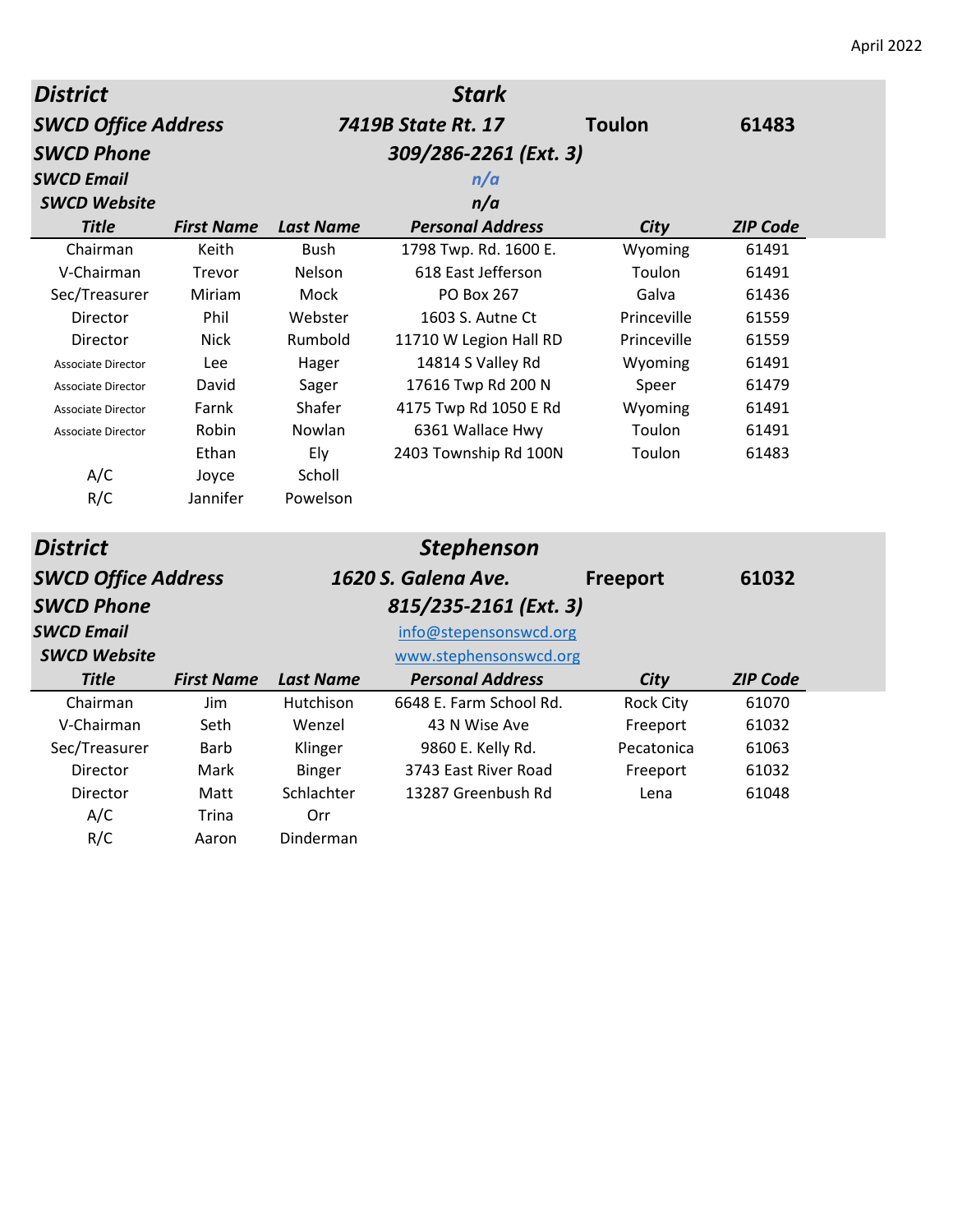|                            |                   |                  |                                |                     |                 | April 2022 |
|----------------------------|-------------------|------------------|--------------------------------|---------------------|-----------------|------------|
| <b>District</b>            |                   |                  | <b>Tazewell</b>                |                     |                 |            |
| <b>SWCD Office Address</b> |                   |                  | 1440 Valle Vista Blvd. Suite B | <b>Pekin</b>        | 61554           |            |
| <b>SWCD Phone</b>          |                   |                  | 309/346-4462 (Ext. 3)          |                     |                 |            |
| <b>SWCD Email</b>          |                   |                  | n/a                            |                     |                 |            |
| <b>SWCD Website</b>        |                   |                  | n/a                            |                     |                 |            |
| <b>Title</b>               | <b>First Name</b> | <b>Last Name</b> | <b>Personal Address</b>        | City                | <b>ZIP Code</b> |            |
| Chairman                   | Dan               | Duval            | 8176 Spring Lake Rd.           | Manito              | 61546           |            |
| V-Chairman                 | Andrew            | Musselman        | 316 W Hazelwood St             | Morton              | 61550           |            |
| Sec/Treasurer              | <b>Brad</b>       | Zimmerman        | 5223 E Queenwood Rd            | Groveland           | 61535           |            |
| Director                   | Jeff              | Chaffer          | 19155 Chaffer Rd.              | Morton              | 61550           |            |
| Director                   | Robert            | Lucas            | 208 E. North St.               | Tremont             | 61568           |            |
| <b>Associate Director</b>  | Bob               | Friedrich        | 11586 Friedrich Rd             | <b>Green Valley</b> | 61534           |            |
| <b>Associate Director</b>  | <b>Morris</b>     | Wildermuth       | 16789 Springfield Rd.          | Pekin               | 61554           |            |
| <b>Associate Director</b>  | Sandra            | Duval            | 8176 Spring Lake Rd.           | Manito              | 61550           |            |
| A/C                        | Vickie            | <b>Burroughs</b> |                                |                     |                 |            |
| R/C                        | Robert            | Clark            |                                |                     |                 |            |
| <b>District</b>            |                   |                  | <b>Union</b>                   |                     |                 |            |
| <b>SWCD Office Address</b> |                   |                  | 201 Springfield Ave. Suite C   | Anna                | 62906           |            |
| <b>SWCD Phone</b>          |                   |                  | 618/833-5666 (Ext. 3)          |                     |                 |            |
| <b>SWCD Email</b>          |                   |                  | n/a                            |                     |                 |            |
| <b>SWCD Website</b>        |                   |                  | n/a                            |                     |                 |            |
| <b>Title</b>               | <b>First Name</b> | <b>Last Name</b> | <b>Personal Address</b>        | City                | <b>ZIP Code</b> |            |
| Chairman                   | Carlyn            | Light            | 315 Light Ln.                  | Dongola             | 62926           |            |
| V-Chairman                 | Larry             | Hale             | 830 Jamestown Rd.              | Cobden              | 62920           |            |
| Sec/Treasurer              | Dana              | Eddleman         | 3225 Mt. Olive Rd.             | Dongola             | 62926           |            |
| Director                   | Drew              | McLane           | 50 Ware Wolf Lake Rd           | Jonesboro           | 62952           |            |
| Director                   | Bill              | Clutts           | 470 Bradshaw Road              | Anna                | 62906           |            |
| R/C                        | Kasey             | French           |                                |                     |                 |            |
| Dist. Emp                  |                   |                  |                                |                     |                 |            |
| <b>District</b>            |                   |                  | <b>Vermilion</b>               |                     |                 |            |
| <b>SWCD Office Address</b> |                   |                  | 1905-A US Rt. 150              | <b>Danville</b>     | 61832           |            |
| <b>SWCD Phone</b>          |                   |                  | 217/442-8511 (Ext. 3)          |                     |                 |            |
| <b>SWCD Email</b>          |                   |                  | n/a                            |                     |                 |            |
| <b>SWCD Website</b>        |                   |                  | n/a                            |                     |                 |            |
| <b>Title</b>               | <b>First Name</b> | <b>Last Name</b> | <b>Personal Address</b>        | City                | <b>ZIP Code</b> |            |
| Chairman                   | Rick              | Kentner          | 26851 N. 1850 E. Rd.           | <b>Bismark</b>      | 61814           |            |
| V-Chairman                 | Dwight            | <b>Bohlen</b>    | 4368 E. 2230 N. Rd.            | Fithian             | 61844           |            |
| Sec/Treasurer              | Robert            | Mathis           | 4713 E. 4200 N. Rd.            | Rankin              | 60960           |            |
| Director                   | Michael           | Andrews          | 308 Eagle Bluff Dr             | Oakwood             | 61858           |            |
| Director                   | Chris             | Elliott          | 36789 N. 370 E. Rd.            | Rankin              | 60960           |            |
| Associate Director         | Don               | <b>Dice</b>      | 11 Woodland Hills Dr           | <b>Bismarck</b>     | 61814           |            |
| <b>Associate Director</b>  | Kevin             | Green            | 17938 N 680 East Road          | Fithian             | 61844           |            |
| Associate Director         | John              | Maudlin          | 19327 E 550 North Rd           | Georgetown          | 61846           |            |
|                            | Neil              | Andrews          | 29638 State Rt. 1              | Alvin               | 61811           |            |
| A/C                        | Lisa              | Leigh            |                                | Danville            |                 |            |
| R/C                        | Mitchell          | Killough         |                                | Danville            |                 |            |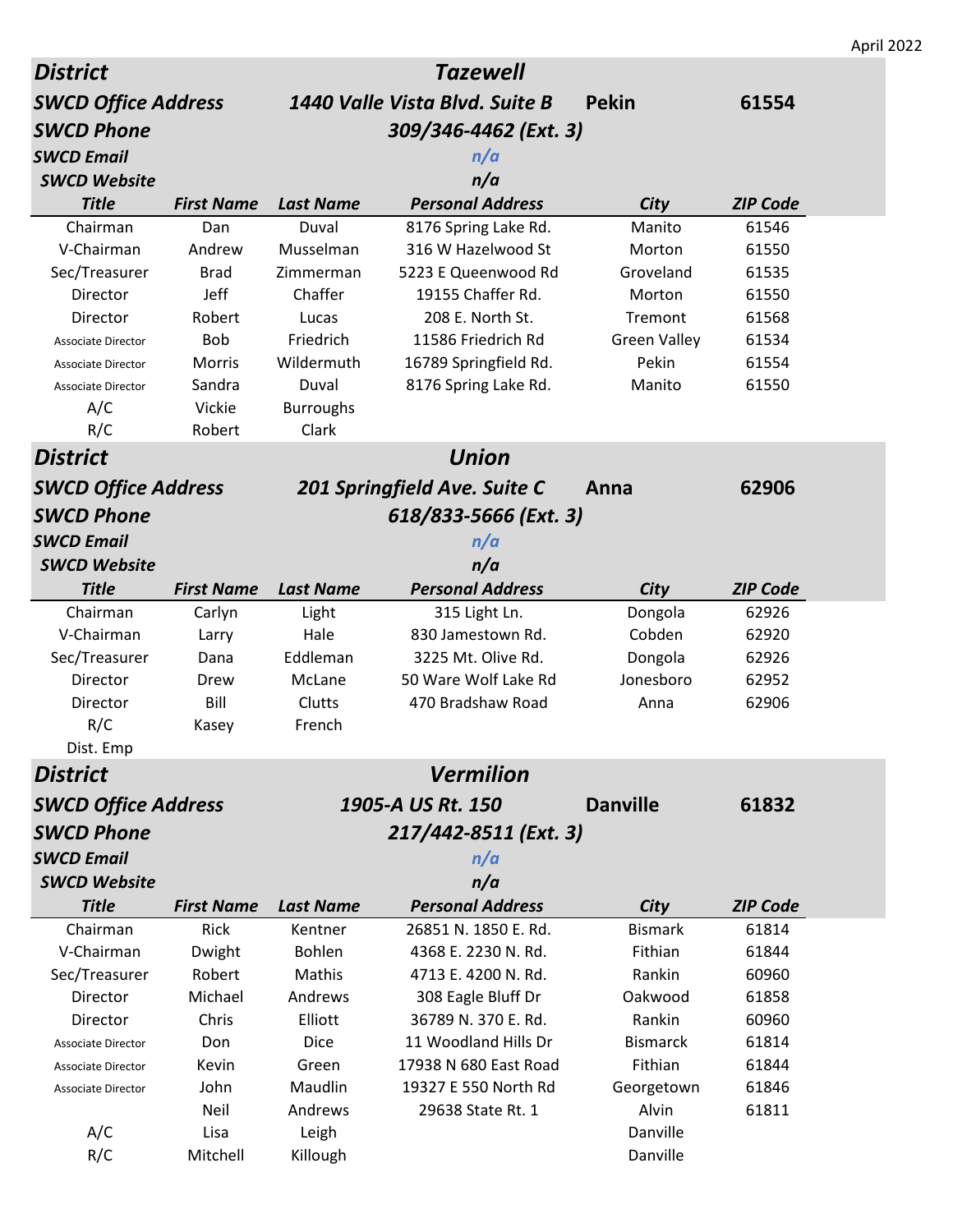| <b>SWCD Office Address</b><br>15039 Four H Center Ln.<br><b>Mount Carmel</b><br>62863<br><b>SWCD Phone</b><br>618/262-5430<br><b>SWCD Email</b><br>wcswcd1@frontier.com<br><b>SWCD Website</b><br>n/a<br><b>Personal Address</b><br><b>Title</b><br><b>First Name</b><br><b>ZIP Code</b><br><b>Last Name</b><br>City<br>Allendale<br>62410<br>Chairman<br>Stanley<br>Kelsey<br>23820 E. 1000 Rd.<br>V-Chairman<br><b>Berberich</b><br>14749 E. 500 Rd.<br><b>Mount Carmel</b><br>62863<br>Lee<br>Hoffman<br>Sec/Treasurer<br>Elizabeth<br>12011 Hwy. 1<br><b>Mount Carmel</b><br>62863<br>18079E 300 Rd<br><b>Mount Carmel</b><br>62863<br>Director<br>Kurt<br><b>Broster</b><br>Matthew<br>62818<br>Marriott<br>1810 Hwy. 15<br>Director<br><b>Browns</b><br>803 Plum Street<br><b>Brad</b><br><b>Mount Carmel</b><br>62863<br>Winters<br><b>Associate Director</b><br>Admin Coor/RC<br><b>Mount Carmel</b><br>Stanley<br>Jana<br><b>District</b><br><b>Warren</b><br><b>701 N. Main St.</b><br><b>SWCD Office Address</b><br><b>Monmouth</b><br>61462<br><b>SWCD Phone</b><br>309/734-9308 (Ext. 3)<br>warrencocoilwater@gmail.com<br><b>SWCD Email</b><br><b>SWCD Website</b><br>www.warrencosoilwater.com<br><b>Title</b><br>City<br><b>First Name</b><br><b>Last Name</b><br><b>Personal Address</b><br><b>ZIP Code</b><br>Chairman<br>264 US Hwy. 67<br>Roseville<br>61473<br>Terry<br>Davis<br>182 230th St.<br>Alexis<br>V-Chairman<br>Mathew<br>61412<br>Dutton<br>Sec/Treasurer<br>Richard<br>363 N. Cherry St.<br>Galesburg<br>61401<br>Youngquist<br>1048 W Shore Dr<br>Director<br>Erci<br>Hanson<br>Galesburg<br>61401<br>Ronald<br>Roseville<br>Director<br>Moore<br>11162 80th St<br>61473<br>$A/C-R/C$<br>Sheehan<br>Shawnee<br>Washington<br>District<br><b>SWCD Office Address</b><br>424 E. Holzhauer Dr.<br><b>Nashville</b><br>62263<br>618/327-3078 (Ext. 101)<br><b>SWCD Phone</b><br><b>SWCD Email</b><br>n/a<br>n/a<br><b>SWCD Website</b><br><b>Title</b><br><b>Personal Address</b><br>City<br><b>ZIP Code</b><br><b>First Name</b><br><b>Last Name</b><br>Coulterville<br>Chairman<br>David<br>4442 State Rt. 153<br>62237<br>Karg<br>V-Chairman<br>Addieville<br>Gary<br>Guest<br>180 E St Louis St<br>62214<br>355 N 2nd St<br>Ashley<br>62808<br>Secretary<br>Dianne<br>Kujawa<br>Venedy<br>62214<br>Treasurer<br>Roy<br>14085 Co. Hwy. 12<br>Bergmann<br>Groennert<br>10326 Elkendier School Rd<br>Nashville<br>62263<br>Director<br>Dewey<br>A/C<br>Sarah<br>Groom<br>R/C<br>Reiking<br>Derek | <b>District</b> |       |          | Wabash |  |
|---------------------------------------------------------------------------------------------------------------------------------------------------------------------------------------------------------------------------------------------------------------------------------------------------------------------------------------------------------------------------------------------------------------------------------------------------------------------------------------------------------------------------------------------------------------------------------------------------------------------------------------------------------------------------------------------------------------------------------------------------------------------------------------------------------------------------------------------------------------------------------------------------------------------------------------------------------------------------------------------------------------------------------------------------------------------------------------------------------------------------------------------------------------------------------------------------------------------------------------------------------------------------------------------------------------------------------------------------------------------------------------------------------------------------------------------------------------------------------------------------------------------------------------------------------------------------------------------------------------------------------------------------------------------------------------------------------------------------------------------------------------------------------------------------------------------------------------------------------------------------------------------------------------------------------------------------------------------------------------------------------------------------------------------------------------------------------------------------------------------------------------------------------------------------------------------------------------------------------------------------------------------------------------------------------------------------------------------------------------------------------------------------------------------------------------------------------------------------------------------------------------------------------|-----------------|-------|----------|--------|--|
|                                                                                                                                                                                                                                                                                                                                                                                                                                                                                                                                                                                                                                                                                                                                                                                                                                                                                                                                                                                                                                                                                                                                                                                                                                                                                                                                                                                                                                                                                                                                                                                                                                                                                                                                                                                                                                                                                                                                                                                                                                                                                                                                                                                                                                                                                                                                                                                                                                                                                                                                 |                 |       |          |        |  |
|                                                                                                                                                                                                                                                                                                                                                                                                                                                                                                                                                                                                                                                                                                                                                                                                                                                                                                                                                                                                                                                                                                                                                                                                                                                                                                                                                                                                                                                                                                                                                                                                                                                                                                                                                                                                                                                                                                                                                                                                                                                                                                                                                                                                                                                                                                                                                                                                                                                                                                                                 |                 |       |          |        |  |
|                                                                                                                                                                                                                                                                                                                                                                                                                                                                                                                                                                                                                                                                                                                                                                                                                                                                                                                                                                                                                                                                                                                                                                                                                                                                                                                                                                                                                                                                                                                                                                                                                                                                                                                                                                                                                                                                                                                                                                                                                                                                                                                                                                                                                                                                                                                                                                                                                                                                                                                                 |                 |       |          |        |  |
|                                                                                                                                                                                                                                                                                                                                                                                                                                                                                                                                                                                                                                                                                                                                                                                                                                                                                                                                                                                                                                                                                                                                                                                                                                                                                                                                                                                                                                                                                                                                                                                                                                                                                                                                                                                                                                                                                                                                                                                                                                                                                                                                                                                                                                                                                                                                                                                                                                                                                                                                 |                 |       |          |        |  |
|                                                                                                                                                                                                                                                                                                                                                                                                                                                                                                                                                                                                                                                                                                                                                                                                                                                                                                                                                                                                                                                                                                                                                                                                                                                                                                                                                                                                                                                                                                                                                                                                                                                                                                                                                                                                                                                                                                                                                                                                                                                                                                                                                                                                                                                                                                                                                                                                                                                                                                                                 |                 |       |          |        |  |
|                                                                                                                                                                                                                                                                                                                                                                                                                                                                                                                                                                                                                                                                                                                                                                                                                                                                                                                                                                                                                                                                                                                                                                                                                                                                                                                                                                                                                                                                                                                                                                                                                                                                                                                                                                                                                                                                                                                                                                                                                                                                                                                                                                                                                                                                                                                                                                                                                                                                                                                                 |                 |       |          |        |  |
|                                                                                                                                                                                                                                                                                                                                                                                                                                                                                                                                                                                                                                                                                                                                                                                                                                                                                                                                                                                                                                                                                                                                                                                                                                                                                                                                                                                                                                                                                                                                                                                                                                                                                                                                                                                                                                                                                                                                                                                                                                                                                                                                                                                                                                                                                                                                                                                                                                                                                                                                 |                 |       |          |        |  |
|                                                                                                                                                                                                                                                                                                                                                                                                                                                                                                                                                                                                                                                                                                                                                                                                                                                                                                                                                                                                                                                                                                                                                                                                                                                                                                                                                                                                                                                                                                                                                                                                                                                                                                                                                                                                                                                                                                                                                                                                                                                                                                                                                                                                                                                                                                                                                                                                                                                                                                                                 |                 |       |          |        |  |
|                                                                                                                                                                                                                                                                                                                                                                                                                                                                                                                                                                                                                                                                                                                                                                                                                                                                                                                                                                                                                                                                                                                                                                                                                                                                                                                                                                                                                                                                                                                                                                                                                                                                                                                                                                                                                                                                                                                                                                                                                                                                                                                                                                                                                                                                                                                                                                                                                                                                                                                                 |                 |       |          |        |  |
|                                                                                                                                                                                                                                                                                                                                                                                                                                                                                                                                                                                                                                                                                                                                                                                                                                                                                                                                                                                                                                                                                                                                                                                                                                                                                                                                                                                                                                                                                                                                                                                                                                                                                                                                                                                                                                                                                                                                                                                                                                                                                                                                                                                                                                                                                                                                                                                                                                                                                                                                 |                 |       |          |        |  |
|                                                                                                                                                                                                                                                                                                                                                                                                                                                                                                                                                                                                                                                                                                                                                                                                                                                                                                                                                                                                                                                                                                                                                                                                                                                                                                                                                                                                                                                                                                                                                                                                                                                                                                                                                                                                                                                                                                                                                                                                                                                                                                                                                                                                                                                                                                                                                                                                                                                                                                                                 |                 |       |          |        |  |
|                                                                                                                                                                                                                                                                                                                                                                                                                                                                                                                                                                                                                                                                                                                                                                                                                                                                                                                                                                                                                                                                                                                                                                                                                                                                                                                                                                                                                                                                                                                                                                                                                                                                                                                                                                                                                                                                                                                                                                                                                                                                                                                                                                                                                                                                                                                                                                                                                                                                                                                                 |                 |       |          |        |  |
|                                                                                                                                                                                                                                                                                                                                                                                                                                                                                                                                                                                                                                                                                                                                                                                                                                                                                                                                                                                                                                                                                                                                                                                                                                                                                                                                                                                                                                                                                                                                                                                                                                                                                                                                                                                                                                                                                                                                                                                                                                                                                                                                                                                                                                                                                                                                                                                                                                                                                                                                 |                 |       |          |        |  |
|                                                                                                                                                                                                                                                                                                                                                                                                                                                                                                                                                                                                                                                                                                                                                                                                                                                                                                                                                                                                                                                                                                                                                                                                                                                                                                                                                                                                                                                                                                                                                                                                                                                                                                                                                                                                                                                                                                                                                                                                                                                                                                                                                                                                                                                                                                                                                                                                                                                                                                                                 |                 |       |          |        |  |
|                                                                                                                                                                                                                                                                                                                                                                                                                                                                                                                                                                                                                                                                                                                                                                                                                                                                                                                                                                                                                                                                                                                                                                                                                                                                                                                                                                                                                                                                                                                                                                                                                                                                                                                                                                                                                                                                                                                                                                                                                                                                                                                                                                                                                                                                                                                                                                                                                                                                                                                                 |                 |       |          |        |  |
|                                                                                                                                                                                                                                                                                                                                                                                                                                                                                                                                                                                                                                                                                                                                                                                                                                                                                                                                                                                                                                                                                                                                                                                                                                                                                                                                                                                                                                                                                                                                                                                                                                                                                                                                                                                                                                                                                                                                                                                                                                                                                                                                                                                                                                                                                                                                                                                                                                                                                                                                 |                 |       |          |        |  |
|                                                                                                                                                                                                                                                                                                                                                                                                                                                                                                                                                                                                                                                                                                                                                                                                                                                                                                                                                                                                                                                                                                                                                                                                                                                                                                                                                                                                                                                                                                                                                                                                                                                                                                                                                                                                                                                                                                                                                                                                                                                                                                                                                                                                                                                                                                                                                                                                                                                                                                                                 |                 |       |          |        |  |
|                                                                                                                                                                                                                                                                                                                                                                                                                                                                                                                                                                                                                                                                                                                                                                                                                                                                                                                                                                                                                                                                                                                                                                                                                                                                                                                                                                                                                                                                                                                                                                                                                                                                                                                                                                                                                                                                                                                                                                                                                                                                                                                                                                                                                                                                                                                                                                                                                                                                                                                                 |                 |       |          |        |  |
|                                                                                                                                                                                                                                                                                                                                                                                                                                                                                                                                                                                                                                                                                                                                                                                                                                                                                                                                                                                                                                                                                                                                                                                                                                                                                                                                                                                                                                                                                                                                                                                                                                                                                                                                                                                                                                                                                                                                                                                                                                                                                                                                                                                                                                                                                                                                                                                                                                                                                                                                 |                 |       |          |        |  |
|                                                                                                                                                                                                                                                                                                                                                                                                                                                                                                                                                                                                                                                                                                                                                                                                                                                                                                                                                                                                                                                                                                                                                                                                                                                                                                                                                                                                                                                                                                                                                                                                                                                                                                                                                                                                                                                                                                                                                                                                                                                                                                                                                                                                                                                                                                                                                                                                                                                                                                                                 |                 |       |          |        |  |
|                                                                                                                                                                                                                                                                                                                                                                                                                                                                                                                                                                                                                                                                                                                                                                                                                                                                                                                                                                                                                                                                                                                                                                                                                                                                                                                                                                                                                                                                                                                                                                                                                                                                                                                                                                                                                                                                                                                                                                                                                                                                                                                                                                                                                                                                                                                                                                                                                                                                                                                                 |                 |       |          |        |  |
|                                                                                                                                                                                                                                                                                                                                                                                                                                                                                                                                                                                                                                                                                                                                                                                                                                                                                                                                                                                                                                                                                                                                                                                                                                                                                                                                                                                                                                                                                                                                                                                                                                                                                                                                                                                                                                                                                                                                                                                                                                                                                                                                                                                                                                                                                                                                                                                                                                                                                                                                 |                 |       |          |        |  |
|                                                                                                                                                                                                                                                                                                                                                                                                                                                                                                                                                                                                                                                                                                                                                                                                                                                                                                                                                                                                                                                                                                                                                                                                                                                                                                                                                                                                                                                                                                                                                                                                                                                                                                                                                                                                                                                                                                                                                                                                                                                                                                                                                                                                                                                                                                                                                                                                                                                                                                                                 |                 |       |          |        |  |
|                                                                                                                                                                                                                                                                                                                                                                                                                                                                                                                                                                                                                                                                                                                                                                                                                                                                                                                                                                                                                                                                                                                                                                                                                                                                                                                                                                                                                                                                                                                                                                                                                                                                                                                                                                                                                                                                                                                                                                                                                                                                                                                                                                                                                                                                                                                                                                                                                                                                                                                                 |                 |       |          |        |  |
|                                                                                                                                                                                                                                                                                                                                                                                                                                                                                                                                                                                                                                                                                                                                                                                                                                                                                                                                                                                                                                                                                                                                                                                                                                                                                                                                                                                                                                                                                                                                                                                                                                                                                                                                                                                                                                                                                                                                                                                                                                                                                                                                                                                                                                                                                                                                                                                                                                                                                                                                 |                 |       |          |        |  |
|                                                                                                                                                                                                                                                                                                                                                                                                                                                                                                                                                                                                                                                                                                                                                                                                                                                                                                                                                                                                                                                                                                                                                                                                                                                                                                                                                                                                                                                                                                                                                                                                                                                                                                                                                                                                                                                                                                                                                                                                                                                                                                                                                                                                                                                                                                                                                                                                                                                                                                                                 |                 |       |          |        |  |
|                                                                                                                                                                                                                                                                                                                                                                                                                                                                                                                                                                                                                                                                                                                                                                                                                                                                                                                                                                                                                                                                                                                                                                                                                                                                                                                                                                                                                                                                                                                                                                                                                                                                                                                                                                                                                                                                                                                                                                                                                                                                                                                                                                                                                                                                                                                                                                                                                                                                                                                                 |                 |       |          |        |  |
|                                                                                                                                                                                                                                                                                                                                                                                                                                                                                                                                                                                                                                                                                                                                                                                                                                                                                                                                                                                                                                                                                                                                                                                                                                                                                                                                                                                                                                                                                                                                                                                                                                                                                                                                                                                                                                                                                                                                                                                                                                                                                                                                                                                                                                                                                                                                                                                                                                                                                                                                 |                 |       |          |        |  |
|                                                                                                                                                                                                                                                                                                                                                                                                                                                                                                                                                                                                                                                                                                                                                                                                                                                                                                                                                                                                                                                                                                                                                                                                                                                                                                                                                                                                                                                                                                                                                                                                                                                                                                                                                                                                                                                                                                                                                                                                                                                                                                                                                                                                                                                                                                                                                                                                                                                                                                                                 |                 |       |          |        |  |
|                                                                                                                                                                                                                                                                                                                                                                                                                                                                                                                                                                                                                                                                                                                                                                                                                                                                                                                                                                                                                                                                                                                                                                                                                                                                                                                                                                                                                                                                                                                                                                                                                                                                                                                                                                                                                                                                                                                                                                                                                                                                                                                                                                                                                                                                                                                                                                                                                                                                                                                                 |                 |       |          |        |  |
|                                                                                                                                                                                                                                                                                                                                                                                                                                                                                                                                                                                                                                                                                                                                                                                                                                                                                                                                                                                                                                                                                                                                                                                                                                                                                                                                                                                                                                                                                                                                                                                                                                                                                                                                                                                                                                                                                                                                                                                                                                                                                                                                                                                                                                                                                                                                                                                                                                                                                                                                 |                 |       |          |        |  |
|                                                                                                                                                                                                                                                                                                                                                                                                                                                                                                                                                                                                                                                                                                                                                                                                                                                                                                                                                                                                                                                                                                                                                                                                                                                                                                                                                                                                                                                                                                                                                                                                                                                                                                                                                                                                                                                                                                                                                                                                                                                                                                                                                                                                                                                                                                                                                                                                                                                                                                                                 |                 |       |          |        |  |
|                                                                                                                                                                                                                                                                                                                                                                                                                                                                                                                                                                                                                                                                                                                                                                                                                                                                                                                                                                                                                                                                                                                                                                                                                                                                                                                                                                                                                                                                                                                                                                                                                                                                                                                                                                                                                                                                                                                                                                                                                                                                                                                                                                                                                                                                                                                                                                                                                                                                                                                                 |                 |       |          |        |  |
|                                                                                                                                                                                                                                                                                                                                                                                                                                                                                                                                                                                                                                                                                                                                                                                                                                                                                                                                                                                                                                                                                                                                                                                                                                                                                                                                                                                                                                                                                                                                                                                                                                                                                                                                                                                                                                                                                                                                                                                                                                                                                                                                                                                                                                                                                                                                                                                                                                                                                                                                 |                 |       |          |        |  |
|                                                                                                                                                                                                                                                                                                                                                                                                                                                                                                                                                                                                                                                                                                                                                                                                                                                                                                                                                                                                                                                                                                                                                                                                                                                                                                                                                                                                                                                                                                                                                                                                                                                                                                                                                                                                                                                                                                                                                                                                                                                                                                                                                                                                                                                                                                                                                                                                                                                                                                                                 |                 |       |          |        |  |
|                                                                                                                                                                                                                                                                                                                                                                                                                                                                                                                                                                                                                                                                                                                                                                                                                                                                                                                                                                                                                                                                                                                                                                                                                                                                                                                                                                                                                                                                                                                                                                                                                                                                                                                                                                                                                                                                                                                                                                                                                                                                                                                                                                                                                                                                                                                                                                                                                                                                                                                                 |                 |       |          |        |  |
|                                                                                                                                                                                                                                                                                                                                                                                                                                                                                                                                                                                                                                                                                                                                                                                                                                                                                                                                                                                                                                                                                                                                                                                                                                                                                                                                                                                                                                                                                                                                                                                                                                                                                                                                                                                                                                                                                                                                                                                                                                                                                                                                                                                                                                                                                                                                                                                                                                                                                                                                 |                 |       |          |        |  |
|                                                                                                                                                                                                                                                                                                                                                                                                                                                                                                                                                                                                                                                                                                                                                                                                                                                                                                                                                                                                                                                                                                                                                                                                                                                                                                                                                                                                                                                                                                                                                                                                                                                                                                                                                                                                                                                                                                                                                                                                                                                                                                                                                                                                                                                                                                                                                                                                                                                                                                                                 | Dist. Emp       | Julia | Miessner |        |  |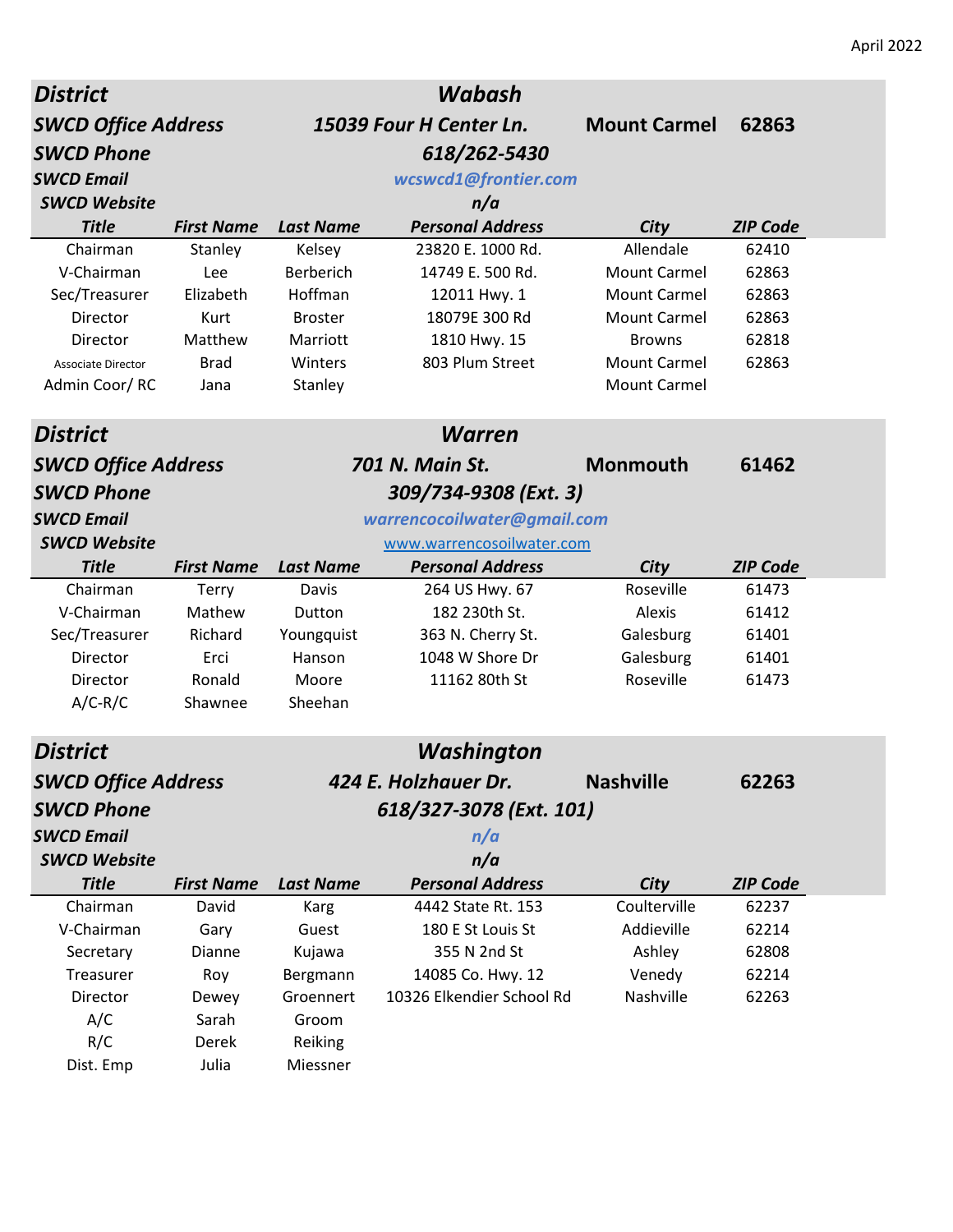|                            |                   |                  |                                 |                   |                 | April 2022 |
|----------------------------|-------------------|------------------|---------------------------------|-------------------|-----------------|------------|
| <b>District</b>            |                   |                  | <b>Wayne</b>                    |                   |                 |            |
| <b>SWCD Office Address</b> |                   |                  | 23 Industrial Dr.               | <b>Fairfield</b>  | 62837           |            |
| <b>SWCD Phone</b>          |                   |                  | 618/842-7602 (Ext. 101)         |                   |                 |            |
| <b>SWCD Email</b>          |                   |                  | n/a                             |                   |                 |            |
| <b>SWCD Website</b>        |                   |                  | n/a                             |                   |                 |            |
| <b>Title</b>               | <b>First Name</b> | <b>Last Name</b> | <b>Personal Address</b>         | City              | <b>ZIP Code</b> |            |
| Chairman                   | Greg              | Dickey           | 1125 Co. Rd. 100 N.             | <b>Wayne City</b> | 62895           |            |
| V-Chairman                 | John              | Simpson          | 927 Co. Rd. 1930 E.             | Fairfield         | 62837           |            |
| Sec/Treasurer              | Liz Ann           | woodrow          | 1849 co Rd 210 N                | Barnhill          | 62809           |            |
| Director                   | Curtis            | Endsley          | 1268 Co. Rd. 2675 E.            | Mt Erie           | 62446           |            |
| Director                   | Steve             | Liston           | 2023 Co. Rd. 1020 N.            | Fairfield         | 62837           |            |
| <b>Associate Director</b>  | Tyler             | Dickey           | 1417 Co Hwy 12                  | <b>Wayne City</b> | 62895           |            |
| A/C                        | Kathy             | <b>Bircket</b>   |                                 |                   | 62837           |            |
| R/C                        | C.R.              | Smith            |                                 |                   |                 |            |
| <b>District</b>            |                   |                  | White                           |                   |                 |            |
| <b>SWCD Office Address</b> |                   |                  | 1105 W. Main St.                | Carmi             | 62821           |            |
|                            |                   |                  |                                 |                   |                 |            |
| <b>SWCD Phone</b>          |                   |                  | 618/382-2213 (Ext. 3)           |                   |                 |            |
| <b>SWCD Email</b>          |                   |                  | n/a                             |                   |                 |            |
| <b>SWCD Website</b>        |                   |                  | n/a                             |                   |                 |            |
| <b>Title</b>               | <b>First Name</b> | <b>Last Name</b> | <b>Personal Address</b>         | City              | <b>ZIP Code</b> |            |
| Chairman                   | <b>Bryan</b>      | Tomm             | 963 County Road 1700 N          | Carmi             | 62821           |            |
| V-Chairman                 | Laura             | Whitsitt         | 705 Rice St                     | Carmi             | 62821           |            |
| Sec/Treasurer              | <b>Brandon</b>    | <b>Barbre</b>    | 1098 Co. Rd. 2150 N.            | Carmi             | 62821           |            |
| Director                   | Mark              | Colbert          | 697 County Road 725 N           | Norris City       | 62869           |            |
| Director                   | Kent              | Williams         | 1158 Co. Rd. 1450 E.            | Carmi             | 62821           |            |
| A/C                        | Jewel             | <b>Brooks</b>    |                                 |                   |                 |            |
| R/C                        | Debbie            | Gray             |                                 |                   |                 |            |
| <b>District</b>            |                   |                  | Whiteside                       |                   |                 |            |
| <b>SWCD Office Address</b> |                   |                  | <b>400 Wilkens Drive</b>        | <b>Morrison</b>   | 61270           |            |
| <b>SWCD Phone</b>          |                   |                  | 815/772-2124 (Ext. 3)           |                   |                 |            |
| <b>SWCD Email</b>          |                   |                  | whitesidecountyswcd@hotmail.com |                   |                 |            |
| <b>SWCD Website</b>        |                   |                  | n/a                             |                   |                 |            |
| <b>Title</b>               | <b>First Name</b> | <b>Last Name</b> | <b>Personal Address</b>         | City              | <b>ZIP Code</b> |            |
| Chairman                   | Jeff              | Deets            | 18943 Hillside Rd.              | Morrison          | 61270           |            |
| V-Chairman                 | Daniel            | Exner            | 13537 Garden Plain Rd           | Morrison          | 61270           |            |
| Sec/Treasurer              | Michael           | Jacobsen         | 7737 Long Rd.                   | Fulton            | 61252           |            |
| Director                   | Jay               | <b>Dirks</b>     | 21381 Lincoln Rd                | Morrison          | 61270           |            |
| Director                   | <b>Brain</b>      | Langloss         | 18282 Frog Pond Rd              | Fulton            | 61252           |            |
| <b>Associate Director</b>  | Dave              | Abele            | 1706 Wetherby Ct S              | Sterling          | 61081           |            |
| <b>Associate Director</b>  | Mark              | <b>Besse</b>     | 7341 Sand Rd                    | Erie              | 61250           |            |
| <b>Associate Director</b>  | Micheal           | Urish            | 3092 School Rd                  | Chadwick          | 61014           |            |
| <b>Associate Director</b>  | Gene              | Jacoby           | 1004 Selmi lane                 | Rockfalls         | 61071           |            |
| <b>Associate Director</b>  | Jeff              | Melton           | 604 Woodlawn Dr                 | Prohetstown       | 61277           |            |
| <b>Associate Director</b>  | David             | Feltes           | 19274 Yorktownn Rd              | Morrison          | 61270           |            |
| <b>Associate Director</b>  | Paul              | Young            | 5930 Lakeside Drive             | Erie              | 61250           |            |
| A/C                        | Patricia          | Paxson           |                                 |                   |                 |            |
| R/C                        | Megan             | Pettit           |                                 |                   |                 |            |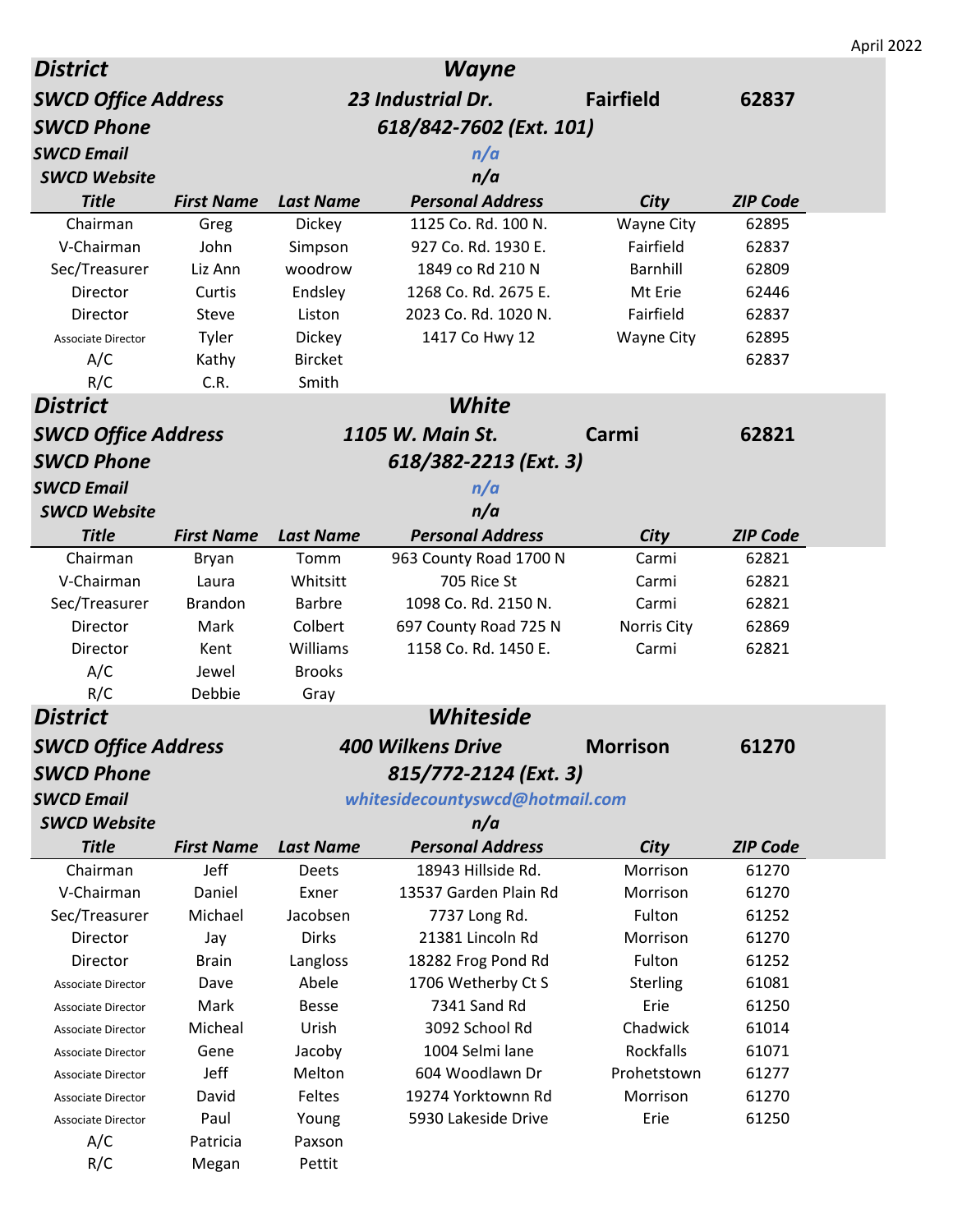| <b>District</b>            |                   |                  | <b>Williamson</b>        |                     |                 |  |
|----------------------------|-------------------|------------------|--------------------------|---------------------|-----------------|--|
| <b>SWCD Office Address</b> |                   |                  | 502 Comfort Dr. Suite C  | <b>Marion</b>       | 62959           |  |
| <b>SWCD Phone</b>          |                   |                  | 618/993-5396 (Ext. 3)    |                     |                 |  |
| <b>SWCD Email</b>          |                   |                  | wcswcd1946@outlook.com   |                     |                 |  |
| <b>SWCD Website</b>        |                   |                  | n/a                      |                     |                 |  |
| <b>Title</b>               | <b>First Name</b> | <b>Last Name</b> | <b>Personal Address</b>  | City                | <b>ZIP Code</b> |  |
| Chairman                   | Dennis            | Watson           | 3030 Skyhawk Rd          | Carbondale          | 62902           |  |
| V-Chairman                 | Kara              | Lazdinis         | 610 Sneed Rd             | Carterville         | 62902           |  |
| Secretary                  | John              | Pike             | 14452 Canaville Rd.      | Marion              | 62959           |  |
| Treasurer                  | Keith             | Bell             | 861 Starlight Ct.        | Herrin              | 62948           |  |
| Director                   | <b>Mark</b>       | Herren           | 2333 Tyler Bridge Rd     | <b>Creal Spring</b> | 62922           |  |
| <b>Associate Director</b>  | Larry             | Woodcock         | 909 N Court St           | Marion              | 62959           |  |
| <b>Associate Director</b>  | Chris             | <b>Bickers</b>   | 13953 Oscar Rd           | Marion              | 62959           |  |
| <b>Associate Director</b>  | <b>Betsy</b>      | McKinney         | 3321 Sycamore Rd         | Carterville         | 62918           |  |
| AC/RC                      | Joleena           | Etheridge        |                          |                     |                 |  |
| <b>District</b>            |                   |                  | <b>Will-South Cook</b>   |                     |                 |  |
| <b>SWCD Office Address</b> |                   |                  | 1201 S. Gougar Rd.       | <b>New Lenox</b>    | 60451           |  |
| <b>SWCD Phone</b>          |                   |                  | 815/462-3106 (Ext. 3)    |                     |                 |  |
| <b>SWCD Email</b>          |                   |                  | n/a                      |                     |                 |  |
| <b>SWCD Website</b>        |                   |                  | n/a                      |                     |                 |  |
| <b>Title</b>               | <b>First Name</b> | <b>Last Name</b> | <b>Personal Address</b>  | <b>City</b>         | <b>ZIP Code</b> |  |
| Chairman                   | Rob               | Ogalla           | 28560 S. Will Center Rd. | Monee               | 60449           |  |
| V-Chairman                 | Jim               | Robbins          | 10908 W Joliet Rd        | Peotone             | 60468           |  |
| Sec/Treasurer              | Roger             | Bettenhausen     | 10265 Kuse Rd            | Frankfort           | 60423           |  |
| Director                   | Traci             | Jungle           | 3912 Reserve Ln          | Joliet              | 60431           |  |
| Director                   | Cory              | Johnson          | 10761 W Wilmington Rd    | Peotone             | 60468           |  |
| A/C                        | Debbie            | Crawford         |                          |                     |                 |  |
| R/C                        | Lyn               | Nitz             |                          |                     |                 |  |
| Dist. Emp                  | Ryan              | Gibbons          |                          |                     |                 |  |
| Dist. Emp                  |                   |                  |                          |                     |                 |  |